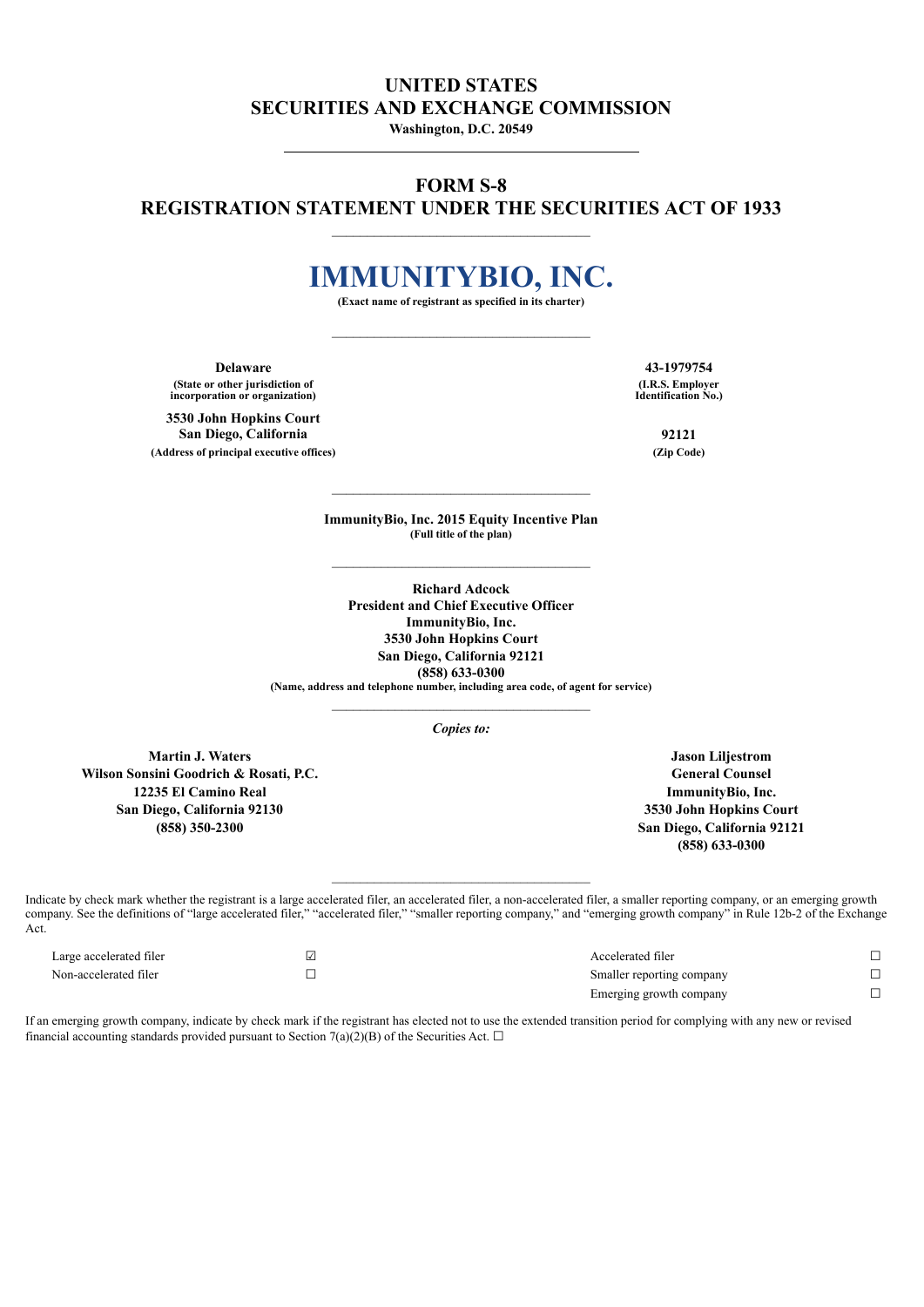#### **PART I**

#### **INFORMATION REQUIRED IN THE PROSPECTUS**

This registration statement on Form S-8 (the "Registration Statement") registers 19,900,000 additional shares of the common stock of ImmunityBio, Inc. (the "Registrant") to be issued pursuant to the Registrant's 2015 Equity Incentive Plan, as amended (the "2015 Plan").

In accordance with General Instruction E to Form S-8, the contents of the previous Registration Statements on Form S-8 filed by the Registrant with the United States Securities and Exchange Commission (the "Commission") on July 30, 2015 (File No. 333-205942), August 7, 2019 (File No. 333-233082), and August 10, 2020 (File No. 333-243725), and on Form S-8 POS on May 21, 2021 (File No. 333-252232) (the "Previous Form S-8s") are incorporated by reference into this Registration Statement.

-1-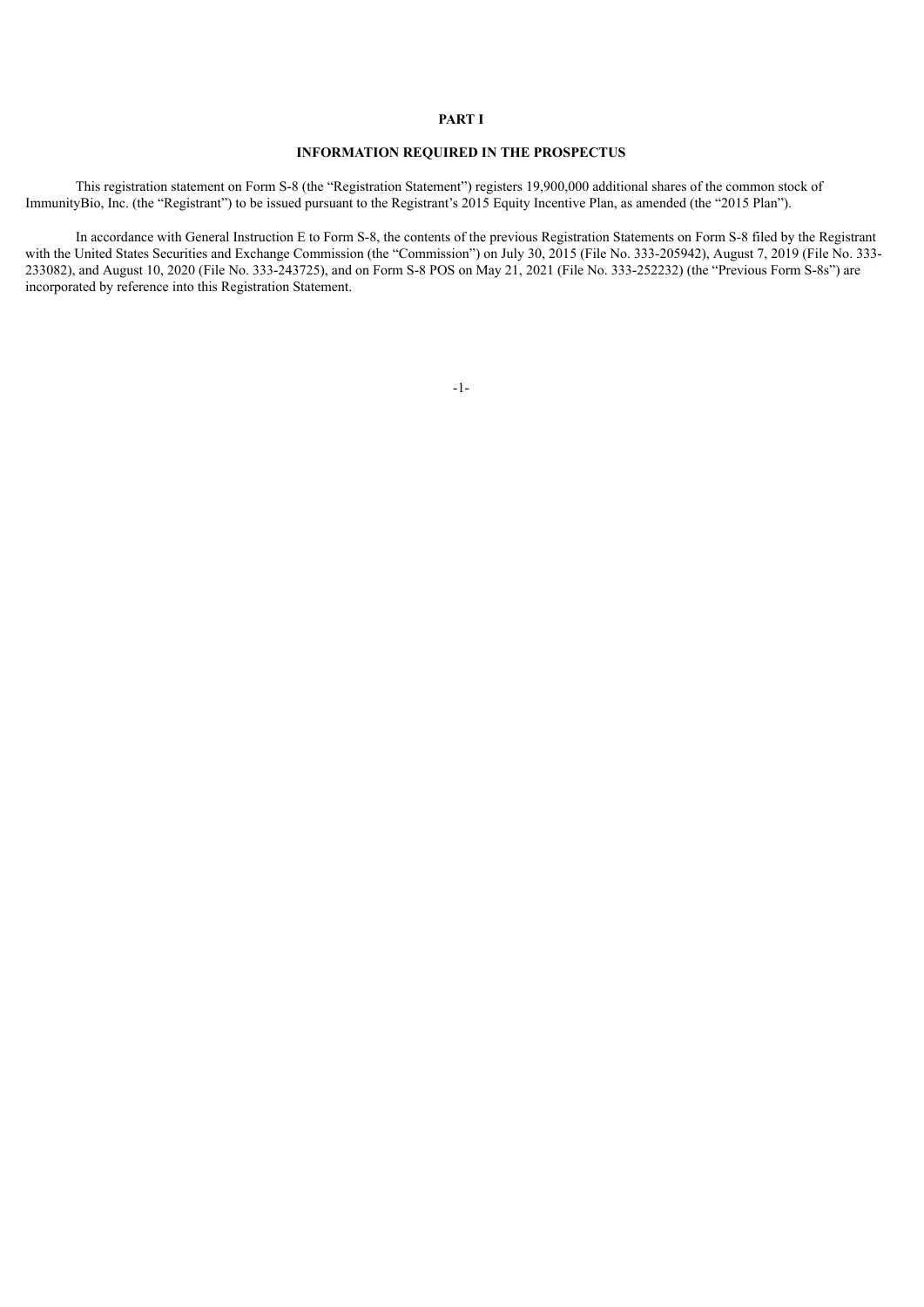#### **PART II**

#### **INFORMATION REQUIRED IN REGISTRATION STATEMENT**

#### **Item 3. Incorporation of Documents by Reference.**

The Registrant hereby incorporates by reference into this Registration Statement the following documents that we have filed with the SEC (excluding those portions of any Form 8-K that are not deemed "filed" pursuant to the General Instructions of Form 8-K):

- (1) our [Annual](https://www.sec.gov/Archives/edgar/data/1326110/000132611022000011/ibrx-20211231.htm) Report on Form [10-K](https://www.sec.gov/Archives/edgar/data/1326110/000132611022000011/ibrx-20211231.htm) for the year ended December 31, 2021 filed with the SEC on March 1, 2022;
- (2) the information specifically incorporated by reference in our Annual Report on Form 10-K for the year ended December 31, 2021, from our [definitive](https://www.sec.gov/Archives/edgar/data/1326110/000119312522133671/d238255ddef14a.htm) proxy statement relating to our 2022 annual meeting of stockholders, filed with the SEC on April 29, 2022;
- (3) the description of our common stock contained in [Exhibit](https://www.sec.gov/Archives/edgar/data/1326110/000132611022000011/ibrx-20211231x10kexhibit47.htm) [4.7](https://www.sec.gov/Archives/edgar/data/1326110/000132611022000011/ibrx-20211231x10kexhibit47.htm) to our Annual Report on Form 10-K for the year ended December 31, 2021, filed with the SEC on March 1, 2022, including any amendment or report filed for the purpose of updating such description;
- (4) our [Quarterly](https://www.sec.gov/Archives/edgar/data/1326110/000132611022000027/ibrx-20220331.htm) Report on Form 10-Q for the three months ended March 31, 2022 filed with the SEC on May 10, 2022; and
- (5) our Current Reports on Form 8-K filed with the SEC on [January](https://www.sec.gov/Archives/edgar/data/1326110/000119312522007333/d276464d8k.htm) 12, 2022 (excluding information furnished thereunder), [February](https://www.sec.gov/Archives/edgar/data/1326110/000119312522042967/d318218d8k.htm) 15, 2022 (excluding information furnished thereunder), [March](https://www.sec.gov/Archives/edgar/data/1326110/000119312522085325/d264903d8k.htm) 25, 2022, and June 14, [2022.](https://www.sec.gov/Archives/edgar/data/1326110/000132611022000038/ibrx-20220614.htm)

All documents filed by the Registrant pursuant to Sections 13(a), 13(c), 14 and 15(d) of the Exchange Act on or after the date of this Registration Statement and prior to the filing of a post-effective amendment to this Registration Statement that indicates that all securities offered have been sold or that deregisters all securities then remaining unsold shall be deemed to be incorporated by reference in this Registration Statement and to be part hereof from the date of filing of such documents; provided, however, that documents or information deemed to have been furnished and not filed in accordance with the rules of the SEC shall not be deemed incorporated by reference into this Registration Statement. Any statement contained in a document incorporated or deemed to be incorporated by reference herein shall be deemed to be modified or superseded for purposes of this Registration Statement to the extent that a statement contained herein or in any subsequently filed document which also is deemed to be incorporated by reference herein modifies or supersedes such statement. Any such statement so modified or superseded shall not be deemed, except as so modified or superseded, to constitute a part of this Registration Statement.

-2-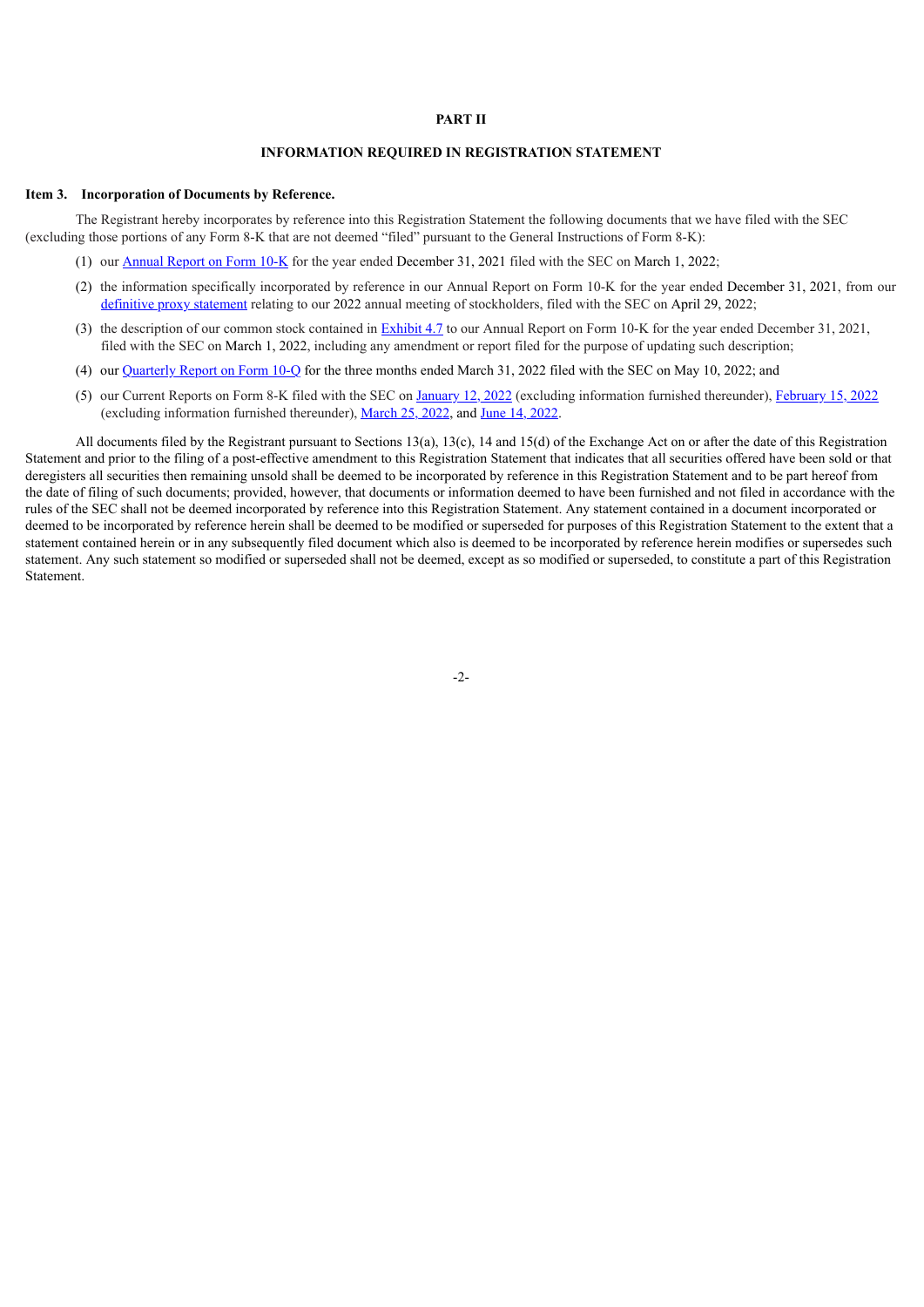## **Item 8. Exhibits.**

The documents listed below are incorporated by reference or filed with this Registration Statement on Form S-8, in each case as indicated therein (numbered in accordance with Item 601 of Regulation S-K).

| Exhibit  |                                                                                                                | <b>Incorporated by Reference Herein</b> |            |                    |                    |  |
|----------|----------------------------------------------------------------------------------------------------------------|-----------------------------------------|------------|--------------------|--------------------|--|
| Number   | <b>Description</b>                                                                                             | Form                                    | File No.   | <b>Exhibit No.</b> | <b>Filing Date</b> |  |
| 4.1      | Specimen Common Stock Certificate.                                                                             | S-8 POS                                 | 333-252232 | 4.1                | May 21, 2021       |  |
| 4.7      | <b>Description of Registrant's Securities.</b>                                                                 | $10-K$                                  | 001-37507  | 4.7                | March 1, 2022      |  |
| $5.1*$   | Opinion of Wilson Sonsini Goodrich &<br>Rosati, Professional Corporation.                                      |                                         |            |                    |                    |  |
| $10.1#*$ | ImmunityBio, Inc. 2015 Equity Incentive<br>Plan and forms of agreement thereunder.                             |                                         |            |                    |                    |  |
| $23.1*$  | Consent of Ernst & Young LLP,<br><b>Independent Registered Public Accounting</b><br>Firm.                      |                                         |            |                    |                    |  |
| $23.2*$  | Consent of Wilson Sonsini Goodrich &<br>Rosati, Professional Corporation<br>(contained in Exhibit 5.1 hereto). |                                         |            |                    |                    |  |
| $24.1*$  | Power of Attorney (contained on signature)<br>page hereto).                                                    |                                         |            |                    |                    |  |
| $107*$   | Filing Fee Tables.                                                                                             |                                         |            |                    |                    |  |

-3-

 $\frac{1}{2}$  , where  $\frac{1}{2}$  , where  $\frac{1}{2}$ \* Filed herewith.

# Indicates a management contract or compensatory plan.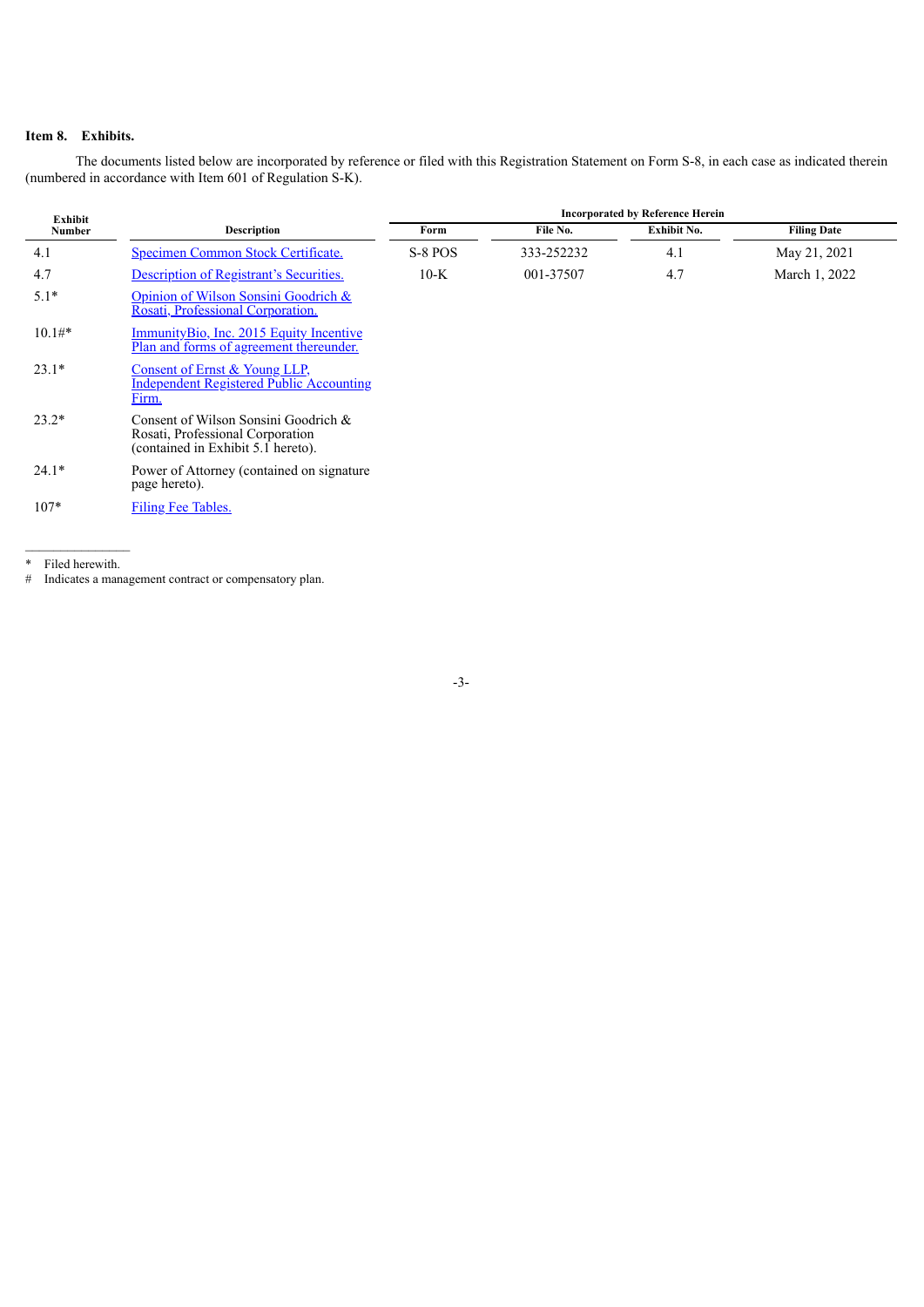## **SIGNATURES**

Pursuant to the requirements of the Securities Act of 1933, as amended, the Registrant certifies that it has reasonable grounds to believe that it meets all of the requirements for filing on Form S-8 and has duly caused this Registration Statement to be signed on its behalf by the undersigned, thereunto duly authorized, in the City of San Diego, State of California, on June 14, 2022.

## **IMMUNITYBIO, INC.**

*Registrant*

| Date: June 14, 2022 | By:        | /s/ Richard Adcock             |  |
|---------------------|------------|--------------------------------|--|
|                     |            | Richard Adcock                 |  |
|                     |            | Chief Executive Officer        |  |
|                     |            | (Principal Executive Officer)  |  |
| Date: June 14, 2022 | $\rm\,By:$ | /s/ David C. Sachs             |  |
|                     |            | David C. Sachs                 |  |
|                     |            | Chief Financial Officer        |  |
|                     |            | (Principal Financial Officer)  |  |
| Date: June 14, 2022 | By:        | /s/ Regan J. Lauer             |  |
|                     |            | Regan J. Lauer                 |  |
|                     |            | Chief Accounting Officer       |  |
|                     |            | (Principal Accounting Officer) |  |

-4-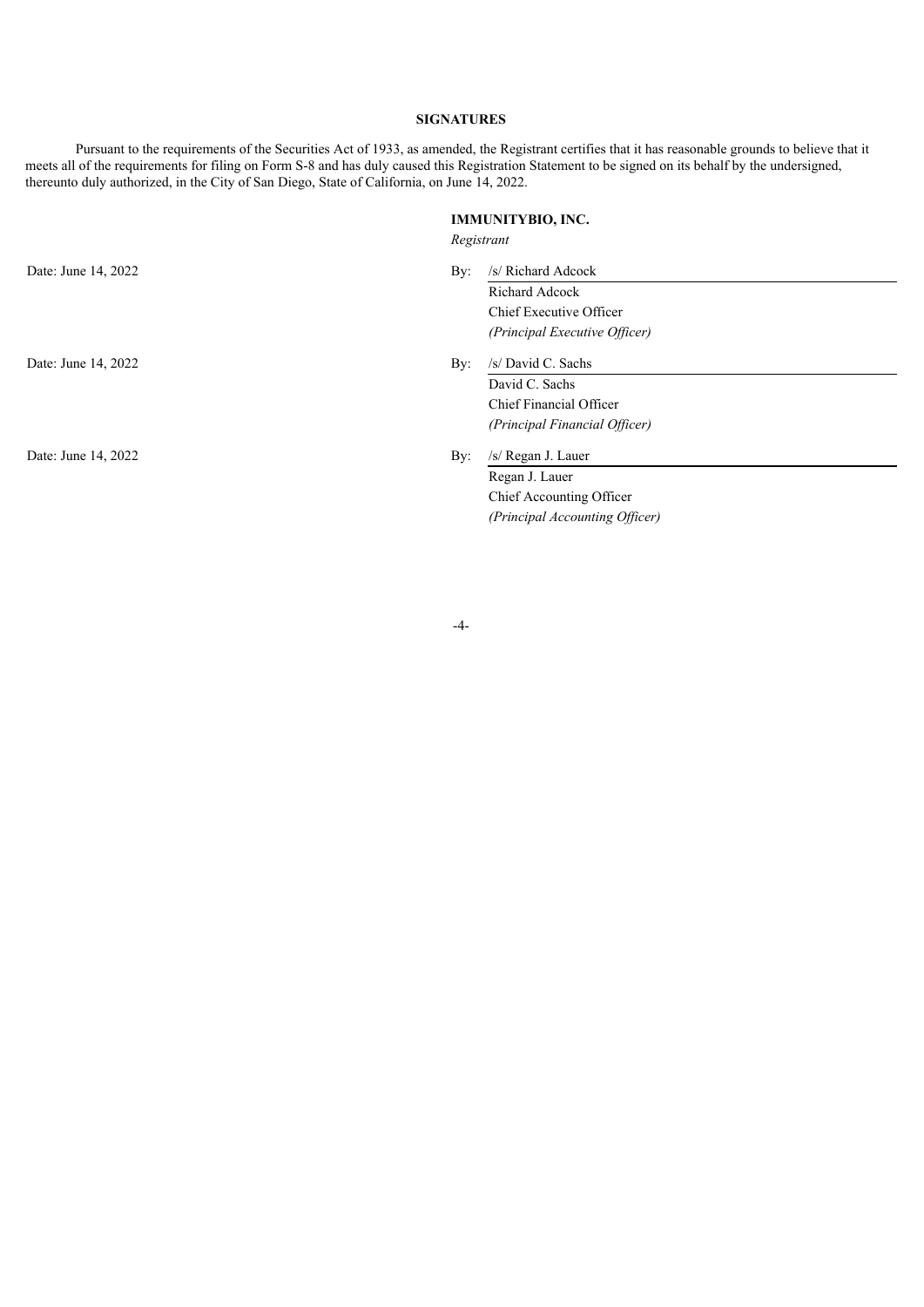#### **POWER OF ATTORNEY**

*KNOW ALL PERSONS BY THESE PRESENTS*, that each person whose signature appears below constitutes and appoints Richard Adcock, David C. Sachs and Jason Liljestrom, and each of them, as his or her true and lawful attorneys-in-fact and agents, with full power of substitution and resubstitution, for him or her and in his or her name, place and stead, in any and all capacities (including his or her capacity as a director and/officer of ImmunityBio, Inc.), to sign the Registration Statement, and any and all amendments thereto (including post-effective amendments), and to file the same, with all exhibits thereto, and other documents in connection therewith, with the Commission, granting unto said attorneys-in-fact and agents, and each of them, full power and authority to do and perform each and every act and thing requisite and necessary to be done in connection therewith, as fully for all intents and purposes as they, he or she might or could do in person, hereby and about the premises hereby ratifying and confirming all that said attorneysin-fact and agent, proxy and agent, or his, her or their substitute or substitutes, may lawfully do or cause to be done by virtue hereof.

Pursuant to the requirements of the Securities Act of 1933, this Registration Statement has been signed by the following persons in the capacities and on the dates indicated.

| Signature                  | <b>Title</b>                                                                                     | Date          |  |
|----------------------------|--------------------------------------------------------------------------------------------------|---------------|--|
| /s/ Patrick Soon-Shiong    | Global Chief Scientific and Medical Officer, and<br>Executive Chairman of the Board of Directors | June 14, 2022 |  |
| <b>Patrick Soon-Shiong</b> |                                                                                                  |               |  |
| /s/ Richard Adcock         | Chief Executive Officer, President and Director<br>(Principal Executive Officer)                 | June 14, 2022 |  |
| <b>Richard Adcock</b>      |                                                                                                  |               |  |
| /s/ David C. Sachs         | Chief Financial Officer<br>(Principal Financial Officer)                                         | June 14, 2022 |  |
| David C. Sachs             |                                                                                                  |               |  |
| /s/ Regan J. Lauer         | Chief Accounting Officer<br>(Principal Accounting Officer)                                       | June 14, 2022 |  |
| Regan J. Lauer             |                                                                                                  |               |  |
| /s/ Barry J. Simon         | Chief Corporate Affairs Officer and Director                                                     | June 14, 2022 |  |
| <b>Barry J. Simon</b>      |                                                                                                  |               |  |
| /s/ Michael D. Blaszyk     | Director                                                                                         | June 14, 2022 |  |
| Michael D. Blaszyk         |                                                                                                  |               |  |
| /s/ John Owen Brennan      | Director                                                                                         | June 14, 2022 |  |
| <b>John Owen Brennan</b>   |                                                                                                  |               |  |
| /s/ Wesley Clark           | Director                                                                                         | June 14, 2022 |  |
| <b>Wesley Clark</b>        |                                                                                                  |               |  |
| /s/ Cheryl L. Cohen        | Director                                                                                         | June 14, 2022 |  |
| Cheryl L. Cohen            |                                                                                                  |               |  |
| /s/ Linda Maxwell          | Director                                                                                         | June 14, 2022 |  |
| <b>Linda Maxwell</b>       |                                                                                                  |               |  |
| /s/ Christobel Selecky     | Director                                                                                         | June 14, 2022 |  |
| <b>Christobel Selecky</b>  |                                                                                                  |               |  |

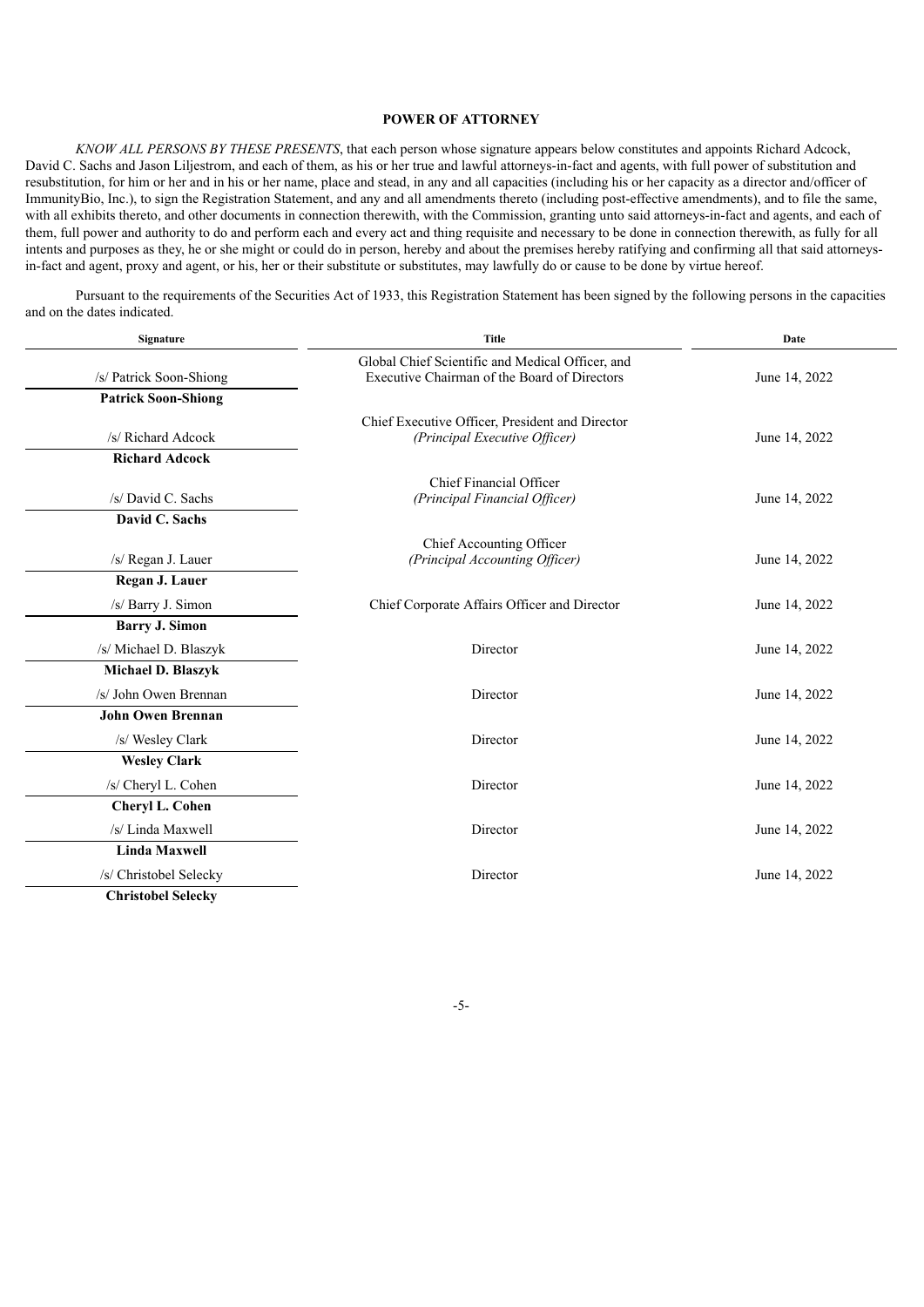## **Calculation of Filing Fee Tables**

## **Form S-8**

(Form Type)

#### **ImmunityBio, Inc.**

(Exact Name of Registrant as Specified in its Charter)

#### **Newly Registered Securities**

<span id="page-6-0"></span>

| <b>Security</b><br>Type      | <b>Security</b><br><b>Class</b><br>Title               | Fee<br><b>Calculation</b><br>Rule     | Amount<br>Registered (1) | <b>Proposed</b><br><b>Maximum</b><br>Offering<br>Price<br>Per<br>Share $(2)$ | <b>Maximum</b><br>Aggregate<br><b>Offering</b><br>Price | Fee<br>Rate                     | <b>Amount</b> of<br>Registration<br>Fee |
|------------------------------|--------------------------------------------------------|---------------------------------------|--------------------------|------------------------------------------------------------------------------|---------------------------------------------------------|---------------------------------|-----------------------------------------|
| Equity                       | Common<br>Stock, par<br>value<br>\$0.0001<br>per share | Rule $457(c)$<br>and<br>Rule $457(h)$ | 19,900,000               | 3.0351                                                                       | 60,397,495<br>IS                                        | \$92.70 per<br>\$1,000,000      | \$<br>5,598.85                          |
| <b>Total Offering Amount</b> |                                                        |                                       |                          | 60,397,495                                                                   |                                                         | 5,598.85                        |                                         |
| <b>Total Fee Offsets</b>     |                                                        |                                       |                          |                                                                              |                                                         |                                 |                                         |
|                              |                                                        | <b>Net Fee Due</b>                    |                          |                                                                              |                                                         | $\hspace{0.1mm}-\hspace{0.1mm}$ | 5,598.85                                |

<sup>(1)</sup> Pursuant to Rule 416 under the Securities Act of 1933, as amended (the "Act"), this Registration Statement also covers additional securities that may be offered or issued in connection with any stock split, stock dividend, or other similar transaction.

 $\mathcal{L}_\text{max}$  and  $\mathcal{L}_\text{max}$ 

<sup>(2)</sup> Estimated in accordance with Rule 457(h) under the Act solely for the purpose of calculating the registration fee based on the average of the high and low prices of Common Stock on the Nasdaq on June 13, 2022, in accordance with Rule 457(c) under the Act.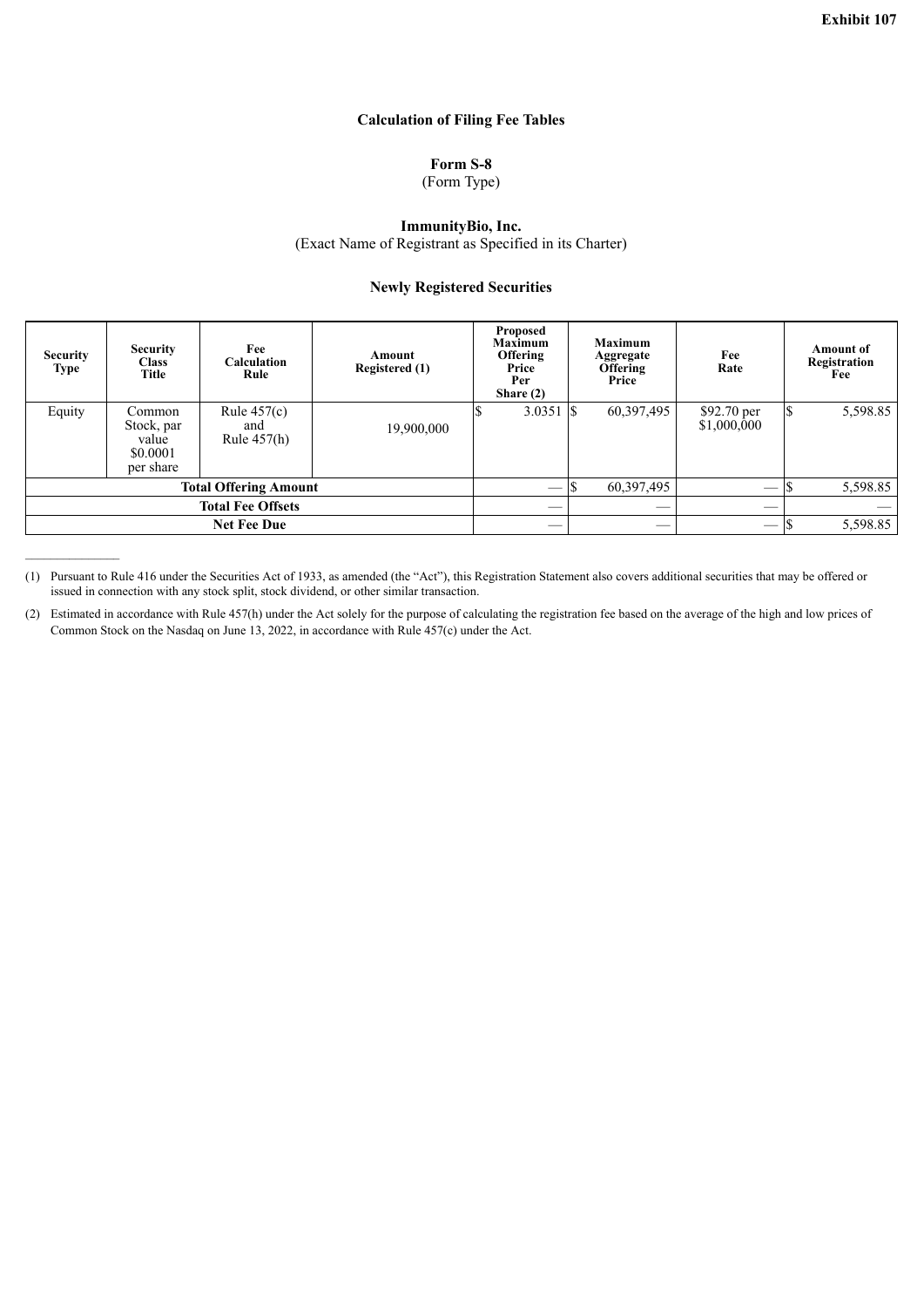# <span id="page-7-0"></span>**WILSON SONSINI**

WILSON SONSINI GOODRICH & ROSATI PROFESSIONAL CORPORATION 12235 EL CAMINO REAL SAN DIEGO, CA 92130-3002 O: 858-350-2300 F: 858-350-2399

June 14, 2022

ImmunityBio, Inc. 3530 John Hopkins Court San Diego, California 92121

### **Re: Registration Statement on Form S**-**8**

Ladies and Gentlemen:

We have examined the Registration Statement on Form S-8 (the "**Registration Statement**") to be filed by ImmunityBio, Inc., a Delaware corporation (the "**Company**"), with the Securities and Exchange Commission on or about the date hereof, relating to the registration under the Securities Act of 1933, as amended, of an aggregate of 19,900,000 shares (the "**Shares**") of the Company's common stock, par value \$0.0001 per share, to be issued under the ImmunityBio, Inc. 2015 Equity Incentive Plan, as amended, and forms of agreements thereunder (the "**Plan**").

On the basis of the foregoing, and in reliance thereon, we are of the opinion that the Shares, when issued and sold in the manner referred to in the Plan and pursuant to the agreements that accompany the Plan, will be legally and validly issued, fully paid, and nonassessable.

We consent to the use of this opinion as an exhibit to the Registration Statement, and further consent to the use of our name wherever appearing in the Registration Statement and any amendments thereto.

> Very truly yours, /s/ Wilson Sonsini Goodrich & Rosati, P.C. WILSON SONSINI GOODRICH & ROSATI Professional Corporation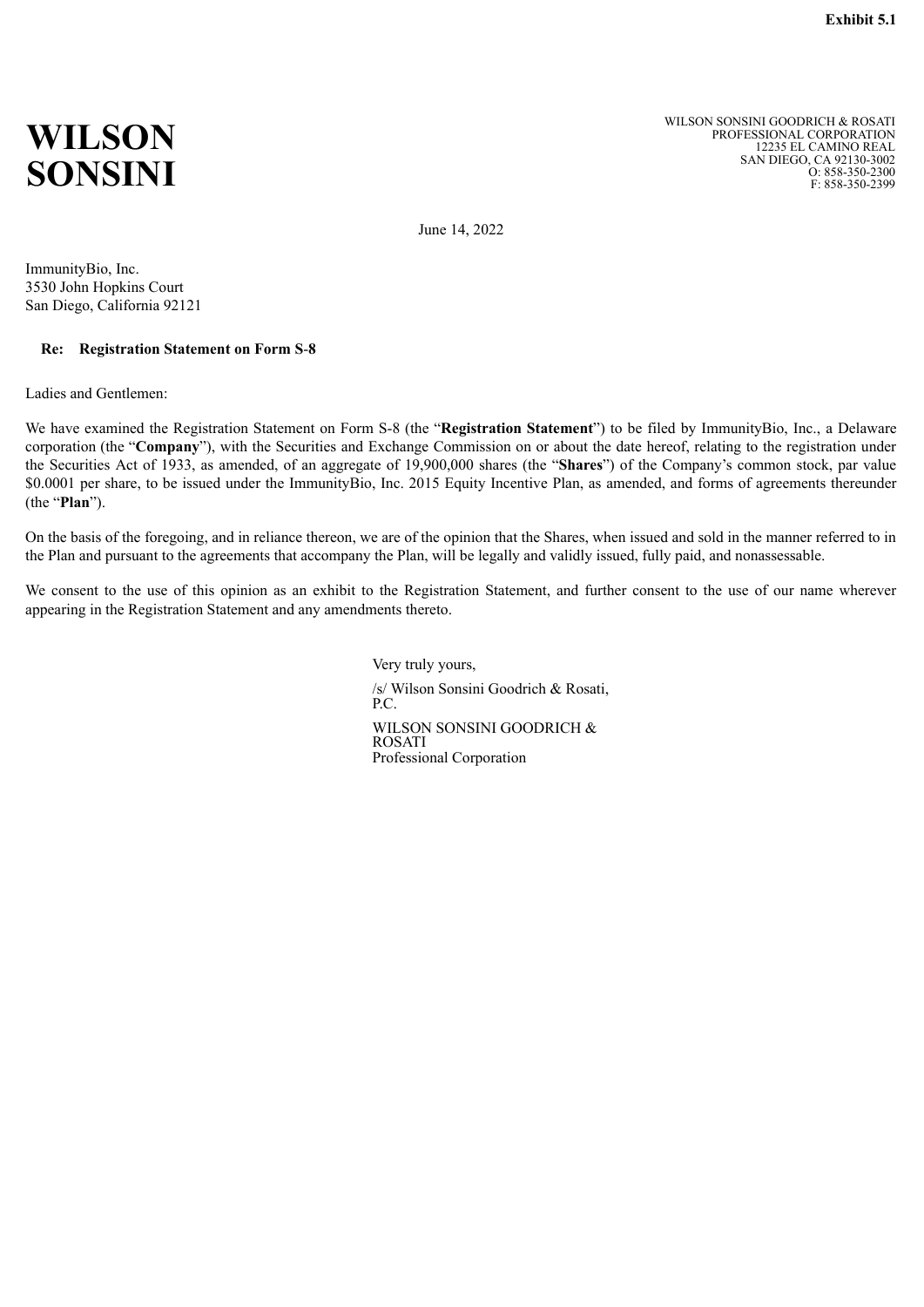#### **IMMUNITYBIO, INC. 2015 EQUITY INCENTIVE PLAN** (As amended on June 14, 2022)

- <span id="page-8-0"></span>1. Purposes of the Plan. The purposes of this Plan are:
- to attract and retain the best available personnel for positions of substantial responsibility,
- to provide additional incentive to Employees, Directors and Consultants, and
- to promote the success of the Company's business.

The Plan permits the grant of Incentive Stock Options, Nonstatutory Stock Options, Restricted Stock, Restricted Stock Units, Stock Appreciation Rights, Performance Units and Performance Shares.

2. Definitions. As used herein, the following definitions will apply:

(a) "Administrator" means the Board or any of its Committees as will be administering the Plan, in accordance with Section 4 of the Plan.

(b) "Applicable Laws" means the legal and regulatory requirements relating to the administration of equity-based awards and the related issuance of Shares thereunder, including but not limited to U.S. federal and state corporate laws, U.S. federal and state securities laws, the Code, any stock exchange or quotation system on which the Common Stock is listed or quoted and the applicable laws of any non-U.S. country or jurisdiction where Awards are, or will be, granted under the Plan.

(c) "Award" means, individually or collectively, a grant under the Plan of Options, Stock Appreciation Rights, Restricted Stock, Restricted Stock Units, Performance Units or Performance Shares.

(d) "Award Agreement" means the written or electronic agreement setting forth the terms and provisions applicable to each Award granted under the Plan. The Award Agreement is subject to the terms and conditions of the Plan.

- (e) "Board" means the Board of Directors of the Company.
- (f) "Change in Control" means the occurrence of any of the following events:

(i) A change in the ownership of the Company which occurs on the date that any one person, or more than one person acting as a group ("Person"), acquires ownership of the stock of the Company that, together with the stock held by such Person, constitutes more than fifty percent (50%) of the total voting power of the stock of the Company; provided, however, that for purposes of this subsection, the acquisition of additional stock by any one Person, who is considered to own more than fifty percent (50%) of the total voting power of the stock of the Company will not be considered a Change in Control; or

A change in the effective control of the Company which occurs on the date that a majority of members of the Board is replaced during any twelve (12) month period by Directors whose appointment or election is not endorsed by a majority of the members of the Board prior to the date of the appointment or election. For purposes of this clause (ii), if any Person is considered to be in effective control of the Company, the acquisition of additional control of the Company by the same Person will not be considered a Change in Control; or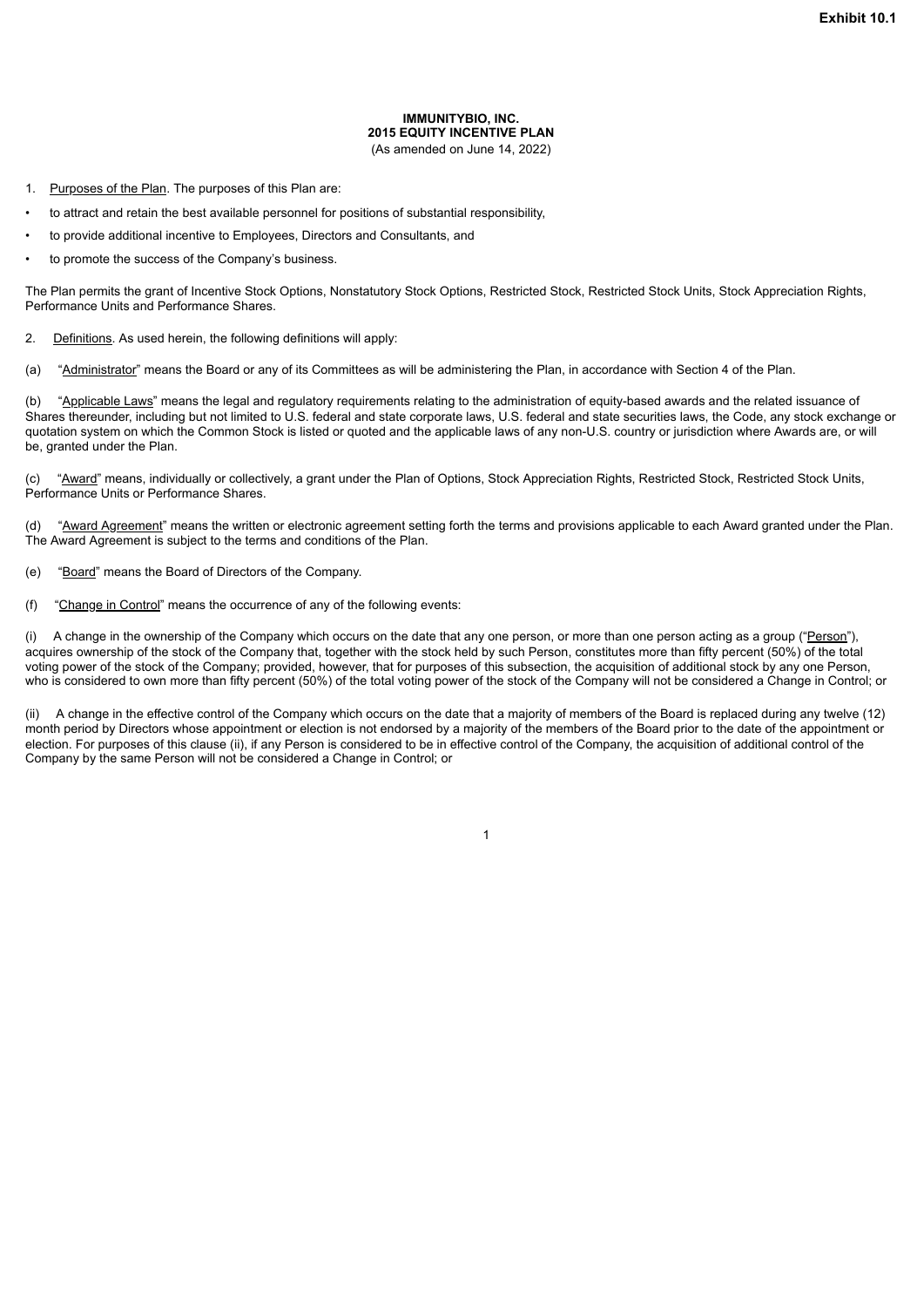(iii) A change in the ownership of a substantial portion of the Company's assets which occurs on the date that any Person acquires (or has acquired during the twelve (12) month period ending on the date of the most recent acquisition by such person or persons) assets from the Company that have a total gross fair market value equal to or more than fifty percent (50%) of the total gross fair market value of all of the assets of the Company immediately prior to such acquisition or acquisitions; provided, however, that for purposes of this subsection (iii), the following will not constitute a change in the ownership of a substantial portion of the Company's assets: (A) a transfer to an entity that is controlled by the Company's stockholders immediately after the transfer, or (B) a transfer of assets by the Company to: (1) a stockholder of the Company (immediately before the asset transfer) in exchange for or with respect to the Company's stock, (2) an entity, fifty percent (50%) or more of the total value or voting power of which is owned, directly or indirectly, by the Company, (3) a Person, that owns, directly or indirectly, fifty percent (50%) or more of the total value or voting power of all the outstanding stock of the Company, or (4) an entity, at least fifty percent (50%) of the total value or voting power of which is owned, directly or indirectly, by a Person described in this subsection (iii)(B)(3). For purposes of this subsection (iii), gross fair market value means the value of the assets of the Company, or the value of the assets being disposed of, determined without regard to any liabilities associated with such assets.

For purposes of this definition, persons will be considered to be acting as a group if they are owners of a corporation that enters into a merger, consolidation, purchase or acquisition of stock, or similar business transaction with the Company.

Notwithstanding the foregoing, a transaction will not be deemed a Change in Control unless the transaction qualifies as a change in control event within the meaning of Code Section 409A, as it has been and may be amended from time to time, and any proposed or final Treasury Regulations and Internal Revenue Service guidance that has been promulgated or may be promulgated thereunder from time to time.

Further and for the avoidance of doubt, a transaction will not constitute a Change in Control if: (i) its sole purpose is to change the state of the Company's incorporation, or (ii) its sole purpose is to create a holding company that will be owned in substantially the same proportions by the persons who held the Company's securities immediately before such transaction.

(g) "Code" means the Internal Revenue Code of 1986, as amended. Reference to a specific section of the Code or regulation thereunder will include such section or regulation, any valid regulation promulgated under such section, and any comparable provision of any future legislation or regulation amending, supplementing or superseding such section or regulation.

(h) "Committee" means a committee of Directors or of other individuals satisfying Applicable Laws appointed by the Board, or a duly authorized committee of the Board, in accordance with Section 4 hereof.

(i) "Common Stock" means the common stock of the Company.

(j) "Company" means ImmunityBio, Inc., a Delaware corporation, or any successor thereto.

(k) "Consultant" means any natural person, including an advisor, engaged by the Company or a Parent or Subsidiary to render bona fide services to such entity, provided the services (i) are not in connection with the offer or sale of securities in a capital-raising transaction, and (ii) do not directly promote or maintain a market for the Company's securities, in each case, within the meaning of Form S-8 promulgated under the Securities Act.

(l) "Director" means a member of the Board.

(m) "Disability" means total and permanent disability as defined in Section 22(e)(3) of the Code, provided that in the case of Awards other than Incentive Stock Options, the Administrator in its discretion may determine whether a permanent and total disability exists in accordance with uniform and nondiscriminatory standards adopted by the Administrator from time to time.

(n) "Employee" means any person, including Officers and Directors, employed by the Company or any Parent or Subsidiary of the Company. Neither service as a Director nor payment of a director's fee by the Company will be sufficient to constitute "employment" by the Company.

(o) "Exchange Act" means the Securities Exchange Act of 1934, as amended.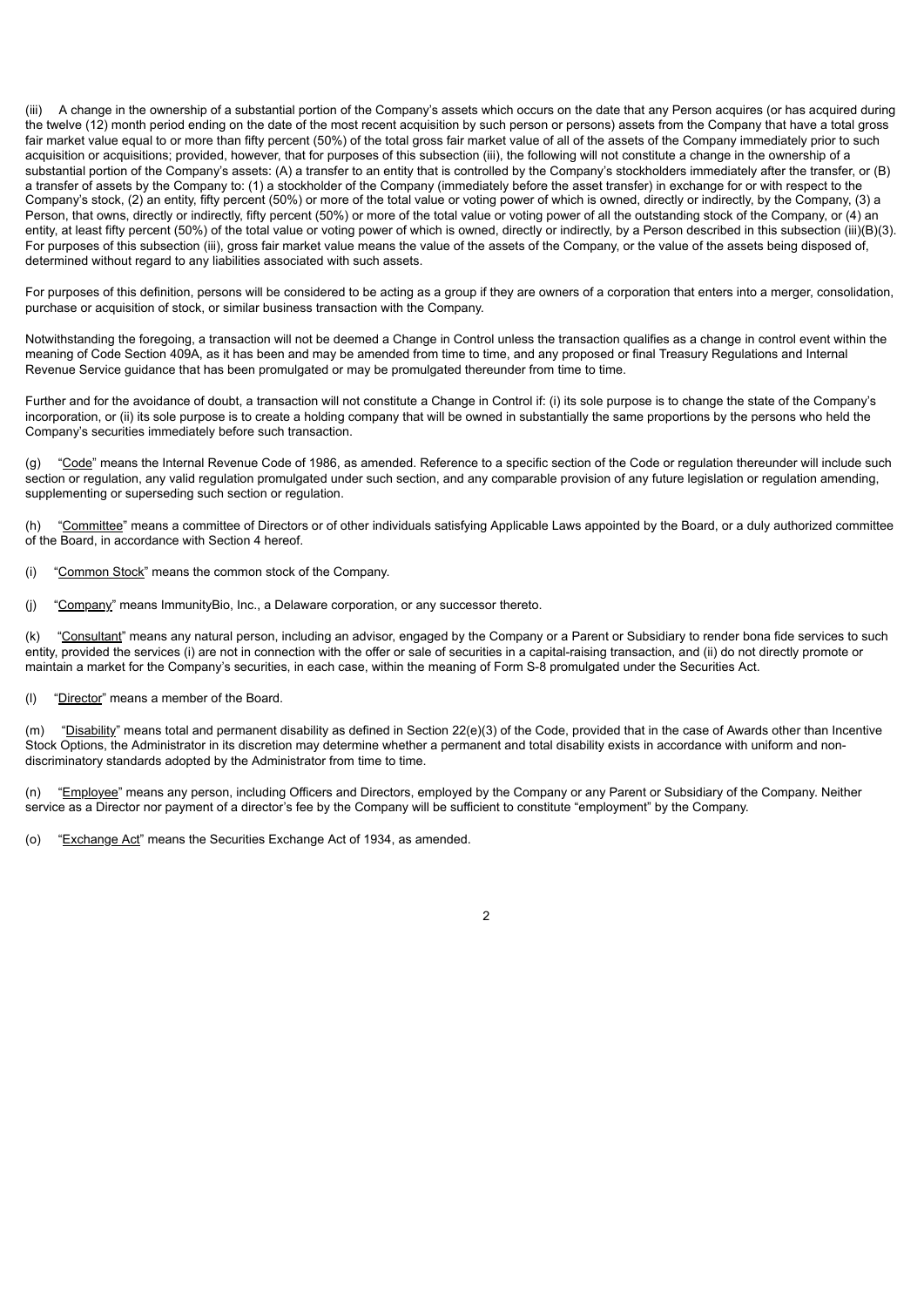(p) "Exchange Program" means a program under which (i) outstanding Awards are surrendered or cancelled in exchange for awards of the same type (which may have higher or lower exercise prices and different terms), awards of a different type, and/or cash, (ii) Participants would have the opportunity to transfer any outstanding Awards to a financial institution or other person or entity selected by the Administrator, and/or (iii) the exercise price of an outstanding Award is increased or reduced. The Administrator will determine the terms and conditions of any Exchange Program in its sole discretion.

(q) "Fair Market Value" means, as of any date, the value of Common Stock determined as follows:

(i) If the Common Stock is listed on any established stock exchange or a national market system, including without limitation the New York Stock Exchange, the NASDAQ Global Select Market, the NASDAQ Global Market or the NASDAQ Capital Market of The NASDAQ Stock Market, its Fair Market Value will be the closing sales price for such stock (or the closing bid, if no sales were reported) as quoted on such exchange or system on the day of determination, as reported in *The Wall Street Journal* or such other source as the Administrator deems reliable;

(ii) If the Common Stock is regularly quoted by a recognized securities dealer but selling prices are not reported, the Fair Market Value of a Share will be the mean between the high bid and low asked prices for the Common Stock on the date of determination (or, if no bids and asks were reported on that date, as applicable, on the last trading date such bids and asks were reported), as reported in *The Wall Street Journal* or such other source as the Administrator deems reliable;

(iii) For purposes of any Awards granted on the Registration Date, the Fair Market Value will be the initial price to the public as set forth in the final prospectus included within the registration statement on Form S-1 filed with the Securities and Exchange Commission for the initial public offering of the Common Stock; or

(iv) In the absence of an established market for the Common Stock, the Fair Market Value will be determined in good faith by the Administrator.

(r) "Fiscal Year" means the fiscal year of the Company.

(s) "Incentive Stock Option" means an Option that by its terms qualifies and is intended to qualify as an incentive stock option within the meaning of Section 422 of the Code.

(t) "Inside Director" means a Director who is an Employee.

(u) "Nonstatutory Stock Option" means an Option that by its terms does not qualify or is not intended to qualify as an Incentive Stock Option.

(v) "Officer" means a person who is an officer of the Company within the meaning of Section 16 of the Exchange Act and the rules and regulations promulgated thereunder.

(w) "Option" means a stock option granted pursuant to the Plan.

(x) "Outside Director" means a Director who is not an Employee.

(y) "Parent" means a "parent corporation," whether now or hereafter existing, as defined in Section 424(e) of the Code.

(z) "Participant" means the holder of an outstanding Award.

(aa) "Performance Share" means an Award denominated in Shares which may be earned in whole or in part upon attainment of performance goals or other vesting criteria as the Administrator may determine pursuant to Section 10.

(bb) "Performance Unit" means an Award which may be earned in whole or in part upon attainment of performance goals or other vesting criteria as the Administrator may determine and which may be settled for cash, Shares or other securities or a combination of the foregoing pursuant to Section 10.

(cc) "Period of Restriction" means the period during which the transfer of Shares of Restricted Stock are subject to restrictions and therefore, the Shares are subject to a substantial risk of forfeiture. Such restrictions may be based on the passage of time, the achievement of target levels of performance, or the occurrence of other events as determined by the Administrator.

(dd) "Plan" means this 2015 Equity Incentive Plan.

 $\overline{a}$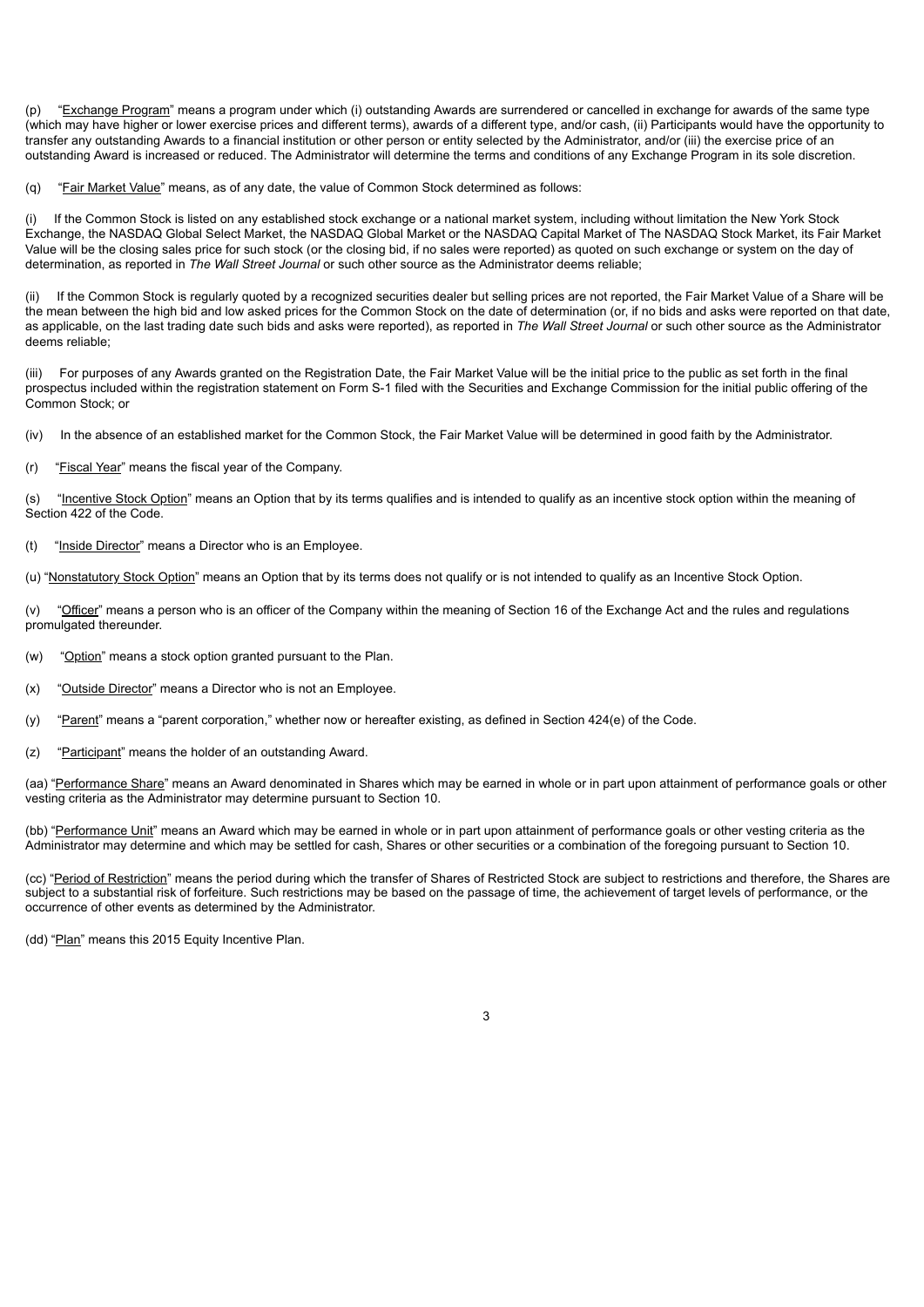(ee) "Registration Date" means the effective date of the first registration statement that is filed by the Company and declared effective pursuant to Section 12(b) of the Exchange Act, with respect to any class of the Company's securities.

(ff) "Restricted Stock" means Shares issued pursuant to a Restricted Stock award under Section 7 of the Plan, or issued pursuant to the early exercise of an Option.

(gg) "Restricted Stock Unit" means a bookkeeping entry representing an amount equal to the Fair Market Value of one Share, granted pursuant to Section 8. Each Restricted Stock Unit represents an unfunded and unsecured obligation of the Company.

(hh) "Rule 16b-3" means Rule 16b-3 of the Exchange Act or any successor to Rule 16b-3, as in effect when discretion is being exercised with respect to the Plan.

(ii) "Section 16(b)" means Section 16(b) of the Exchange Act.

- (jj) "Service Provider" means an Employee, Director or Consultant.
- (kk) "Share" means a share of the Common Stock, as adjusted in accordance with Section 14 of the Plan.

(II) "Stock Appreciation Right" means an Award, granted alone or in connection with an Option, that pursuant to Section 9 is designated as a Stock Appreciation Right.

(mm) "Subsidiary" means a "subsidiary corporation," whether now or hereafter existing, as defined in Section 424(f) of the Code.

#### 3. Stock Subject to the Plan.

(a) Stock Subject to the Plan. Subject to the provisions of Section 14 of the Plan, the maximum aggregate number of Shares that may be issued under the Plan is 29,400,000 Shares, plus the sum of (i) any Shares that, as of the Registration Date, have been reserved but not issued pursuant to any awards granted under the Company's 2014 Equity Incentive Plan, as amended (the "Existing Plan"), and are not subject to any awards granted thereunder, and (ii) any Shares subject to stock options or similar awards granted under the Existing Plan that, on or after the Registration Date, expire or otherwise terminate without having been exercised in full and Shares issued pursuant to awards granted under the Existing Plan that are forfeited to or repurchased by the Company, with the maximum number of Shares to be added to the Plan pursuant to clauses (i) and (ii) equal to 9,197,066. The Shares may be authorized, but unissued, or reacquired Common Stock.

Lapsed Awards. If an Award expires or becomes unexercisable without having been exercised in full, is surrendered pursuant to an Exchange Program, or, with respect to Restricted Stock, Restricted Stock Units, Performance Units or Performance Shares, is forfeited to, or repurchased by, the Company due to failure to vest, then the unpurchased Shares (or for Awards other than Options or Stock Appreciation Rights the forfeited or repurchased Shares), which were subject thereto will become available for future grant or sale under the Plan (unless the Plan has terminated). With respect to Stock Appreciation Rights, only Shares actually issued (i.e., the net Shares issued) pursuant to a Stock Appreciation Right will cease to be available under the Plan; all remaining Shares under Stock Appreciation Rights will remain available for future grant or sale under the Plan (unless the Plan has terminated). Shares that actually have been issued under the Plan under any Award will not be returned to the Plan and will not become available for future distribution under the Plan; provided, however, that if Shares issued pursuant to Awards of Restricted Stock, Restricted Stock Units, Performance Shares or Performance Units are repurchased by the Company or are forfeited to the Company, such Shares will become available for future grant under the Plan. Shares used to pay the exercise price of an Award or to satisfy the tax withholding obligations related to an Award will become available for future grant or sale under the Plan. To the extent an Award under the Plan is paid out in cash rather than Shares, such cash payment will not result in reducing the number of Shares available for issuance under the Plan. Notwithstanding the foregoing and, subject to adjustment as provided in Section 14, the maximum number of Shares that may be issued upon the exercise of Incentive Stock Options will equal the aggregate Share number stated in Section 3(a), plus, to the extent allowable under Section 422 of the Code, any Shares that become available for issuance under the Plan pursuant to Section 3(c).

(c) Share Reserve. The Company, during the term of this Plan, will at all times reserve and keep available such number of Shares as will be sufficient to satisfy the requirements of the Plan.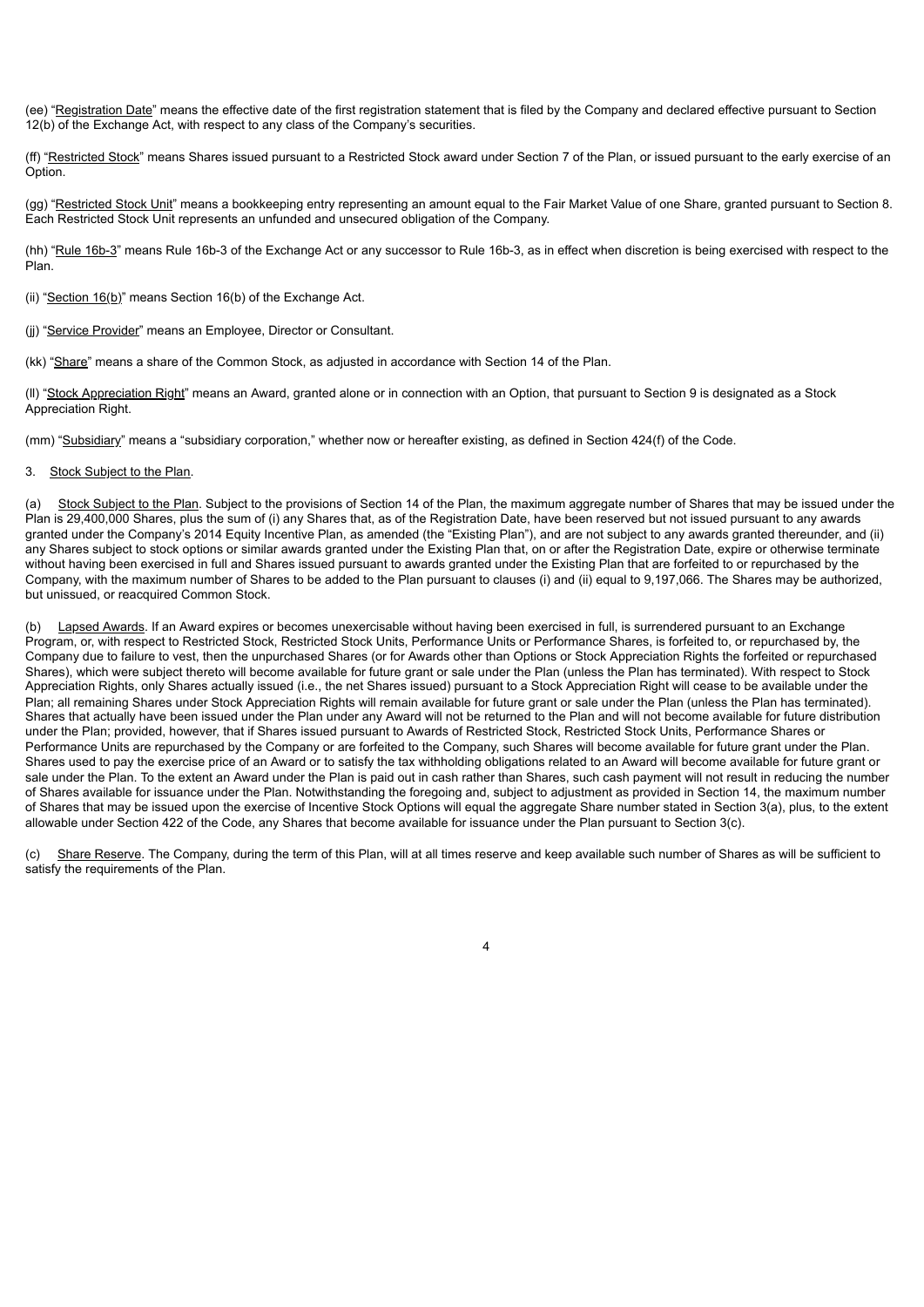#### 4. Administration of the Plan.

#### (a) Procedure.

(i) Multiple Administrative Bodies. Different Committees with respect to different groups of Service Providers may administer the Plan.

(ii) Section 162(m). To the extent that the Administrator determines it to be desirable to qualify Awards granted hereunder as "performance-based compensation" within the meaning of Section 162(m) of the Code, the Plan will be administered by a Committee of two (2) or more "outside directors" within the meaning of Section 162(m) of the Code.

(iii) Rule 16b-3. To the extent desirable to qualify transactions hereunder as exempt under Rule 16b-3, the transactions contemplated hereunder will be structured to satisfy the requirements for exemption under Rule 16b-3.

(iv) Other Administration. Other than as provided above, the Plan will be administered by (A) the Board or (B) a Committee, which committee will be constituted to satisfy Applicable Laws.

(b) Powers of the Administrator. Subject to the provisions of the Plan, and in the case of a Committee, subject to the specific duties delegated by the Board to such Committee, the Administrator will have the authority, in its discretion:

(i) to determine the Fair Market Value;

(ii) to select the Service Providers to whom Awards may be granted hereunder;

(iii) to determine the number of Shares to be covered by each Award granted hereunder;

(iv) to approve forms of Award Agreements for use under the Plan;

(v) to determine the terms and conditions, not inconsistent with the terms of the Plan, of any Award granted hereunder. Such terms and conditions include, but are not limited to, the exercise price, the time or times when Awards may be exercised (which may be based on performance criteria), any vesting acceleration or waiver of forfeiture restrictions, and any restriction or limitation regarding any Award or the Shares relating thereto, based in each case on such factors as the Administrator will determine;

(vi) to institute and determine the terms and conditions of an Exchange Program;

(vii) to construe and interpret the terms of the Plan and Awards granted pursuant to the Plan;

(viii) to prescribe, amend and rescind rules and regulations relating to the Plan, including rules and regulations relating to sub-plans established for the purpose of satisfying applicable foreign laws or for qualifying for favorable tax treatment under applicable foreign laws;

(ix) to modify or amend each Award (subject to Section 19 of the Plan), including but not limited to the discretionary authority to extend the posttermination exercisability period of Awards and to extend the maximum term of an Option (subject to Section 6(b) of the Plan regarding Incentive Stock Options);

(x) to allow Participants to satisfy tax withholding obligations in such manner as prescribed in Section 15 of the Plan;

(xi) to authorize any person to execute on behalf of the Company any instrument required to effect the grant of an Award previously granted by the Administrator;

(xii) to allow a Participant to defer the receipt of the payment of cash or the delivery of Shares that otherwise would be due to such Participant under an Award; and

(xiii) to make all other determinations deemed necessary or advisable for administering the Plan.

(c) Effect of Administrator's Decision. The Administrator's decisions, determinations and interpretations will be final and binding on all Participants and any other holders of Awards.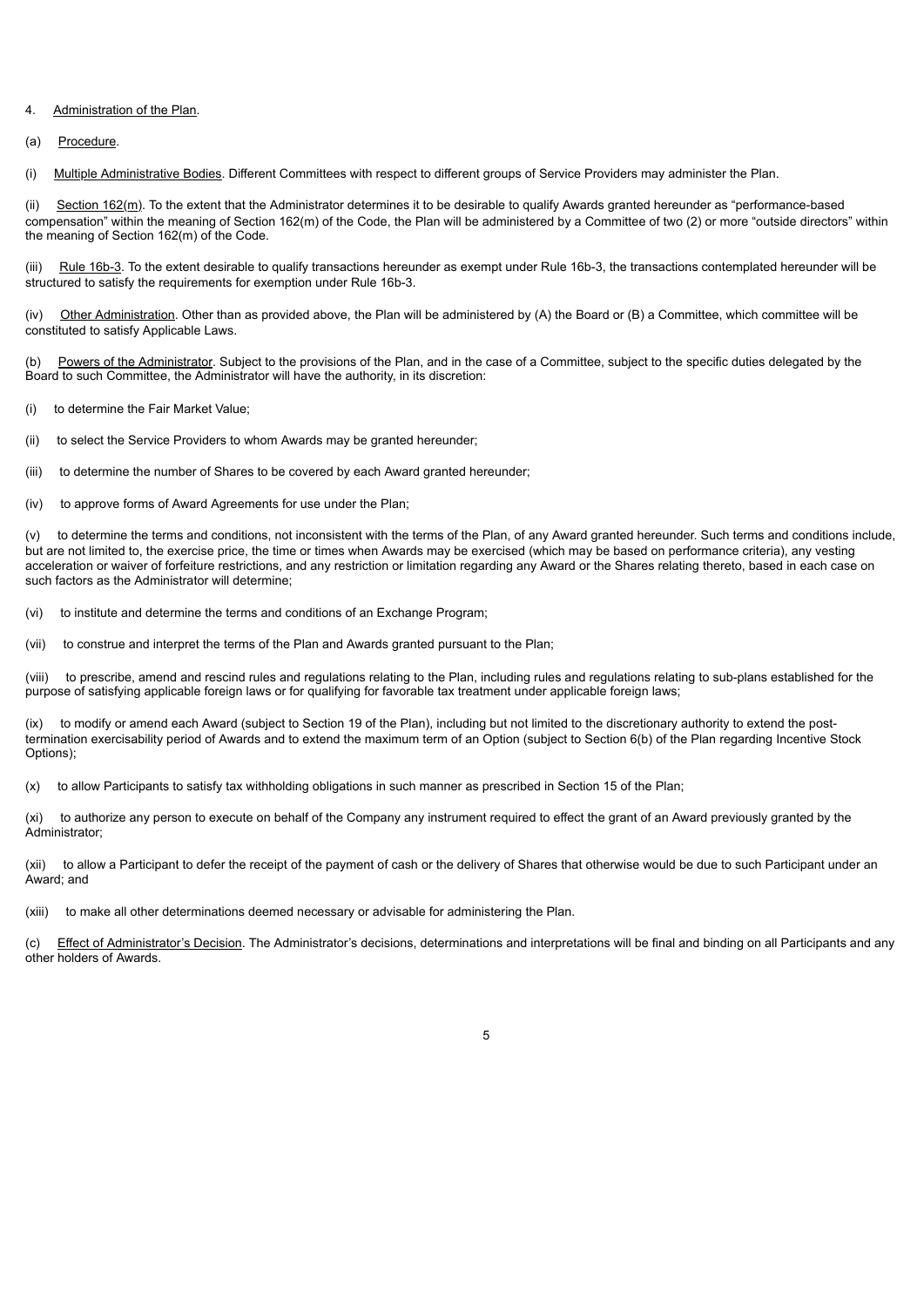5. Eligibility. Nonstatutory Stock Options, Stock Appreciation Rights, Restricted Stock, Restricted Stock Units, Performance Shares and Performance Units may be granted to Service Providers. Incentive Stock Options may be granted only to Employees.

#### 6. Stock Options.

(a) Limitations. Each Option will be designated in the Award Agreement as either an Incentive Stock Option or a Nonstatutory Stock Option. However, notwithstanding such designation, to the extent that the aggregate Fair Market Value of the Shares with respect to which Incentive Stock Options are exercisable for the first time by the Participant during any calendar year (under all plans of the Company and any Parent or Subsidiary) exceeds one hundred thousand dollars (\$100,000), such Options will be treated as Nonstatutory Stock Options. For purposes of this Section 6(a), Incentive Stock Options will be taken into account in the order in which they were granted. The Fair Market Value of the Shares will be determined as of the time the Option with respect to such Shares is granted.

(b) Term of Option. The term of each Option will be stated in the Award Agreement. In the case of an Incentive Stock Option, the term will be ten (10) years from the date of grant or such shorter term as may be provided in the Award Agreement. Moreover, in the case of an Incentive Stock Option granted to a Participant who, at the time the Incentive Stock Option is granted, owns stock representing more than ten percent (10%) of the total combined voting power of all classes of stock of the Company or any Parent or Subsidiary, the term of the Incentive Stock Option will be five (5) years from the date of grant or such shorter term as may be provided in the Award Agreement.

#### (c) Option Exercise Price and Consideration.

(i) Exercise Price. The per share exercise price for the Shares to be issued pursuant to exercise of an Option will be determined by the Administrator, subject to the following:

#### (1) In the case of an Incentive Stock Option

(A) granted to an Employee who, at the time the Incentive Stock Option is granted, owns stock representing more than ten percent (10%) of the voting power of all classes of stock of the Company or any Parent or Subsidiary, the per Share exercise price will be no less than one hundred ten percent (110%) of the Fair Market Value per Share on the date of grant.

granted to any Employee other than an Employee described in paragraph (A) immediately above, the per Share exercise price will be no less than one hundred percent (100%) of the Fair Market Value per Share on the date of grant.

(2) In the case of a Nonstatutory Stock Option, the per Share exercise price will be no less than one hundred percent (100%) of the Fair Market Value per Share on the date of grant.

(3) Notwithstanding the foregoing, Options may be granted with a per Share exercise price of less than one hundred percent (100%) of the Fair Market Value per Share on the date of grant pursuant to a transaction described in, and in a manner consistent with, Section 424(a) of the Code.

(ii) Waiting Period and Exercise Dates. At the time an Option is granted, the Administrator will fix the period within which the Option may be exercised and will determine any conditions that must be satisfied before the Option may be exercised.

(iii) Form of Consideration. The Administrator will determine the acceptable form of consideration for exercising an Option, including the method of payment. In the case of an Incentive Stock Option, the Administrator will determine the acceptable form of consideration at the time of grant. Such consideration may consist entirely of: (1) cash; (2) check; (3) promissory note, to the extent permitted by Applicable Laws; (4) other Shares, provided that such Shares have a Fair Market Value on the date of surrender equal to the aggregate exercise price of the Shares as to which such Option will be exercised and provided that accepting such Shares will not result in any adverse accounting consequences to the Company, as the Administrator determines in its sole discretion; (5) consideration received by the Company under a broker-assisted (or other) cashless exercise program (whether through a broker or otherwise) implemented by the Company in connection with the Plan; (6) by net exercise; (7) such other consideration and method of payment for the issuance of Shares to the extent permitted by Applicable Laws; or (8) any combination of the foregoing methods of payment.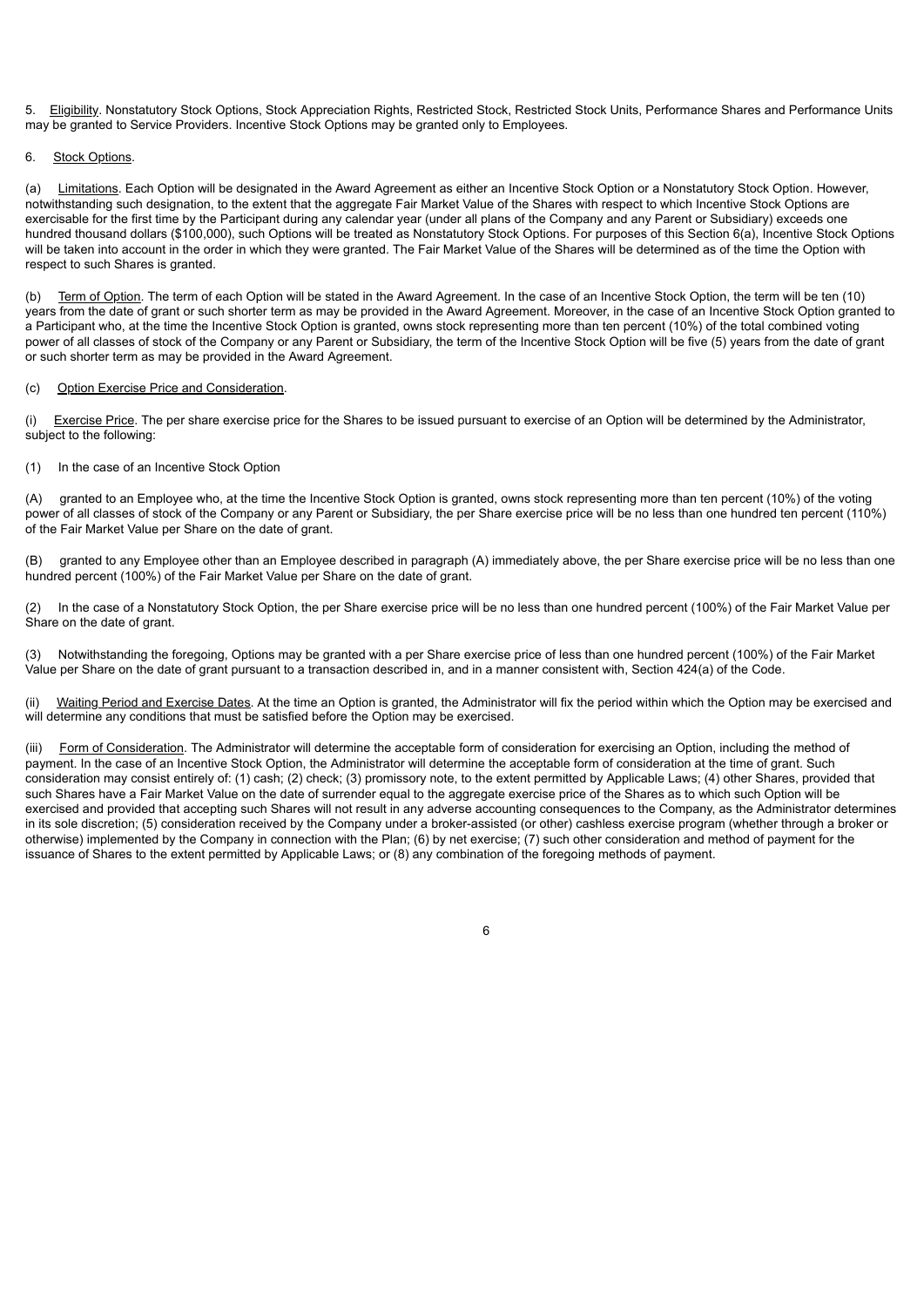#### (d) Exercise of Option.

(i) Procedure for Exercise; Rights as a Stockholder. Any Option granted hereunder will be exercisable according to the terms of the Plan and at such times and under such conditions as determined by the Administrator and set forth in the Award Agreement. An Option may not be exercised for a fraction of a Share.

An Option will be deemed exercised when the Company receives: (i) a notice of exercise (in such form as the Administrator may specify from time to time) from the person entitled to exercise the Option, and (ii) full payment for the Shares with respect to which the Option is exercised (together with applicable withholding taxes). Full payment may consist of any consideration and method of payment authorized by the Administrator and permitted by the Award Agreement and the Plan. Shares issued upon exercise of an Option will be issued in the name of the Participant or, if requested by the Participant, in the name of the Participant and his or her spouse. Until the Shares are issued (as evidenced by the appropriate entry on the books of the Company or of a duly authorized transfer agent of the Company), no right to vote or receive dividends or any other rights as a stockholder will exist with respect to the Shares subject to an Option, notwithstanding the exercise of the Option. The Company will issue (or cause to be issued) such Shares promptly after the Option is exercised. No adjustment will be made for a dividend or other right for which the record date is prior to the date the Shares are issued, except as provided in Section 14 of the Plan.

Exercising an Option in any manner will decrease the number of Shares thereafter available, both for purposes of the Plan and for sale under the Option, by the number of Shares as to which the Option is exercised.

(ii) Termination of Relationship as a Service Provider. If a Participant ceases to be a Service Provider, other than upon the Participant's termination as the result of the Participant's death or Disability, the Participant may exercise his or her Option within such period of time as is specified in the Award Agreement to the extent that the Option is vested on the date of termination (but in no event later than the expiration of the term of such Option as set forth in the Award Agreement). In the absence of a specified time in the Award Agreement, the Option will remain exercisable for three (3) months following the Participant's termination. Unless otherwise provided by the Administrator, if on the date of termination the Participant is not vested as to his or her entire Option, the Shares covered by the unvested portion of the Option will revert to the Plan. If after termination the Participant does not exercise his or her Option within the time specified by the Administrator, the Option will terminate, and the Shares covered by such Option will revert to the Plan.

(iii) Disability of Participant. If a Participant ceases to be a Service Provider as a result of the Participant's Disability, the Participant may exercise his or her Option within such period of time as is specified in the Award Agreement to the extent the Option is vested on the date of termination (but in no event later than the expiration of the term of such Option as set forth in the Award Agreement). In the absence of a specified time in the Award Agreement, the Option will remain exercisable for twelve (12) months following the Participant's termination. Unless otherwise provided by the Administrator, if on the date of termination the Participant is not vested as to his or her entire Option, the Shares covered by the unvested portion of the Option will revert to the Plan. If after termination the Participant does not exercise his or her Option within the time specified herein, the Option will terminate, and the Shares covered by such Option will revert to the Plan.

(iv) Death of Participant. If a Participant dies while a Service Provider, the Option may be exercised following the Participant's death within such period of time as is specified in the Award Agreement to the extent that the Option is vested on the date of death (but in no event may the option be exercised later than the expiration of the term of such Option as set forth in the Award Agreement), by the Participant's designated beneficiary, provided such beneficiary has been designated prior to Participant's death in a form acceptable to the Administrator. If no such beneficiary has been designated by the Participant, then such Option may be exercised by the personal representative of the Participant's estate or by the person(s) to whom the Option is transferred pursuant to the Participant's will or in accordance with the laws of descent and distribution. In the absence of a specified time in the Award Agreement, the Option will remain exercisable for twelve (12) months following Participant's death. Unless otherwise provided by the Administrator, if at the time of death Participant is not vested as to his or her entire Option, the Shares covered by the unvested portion of the Option will immediately revert to the Plan. If the Option is not so exercised within the time specified herein, the Option will terminate, and the Shares covered by such Option will revert to the Plan.

#### 7. Restricted Stock.

(a) Grant of Restricted Stock. Subject to the terms and provisions of the Plan, the Administrator, at any time and from time to time, may grant Shares of Restricted Stock to Service Providers in such amounts as the Administrator, in its sole discretion, will determine.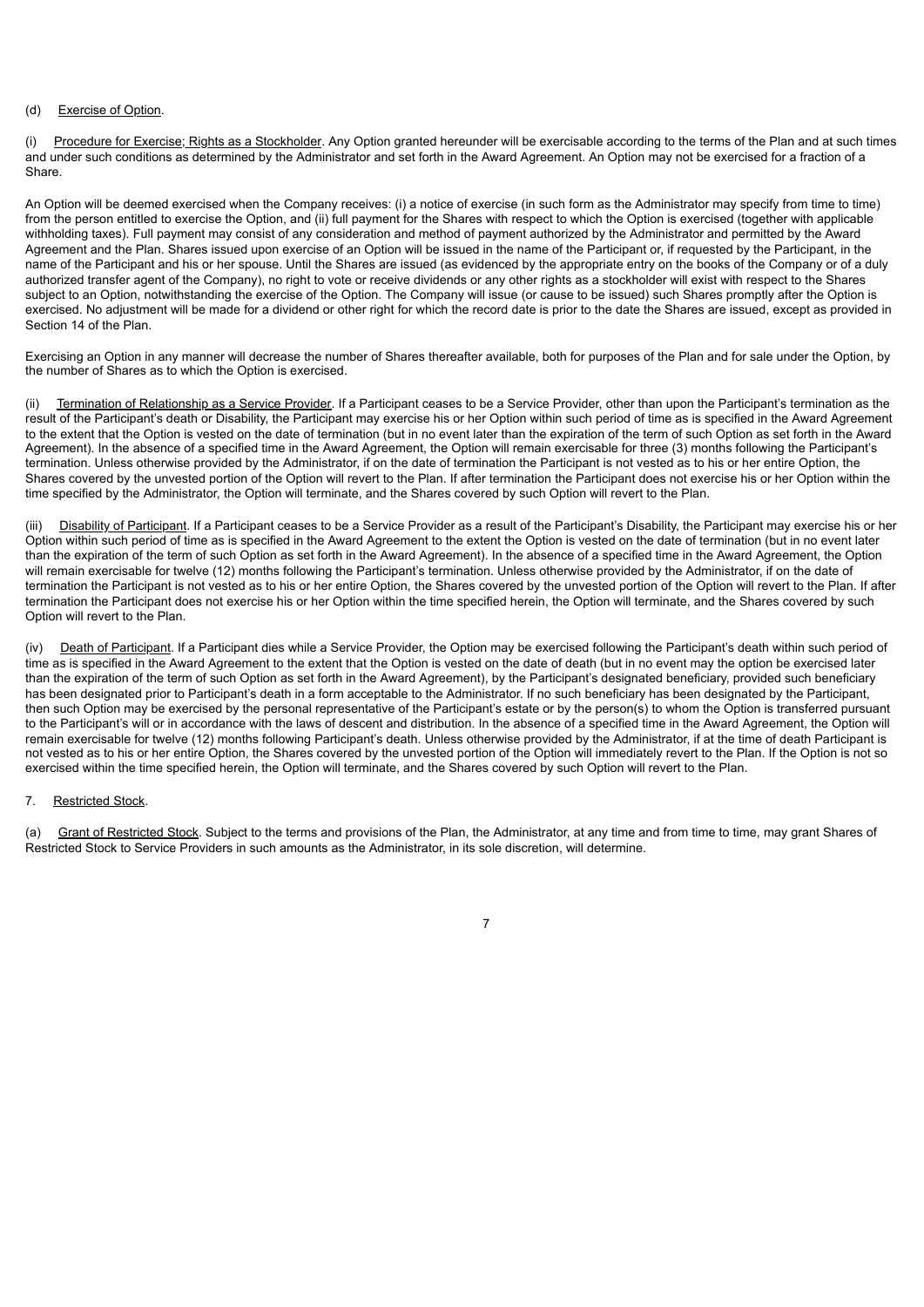(b) Restricted Stock Agreement. Each Award of Restricted Stock will be evidenced by an Award Agreement that will specify the Period of Restriction, if any, the number of Shares granted, and such other terms and conditions as the Administrator, in its sole discretion, will determine. Unless the Administrator determines otherwise, the Company as escrow agent will hold Shares of Restricted Stock until the restrictions on such Shares have lapsed.

(c) Transferability. Except as provided in this Section 7 or the Award Agreement, Shares of Restricted Stock may not be sold, transferred, pledged, assigned, or otherwise alienated or hypothecated until the end of the applicable Period of Restriction.

(d) Other Restrictions. The Administrator, in its sole discretion, may impose such other restrictions on Shares of Restricted Stock as it may deem advisable or appropriate.

(e) Removal of Restrictions. Except as otherwise provided in this Section 7, Shares of Restricted Stock covered by each Restricted Stock grant made under the Plan will be released from escrow as soon as practicable after the last day of the Period of Restriction or at such other time as the Administrator may determine. The Administrator, in its discretion, may accelerate the time at which any restrictions will lapse or be removed.

(f) Voting Rights. During the Period of Restriction, Service Providers holding Shares of Restricted Stock granted hereunder may exercise full voting rights with respect to those Shares, unless the Administrator determines otherwise.

(g) Dividends and Other Distributions. During the Period of Restriction, Service Providers holding Shares of Restricted Stock will be entitled to receive all dividends and other distributions paid with respect to such Shares, unless the Administrator provides otherwise. If any such dividends or distributions are paid in Shares, the Shares will be subject to the same restrictions on transferability and forfeitability as the Shares of Restricted Stock with respect to which they were paid.

(h) Return of Restricted Stock to Company. On the date set forth in the Award Agreement, the Restricted Stock for which restrictions have not lapsed will revert to the Company and again will become available for grant under the Plan.

#### 8. Restricted Stock Units.

(a) Grant. Restricted Stock Units may be granted at any time and from time to time as determined by the Administrator. After the Administrator determines that it will grant Restricted Stock Units under the Plan, it will advise the Participant in an Award Agreement of the terms, conditions, and restrictions related to the grant, including the number of Restricted Stock Units.

(b) Vesting Criteria and Other Terms. The Administrator will set vesting criteria in its discretion, which, depending on the extent to which the criteria are met, will determine the number of Restricted Stock Units that will be paid out to the Participant. The Administrator may set vesting criteria based upon the achievement of Company-wide, divisional, business unit, or individual goals (including, but not limited to, continued employment or service), applicable federal or state securities laws or any other basis determined by the Administrator in its discretion.

(c) Earning Restricted Stock Units. Upon meeting the applicable vesting criteria, the Participant will be entitled to receive a payout as determined by the Administrator. Notwithstanding the foregoing, at any time after the grant of Restricted Stock Units, the Administrator, in its sole discretion, may reduce or waive any vesting criteria that must be met to receive a payout.

Form and Timing of Payment. Payment of earned Restricted Stock Units will be made as soon as practicable after the date(s) determined by the Administrator and set forth in the Award Agreement. The Administrator, in its sole discretion, may only settle earned Restricted Stock Units in cash, Shares, or a combination of both.

(e) Cancellation. On the date set forth in the Award Agreement, all unearned Restricted Stock Units will be forfeited to the Company.

#### 9. Stock Appreciation Rights.

(a) Grant of Stock Appreciation Rights. Subject to the terms and conditions of the Plan, a Stock Appreciation Right may be granted to Service Providers at any time and from time to time as will be determined by the Administrator, in its sole discretion.

(b) Number of Shares. The Administrator will have complete discretion to determine the number of Stock Appreciation Rights granted to any Service Provider.

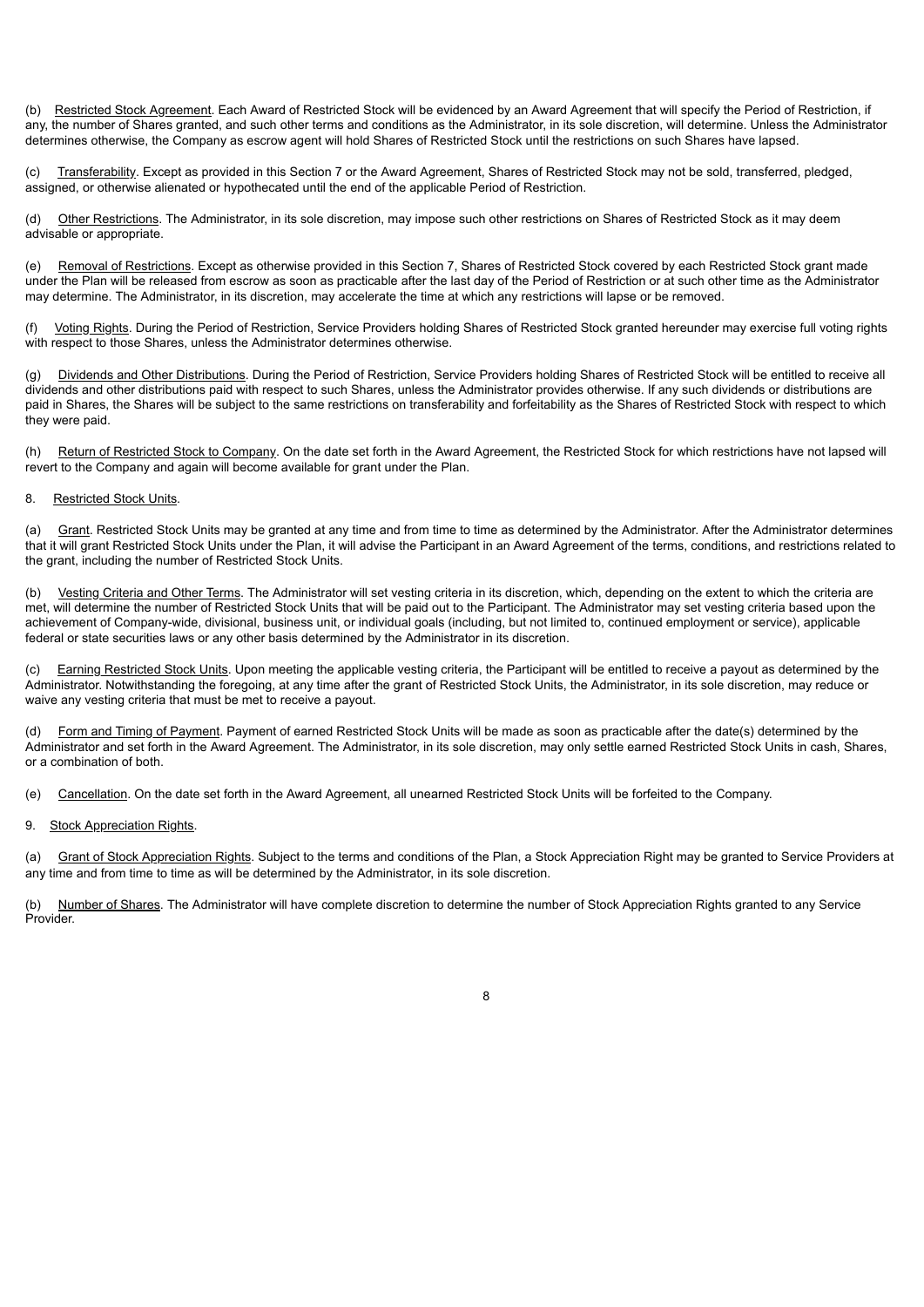(c) Exercise Price and Other Terms. The per share exercise price for the Shares to be issued pursuant to exercise of a Stock Appreciation Right will be determined by the Administrator and will be no less than one hundred percent (100%) of the Fair Market Value per Share on the date of grant. Otherwise, the Administrator, subject to the provisions of the Plan, will have complete discretion to determine the terms and conditions of Stock Appreciation Rights granted under the Plan.

(d) Stock Appreciation Right Agreement. Each Stock Appreciation Right grant will be evidenced by an Award Agreement that will specify the exercise price, the term of the Stock Appreciation Right, the conditions of exercise, and such other terms and conditions as the Administrator, in its sole discretion, will determine.

(e) Expiration of Stock Appreciation Rights. A Stock Appreciation Right granted under the Plan will expire ten (10) years from the date of grant or such shorter term as may be provided in the Award Agreement, as determined by the Administrator, in its sole discretion. Notwithstanding the foregoing, the rules of Section 6(d) relating to exercise also will apply to Stock Appreciation Rights.

(f) Payment of Stock Appreciation Right Amount. Upon exercise of a Stock Appreciation Right, a Participant will be entitled to receive payment from the Company in an amount determined by multiplying:

(i) The difference between the Fair Market Value of a Share on the date of exercise over the exercise price; times

(ii) The number of Shares with respect to which the Stock Appreciation Right is exercised.

At the discretion of the Administrator, the payment upon Stock Appreciation Right exercise may be in cash, in Shares of equivalent value, or in some combination thereof.

#### 10. Performance Units and Performance Shares.

(a) Grant of Performance Units/Shares. Performance Units and Performance Shares may be granted to Service Providers at any time and from time to time, as will be determined by the Administrator, in its sole discretion. The Administrator will have complete discretion in determining the number of Performance Units and Performance Shares granted to each Participant.

(b) Value of Performance Units/Shares. Each Performance Unit will have an initial value that is established by the Administrator on or before the date of grant. Each Performance Share will have an initial value equal to the Fair Market Value of a Share on the date of grant.

(c) Performance Objectives and Other Terms. The Administrator will set performance objectives or other vesting provisions (including, without limitation, continued status as a Service Provider) in its discretion which, depending on the extent to which they are met, will determine the number or value of Performance Units/Shares that will be paid out to the Service Providers. The time period during which the performance objectives or other vesting provisions must be met will be called the "Performance Period." Each Award of Performance Units/Shares will be evidenced by an Award Agreement that will specify the Performance Period, and such other terms and conditions as the Administrator, in its sole discretion, will determine. The Administrator may set performance objectives based upon the achievement of Company-wide, divisional, business unit or individual goals (including, but not limited to, continued employment or service), applicable federal or state securities laws, or any other basis determined by the Administrator in its discretion.

(d) Earning of Performance Units/Shares. After the applicable Performance Period has ended, the holder of Performance Units/Shares will be entitled to receive a payout of the number of Performance Units/Shares earned by the Participant over the Performance Period, to be determined as a function of the extent to which the corresponding performance objectives or other vesting provisions have been achieved. After the grant of a Performance Unit/Share, the Administrator, in its sole discretion, may reduce or waive any performance objectives or other vesting provisions for such Performance Unit/Share.

(e) Form and Timing of Payment of Performance Units/Shares. Payment of earned Performance Units/Shares will be made as soon as practicable after the expiration of the applicable Performance Period. The Administrator, in its sole discretion, may pay earned Performance Units/Shares in the form of cash, in Shares (which have an aggregate Fair Market Value equal to the value of the earned Performance Units/Shares at the close of the applicable Performance Period) or in a combination thereof.

(f) Cancellation of Performance Units/Shares. On the date set forth in the Award Agreement, all unearned or unvested Performance Units/Shares will be forfeited to the Company, and again will be available for grant under the Plan.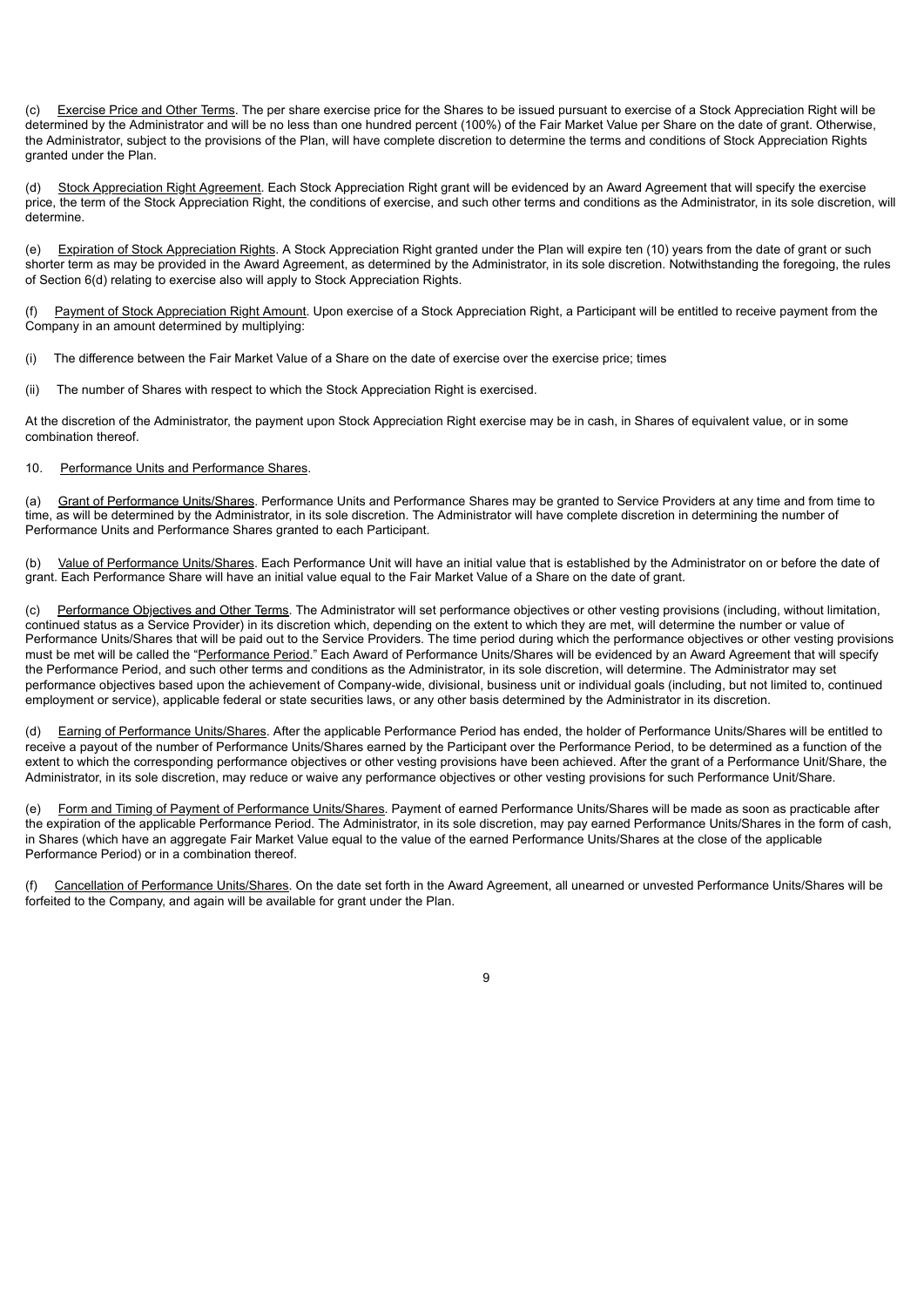11. Outside Director Limitations. Subject to the provisions of Section 14 of the Plan, no Outside Director may be granted, in any Fiscal Year, Awards covering more than 175,000 Shares, increased to 300,000 Shares in the Fiscal Year of his or her initial service as an Outside Director.

12. Leaves of Absence/Transfer Between Locations. Unless the Administrator provides otherwise, vesting of Awards granted hereunder will be suspended during any unpaid leave of absence. A Participant will not cease to be an Employee in the case of (i) any leave of absence approved by the Company or (ii) transfers between locations of the Company or between the Company, its Parent, or any Subsidiary. For purposes of Incentive Stock Options, no such leave may exceed three (3) months, unless reemployment upon expiration of such leave is guaranteed by statute or contract. If reemployment upon expiration of a leave of absence approved by the Company is not so guaranteed, then six (6) months following the first (1st) day of such leave any Incentive Stock Option held by the Participant will cease to be treated as an Incentive Stock Option and will be treated for tax purposes as a Nonstatutory Stock Option.

13. Transferability of Awards. Unless determined otherwise by the Administrator, an Award may not be sold, pledged, assigned, hypothecated, transferred, or disposed of in any manner other than by will or by the laws of descent or distribution and may be exercised, during the lifetime of the Participant, only by the Participant. If the Administrator makes an Award transferable, such Award will contain such additional terms and conditions as the Administrator deems appropriate.

#### 14. Adjustments: Dissolution or Liquidation: Change in Control.

(a) Adjustments. In the event that any dividend or other distribution (whether in the form of cash, Shares, other securities, or other property), recapitalization, stock split, reverse stock split, reorganization, merger, consolidation, split-up, spin-off, combination, repurchase, or exchange of Shares or other securities of the Company, or other change in the corporate structure of the Company affecting the Shares occurs, the Administrator, in order to prevent diminution or enlargement of the benefits or potential benefits intended to be made available under the Plan, will adjust the number and class of Shares that may be delivered under the Plan and/or the number, class, and price of Shares covered by each outstanding Award, and the numerical Share limit in Section 3 of the Plan.

(b) Dissolution or Liquidation. In the event of the proposed dissolution or liquidation of the Company, the Administrator will notify each Participant as soon as practicable prior to the effective date of such proposed transaction. To the extent it previously has not been exercised, an Award will terminate immediately prior to the consummation of such proposed action.

(c) Change in Control. In the event of a Change in Control, each outstanding Award will be treated as the Administrator determines, including, without limitation, that (i) Awards may be assumed, or substantially equivalent Awards will be substituted, by the acquiring or succeeding corporation (or an affiliate thereof) with appropriate adjustments as to the number and kind of shares and prices; (ii) upon written notice to a Participant, that the Participant's Awards will terminate upon or immediately prior to the consummation of such Change in Control; (iii) outstanding Awards will vest and become exercisable, realizable, or payable, or restrictions applicable to an Award will lapse, in whole or in part prior to or upon consummation of such Change in Control, and, to the extent the Administrator determines, terminate upon or immediately prior to the effectiveness of such merger or Change in Control; (iv) (A) the termination of an Award in exchange for an amount of cash and/or property, if any, equal to the amount that would have been attained upon the exercise of such Award or realization of the Participant's rights as of the date of the occurrence of the transaction (and, for the avoidance of doubt, if as of the date of the occurrence of the transaction the Administrator determines in good faith that no amount would have been attained upon the exercise of such Award or realization of the Participant's rights, then such Award may be terminated by the Company without payment), or (B) the replacement of such Award with other rights or property selected by the Administrator in its sole discretion; or (v) any combination of the foregoing. In taking any of the actions permitted under this Section 14(c), the Administrator will not be required to treat all Awards similarly in the transaction.

In the event that the successor corporation does not assume or substitute for the Award, the Participant will fully vest in and have the right to exercise all of his or her outstanding Options and Stock Appreciation Rights, including Shares as to which such Awards would not otherwise be vested or exercisable, all restrictions on Restricted Stock and Restricted Stock Units will lapse, and, with respect to Awards with performance-based vesting, all performance goals or other vesting criteria will be deemed achieved at one hundred percent (100%) of target levels and all other terms and conditions met. In addition, if an Option or Stock Appreciation Right is not assumed or substituted in the event of a Change in Control, the Administrator will notify the Participant in writing or electronically that the Option or Stock Appreciation Right will be exercisable for a period of time determined by the Administrator in its sole discretion, and the Option or Stock Appreciation Right will terminate upon the expiration of such period.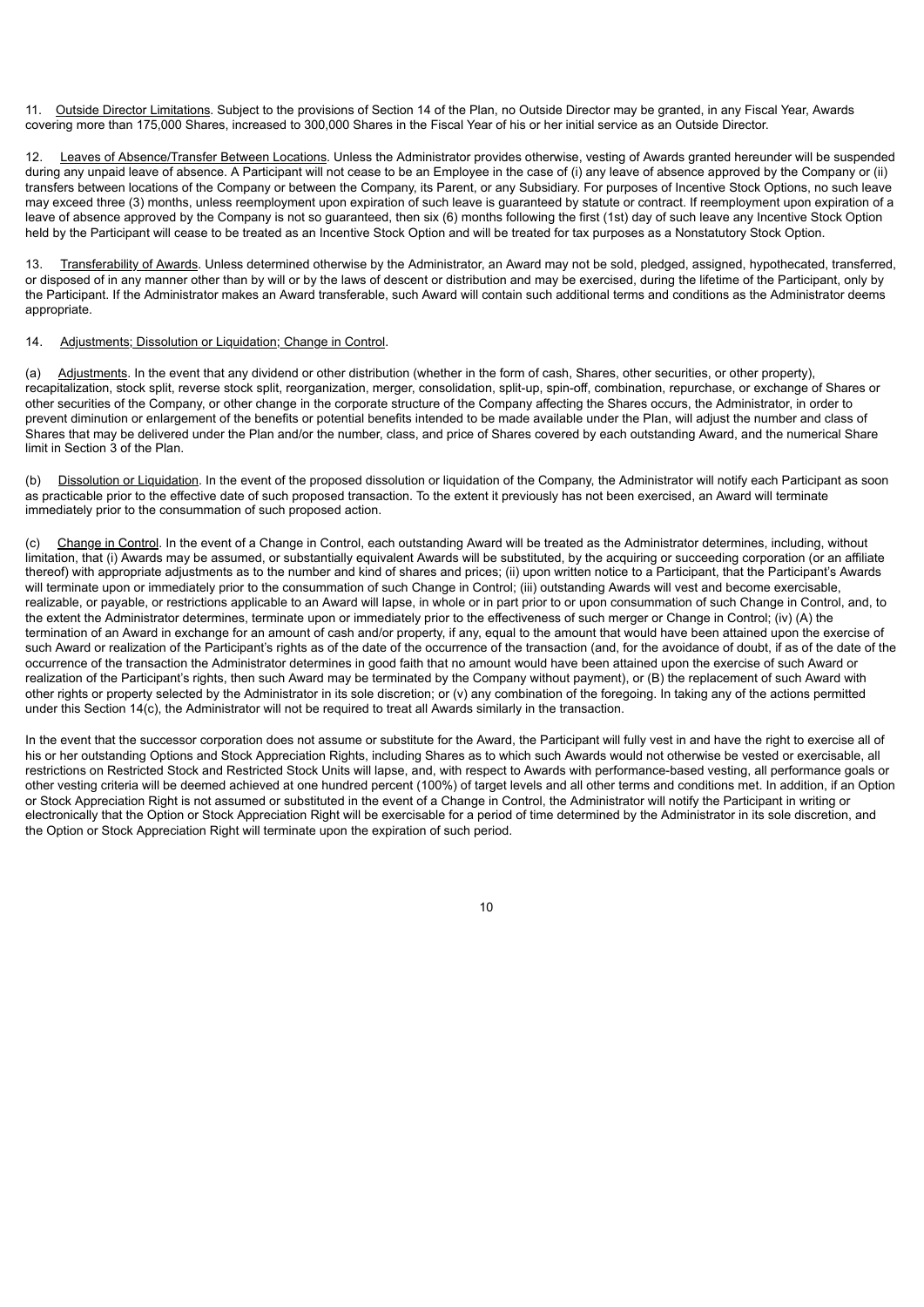For the purposes of this subsection (c), an Award will be considered assumed if, following the Change in Control, the Award confers the right to purchase or receive, for each Share subject to the Award immediately prior to the Change in Control, the consideration (whether stock, cash, or other securities or property) received in the Change in Control by holders of Common Stock for each Share held on the effective date of the transaction (and if holders were offered a choice of consideration, the type of consideration chosen by the holders of a majority of the outstanding Shares); provided, however, that if such consideration received in the Change in Control is not solely common stock of the successor corporation or its Parent, the Administrator may, with the consent of the successor corporation, provide for the consideration to be received upon the exercise of an Option or Stock Appreciation Right or upon the payout of a Restricted Stock Unit, Performance Unit or Performance Share, for each Share subject to such Award, to be solely common stock of the successor corporation or its Parent equal in fair market value to the per share consideration received by holders of Common Stock in the Change in Control.

Notwithstanding anything in this Section 14(c) to the contrary, an Award that vests, is earned or paid-out upon the satisfaction of one or more performance goals will not be considered assumed if the Company or its successor modifies any of such performance goals without the Participant's consent; provided, however, a modification to such performance goals only to reflect the successor corporation's post-Change in Control corporate structure will not be deemed to invalidate an otherwise valid Award assumption.

(d) Outside Director Awards. With respect to Awards granted to an Outside Director, in the event of a Change in Control, the Participant will fully vest in and have the right to exercise Options and/or Stock Appreciation Rights as to all of the Shares underlying such Award, including those Shares which otherwise would not be vested or exercisable, all restrictions on Restricted Stock and Restricted Stock Units will lapse, and, with respect to Awards with performance-based vesting, all performance goals or other vesting criteria will be deemed achieved at one hundred percent (100%) of target levels and all other terms and conditions met.

#### 15. Tax.

(a) Withholding Requirements. Prior to the delivery of any Shares or cash pursuant to an Award (or exercise thereof) or such earlier time as any tax withholding obligations are due, the Company will have the power and the right to deduct or withhold, or require a Participant to remit to the Company, an amount sufficient to satisfy federal, state, local, foreign or other taxes (including the Participant's FICA obligation) required to be withheld with respect to such Award (or exercise thereof).

(b) Withholding Arrangements. The Administrator, in its sole discretion and pursuant to such procedures as it may specify from time to time, may permit a Participant to satisfy such tax withholding obligation, in whole or in part by (without limitation) (a) paying cash, (b) electing to have the Company withhold otherwise deliverable cash or Shares having a Fair Market Value equal to the minimum statutory amount required to be withheld, or (c) delivering to the Company already-owned Shares having a Fair Market Value equal to the minimum statutory amount required to be withheld. The Fair Market Value of the Shares to be withheld or delivered will be determined as of the date that the taxes are required to be withheld.

(c) Compliance With Code Section 409A. Awards will be designed and operated in such a manner that they are either exempt from the application of, or comply with, the requirements of Code Section 409A such that the grant, payment, settlement or deferral will not be subject to the additional tax or interest applicable under Code Section 409A, except as otherwise determined in the sole discretion of the Administrator. The Plan and each Award Agreement under the Plan is intended to meet the requirements of Code Section 409A and will be construed and interpreted in accordance with such intent, except as otherwise determined in the sole discretion of the Administrator. To the extent that an Award or payment, or the settlement or deferral thereof, is subject to Code Section 409A, the Award will be granted, paid, settled or deferred in a manner that will meet the requirements of Code Section 409A, such that the grant, payment, settlement or deferral will not be subject to the additional tax or interest applicable under Code Section 409A.

16. No Effect on Employment or Service. Neither the Plan nor any Award will confer upon a Participant any right with respect to continuing the Participant's relationship as a Service Provider with the Company, nor will they interfere in any way with the Participant's right or the Company's right to terminate such relationship at any time, with or without cause, to the extent permitted by Applicable Laws.

Date of Grant. The date of grant of an Award will be, for all purposes, the date on which the Administrator makes the determination granting such Award, or such other later date as is determined by the Administrator. Notice of the determination will be provided to each Participant within a reasonable time after the date of such grant.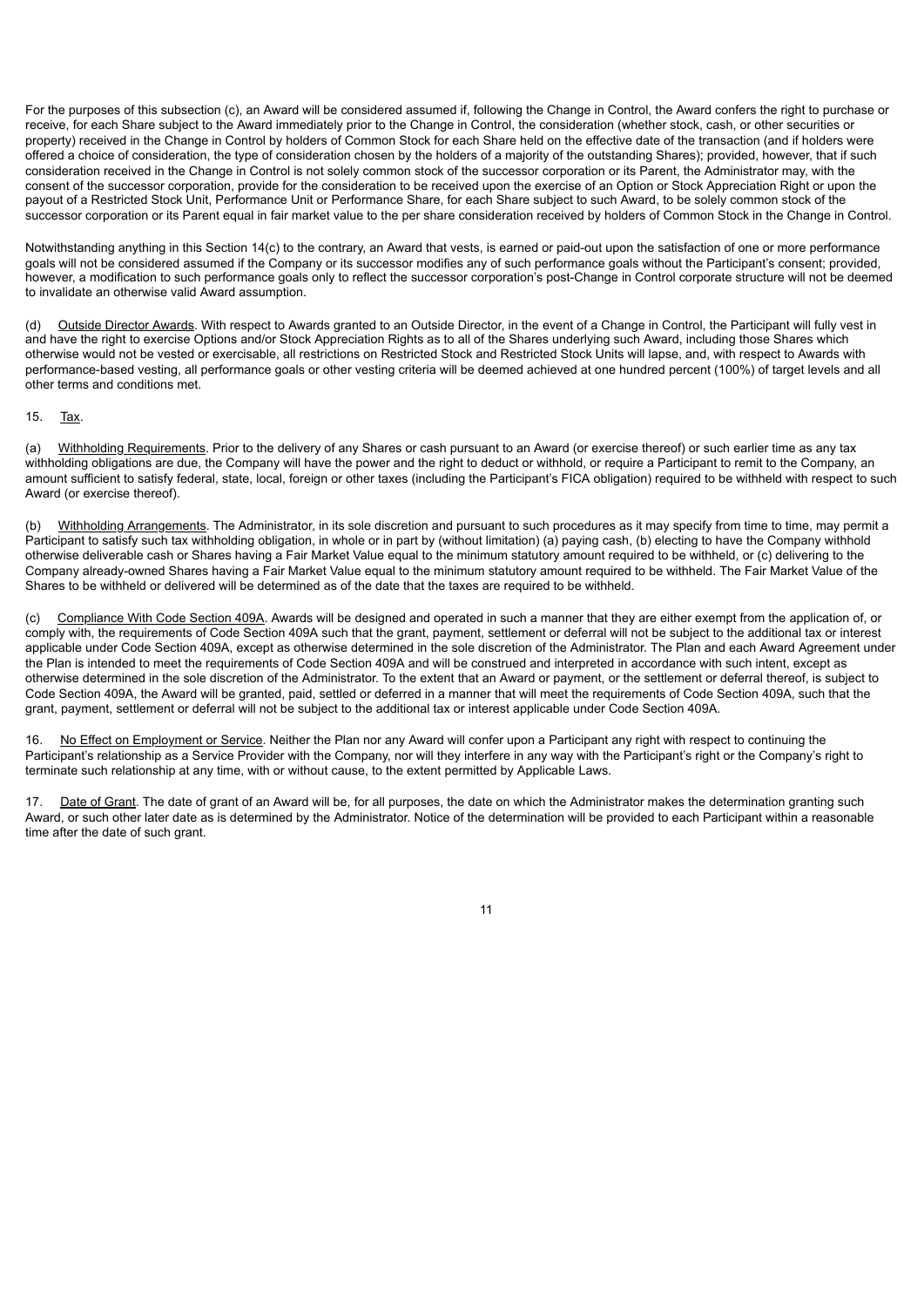18. Term of Plan. Subject to Section 22 of the Plan, the Plan will become effective upon the later to occur of (i) its adoption by the Board or (ii) the business day immediately prior to the Registration Date. It will continue in effect for a term of ten (10) years from the date adopted by the Board, unless terminated earlier under Section 19 of the Plan.

#### 19. Amendment and Termination of the Plan.

(a) Amendment and Termination. The Administrator may at any time amend, alter, suspend or terminate the Plan.

(b) Stockholder Approval. The Company will obtain stockholder approval of any Plan amendment to the extent necessary and desirable to comply with Applicable Laws.

(c) Effect of Amendment or Termination. No amendment, alteration, suspension or termination of the Plan will materially impair the rights of any Participant, unless mutually agreed otherwise between the Participant and the Administrator, which agreement must be in writing and signed by the Participant and the Company. Termination of the Plan will not affect the Administrator's ability to exercise the powers granted to it hereunder with respect to Awards granted under the Plan prior to the date of such termination.

#### 20. Conditions Upon Issuance of Shares.

(a) Legal Compliance. Shares will not be issued pursuant to the exercise of an Award unless the exercise of such Award and the issuance and delivery of such Shares will comply with Applicable Laws and will be further subject to the approval of counsel for the Company with respect to such compliance.

(b) Investment Representations. As a condition to the exercise of an Award, the Company may require the person exercising such Award to represent and warrant at the time of any such exercise that the Shares are being purchased only for investment and without any present intention to sell or distribute such Shares if, in the opinion of counsel for the Company, such a representation is required.

21. Inability to Obtain Authority. The inability of the Company to obtain authority from any regulatory body having jurisdiction or to complete or comply with the requirements of any registration or other qualification of the Shares under any state, federal or foreign law or under the rules and regulations of the Securities and Exchange Commission, the stock exchange on which Shares of the same class are then listed, or any other governmental or regulatory body, which authority, registration, qualification or rule compliance is deemed by the Company's counsel to be necessary or advisable for the issuance and sale of any Shares hereunder, will relieve the Company of any liability in respect of the failure to issue or sell such Shares as to which such requisite authority, registration, qualification or rule compliance will not have been obtained.

22. Stockholder Approval. The Plan will be subject to approval by the stockholders of the Company within twelve (12) months after the date the Plan is adopted by the Board. Such stockholder approval will be obtained in the manner and to the degree required under Applicable Laws.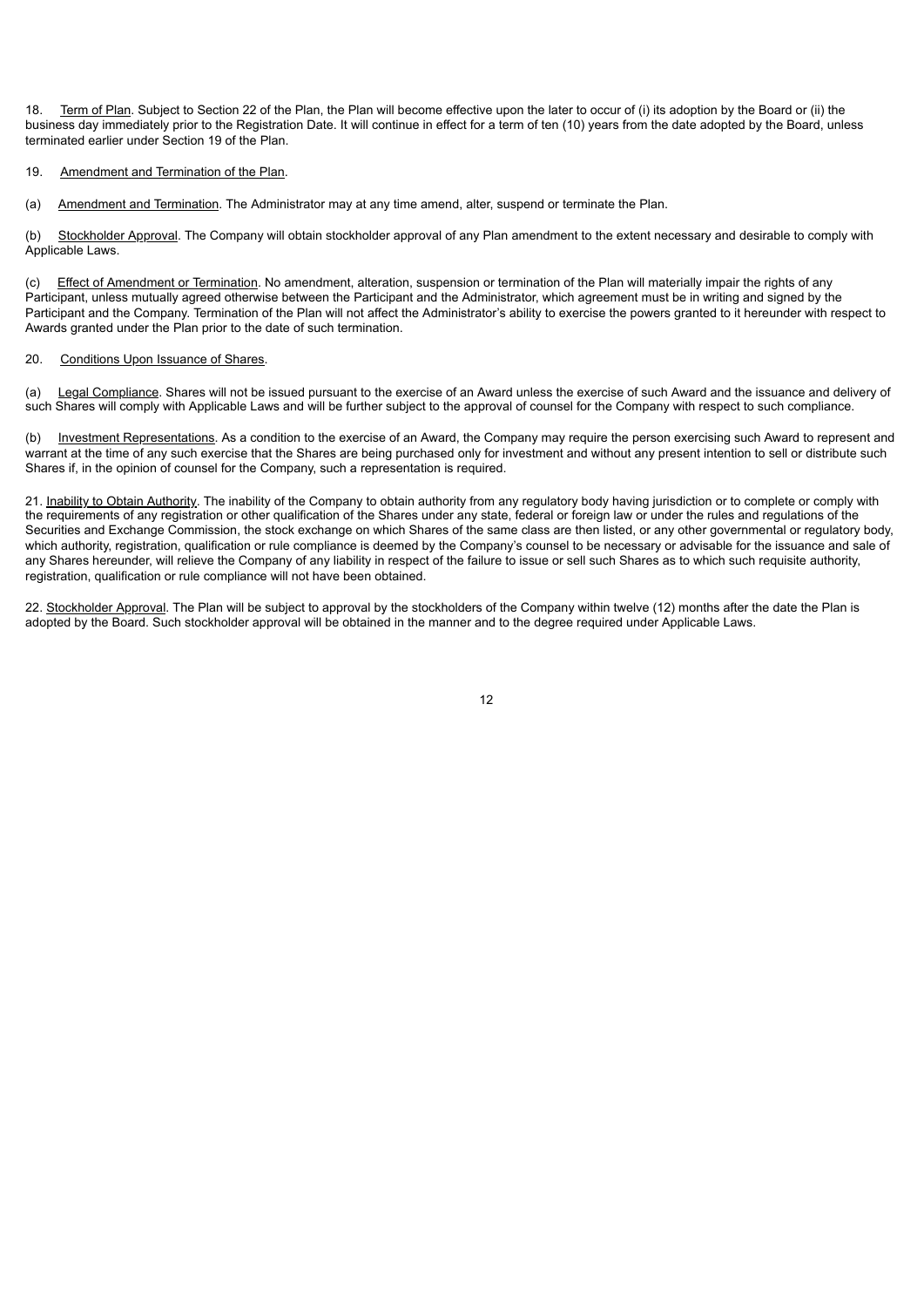#### **IMMUNITYBIO, INC. 2015 EQUITY INCENTIVE PLAN STOCK OPTION AGREEMENT**

#### **NOTICE OF STOCK OPTION GRANT**

Unless otherwise defined herein, the terms defined in the ImmunityBio, Inc. 2015 Equity Incentive Plan (the "Plan") will have the same defined meanings in this Stock Option Agreement including the Notice of Stock Option Grant (the "Notice of Grant"), the Terms and Conditions of Stock Option Grant, and the appendices and exhibits attached thereto (all together, the "Award Agreement").

#### **Name ("Participant"): «Name»**

#### **Address: «Address»**

#### **«CityStateZip»**

The undersigned Participant has been granted an Option to purchase Common Stock of ImmunityBio, Inc. (the "Company"), subject to the terms and conditions of the Plan and this Award Agreement, as follows:

Date of Grant «GrantDate»

Vesting Commencement Date «VCD»

Number of Shares Granted «Shares»

Exercise Price per Share «Purchase\_Price»

Total Exercise Price «Purchase\_Price»

Type of Option\_\_\_\_ Incentive Stock Option

\_\_\_\_ Nonstatutory Stock Option

Term/Expiration Date «GrantDate»

#### Vesting Schedule:

Subject to accelerated vesting as set forth below or in the Plan, this Option will be exercisable, in whole or in part, in accordance with the following schedule:

[Insert Vesting Schedule, e.g.: Twenty-five percent (25%) of the Shares subject to the Option shall vest on the one (1) year anniversary of the Vesting Commencement Date, and one forty-eighth (1/48th) of the Shares subject to the Option shall vest each month thereafter on the same day of the month as the Vesting Commencement Date (and if there is no corresponding day, on the last day of the month), subject to Participant continuing to be a Service Provider through each such date.]

#### Termination Period:

This Option will be exercisable for three (3) months after Participant ceases to be a Service Provider, unless such termination is due to Participant's death or Disability, in which case this Option will be exercisable for twelve (12) months after Participant ceases to be a Service Provider. Notwithstanding the foregoing sentence, in no event may this Option be exercised after the Term/Expiration Date as provided above and may be subject to earlier termination as provided in Section 14 of the Plan.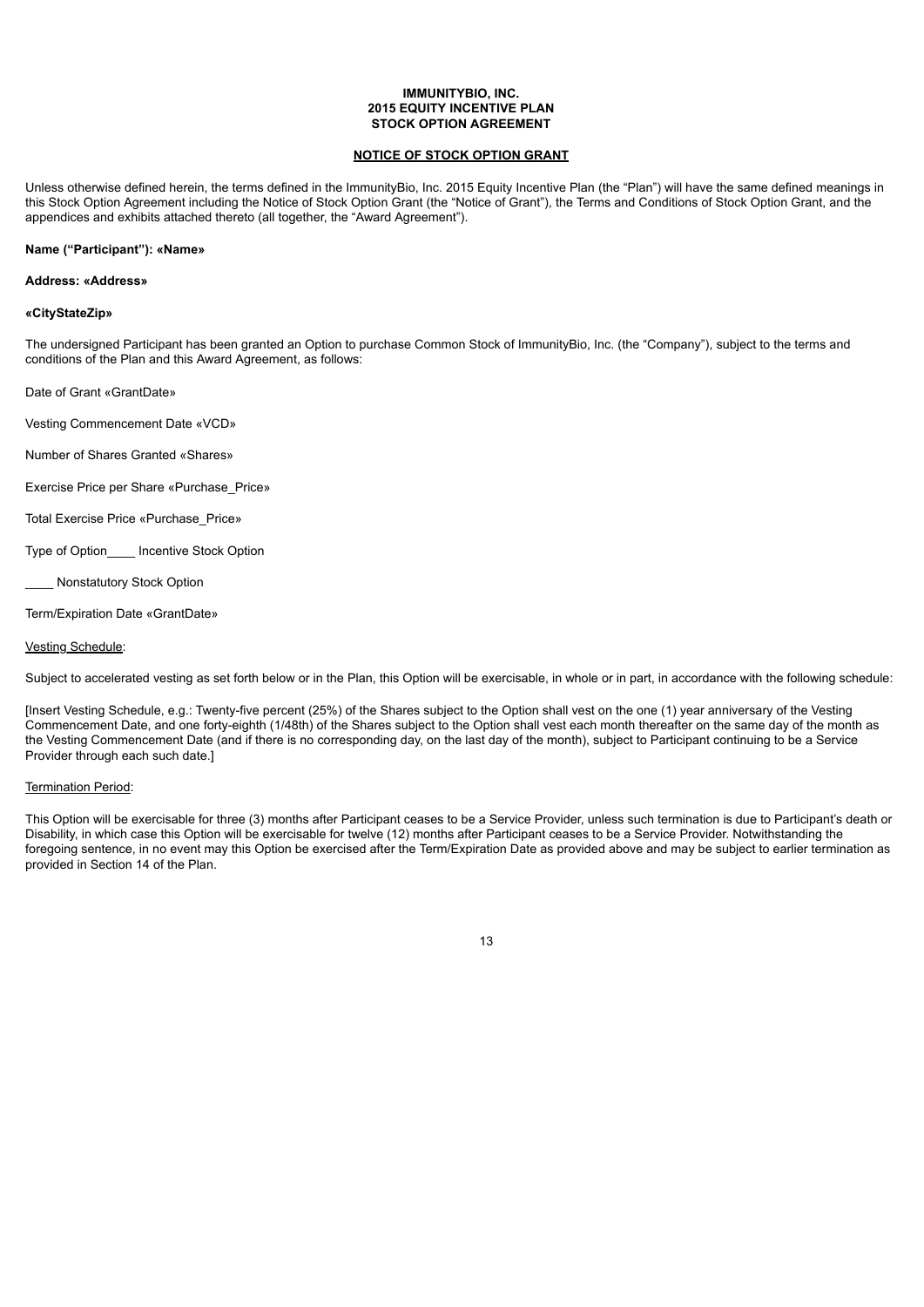Participant acknowledges receipt of a copy of the Plan and represents that he or she is familiar with the terms and provisions thereof, and hereby accepts this Award Agreement subject to all of the terms and provisions thereof. Participant has reviewed the Plan and this Award Agreement in their entirety, has had an opportunity to obtain the advice of counsel prior to executing this Award Agreement and fully understands all provisions of this Award Agreement. Participant hereby agrees to accept as binding, conclusive and final all decisions or interpretations of the Administrator upon any questions arising under the Plan or this Award Agreement. Participant further agrees to notify the Company upon any change in the residence address indicated below.

| <b>PARTICIPANT</b> | IMMUNITYBIO, INC. |
|--------------------|-------------------|
| Signature          | By                |
| «Name»             |                   |
| Print Name         | Print Name        |
|                    | Title             |
| Address:           |                   |
| «Address»          |                   |
|                    |                   |
| «CityStateZip»     |                   |
|                    |                   |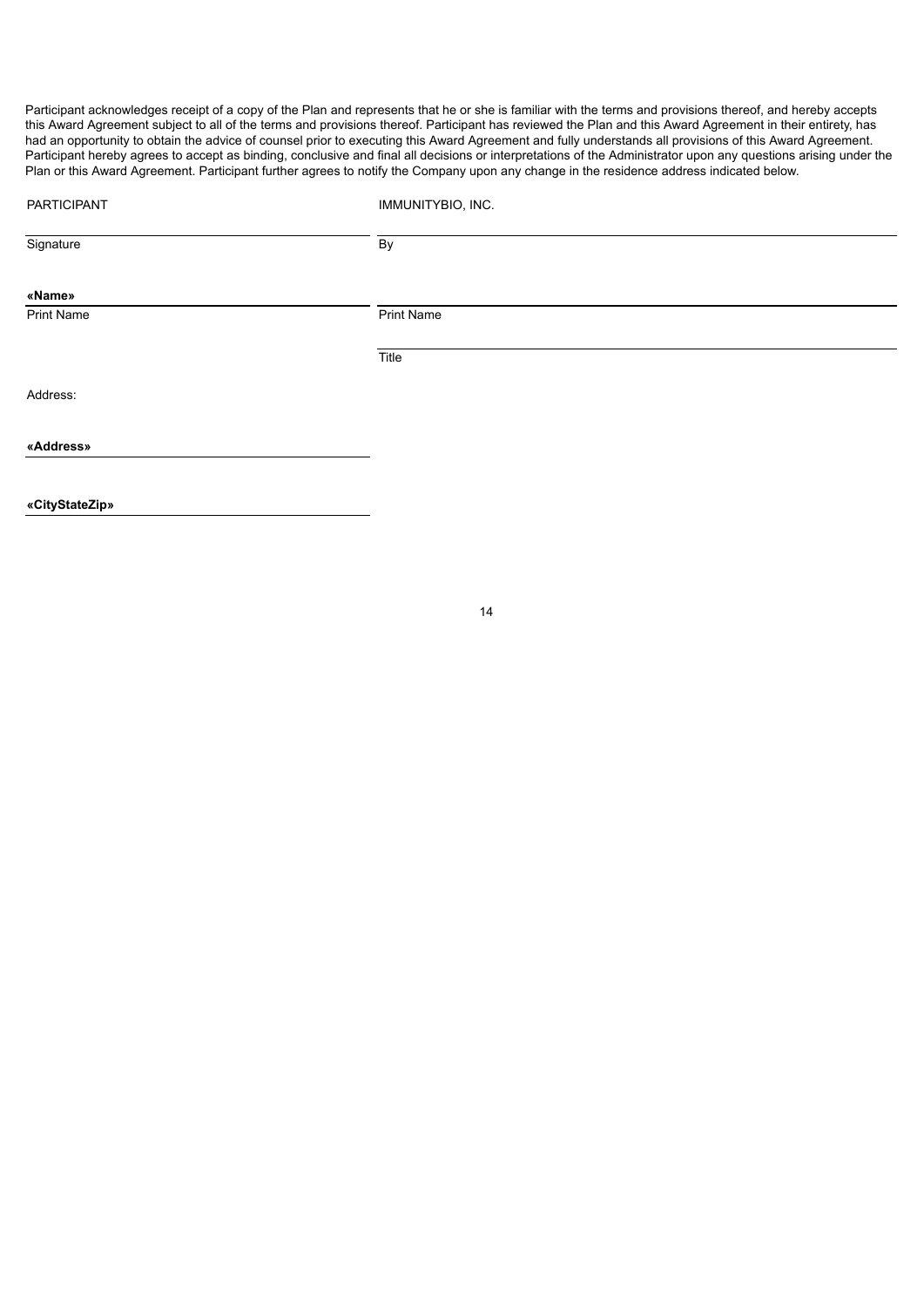#### **IMMUNITYBIO, INC. 2015 EQUITY INCENTIVE PLAN STOCK OPTION AGREEMENT**

#### **TERMS AND CONDITIONS OF STOCK OPTION GRANT**

1. Grant of Option. The Company hereby grants to the individual (the "Participant") named in the Notice of Stock Option Grant of this Award Agreement (the "Notice of Grant") an option (the "Option") to purchase the number of Shares, as set forth in the Notice of Grant, at the exercise price per Share set forth in the Notice of Grant (the "Exercise Price"), subject to all of the terms and conditions in this Award Agreement and the Plan, which is incorporated herein by reference. Subject to Section 19(c) of the Plan, in the event of a conflict between the terms and conditions of the Plan and the terms and conditions of this Award Agreement, the terms and conditions of the Plan will prevail.

(a) For U.S. taxpayers, the Option will be designated as either an Incentive Stock Option ("ISO") or a Nonstatutory Stock Option ("NSO"). If designated in the Notice of Grant as an ISO, this Option is intended to qualify as an ISO under Section 422 of the Internal Revenue Code of 1986, as amended (the "Code"). However, if this Option is intended to be an Incentive Stock Option, to the extent that it exceeds the \$100,000 rule of Code Section 422(d) it will be treated as an NSO. Further, if for any reason this Option (or portion thereof) will not qualify as an ISO, then, to the extent of such nonqualification, such Option (or portion thereof) shall be regarded as a NSO granted under the Plan. In no event will the Administrator, the Company or any Parent or Subsidiary or any of their respective employees or directors have any liability to Participant (or any other person) due to the failure of the Option to qualify for any reason as an ISO.

(b) For non-U.S. taxpayers, the Option will be designated as an NSO.

2. Vesting Schedule. Except as provided in Section 3, the Option awarded by this Award Agreement will vest in accordance with the vesting provisions set forth in the Notice of Grant. Shares scheduled to vest on a certain date or upon the occurrence of a certain condition will not vest in Participant in accordance with any of the provisions of this Award Agreement, unless Participant will have been continuously a Service Provider from the Date of Grant until the date such vesting occurs.

3. Administrator Discretion. The Administrator, in its discretion, may accelerate the vesting of the balance, or some lesser portion of the balance, of the unvested Option at any time, subject to the terms of the Plan. If so accelerated, such Option will be considered as having vested as of the date specified by the Administrator.

#### 4. Exercise of Option.

(a) Right to Exercise. This Option may be exercised only within the term set out in the Notice of Grant, and may be exercised during such term only in accordance with the Plan and the terms of this Award Agreement.

(b) Method of Exercise. This Option is exercisable by delivery of an exercise notice (the "Exercise Notice") in the form attached as Exhibit A or in a manner and pursuant to such procedures as the Administrator may determine, which will state the election to exercise the Option, the number of Shares in respect of which the Option is being exercised (the "Exercised Shares"), and such other representations and agreements as may be required by the Company pursuant to the provisions of the Plan. The Exercise Notice will be completed by Participant and delivered to the Company. The Exercise Notice will be accompanied by payment of the aggregate Exercise Price as to all Exercised Shares together and of any Tax Obligations (as defined in Section 6(a)). This Option will be deemed to be exercised upon receipt by the Company of such fully executed Exercise Notice accompanied by the aggregate Exercise Price.

5. Method of Payment. Payment of the aggregate Exercise Price will be by any of the following, or a combination thereof, at the election of Participant:

- (a) cash;
- (b) check;

(c) consideration received by the Company under a formal cashless exercise program adopted by the Company in connection with the Plan; or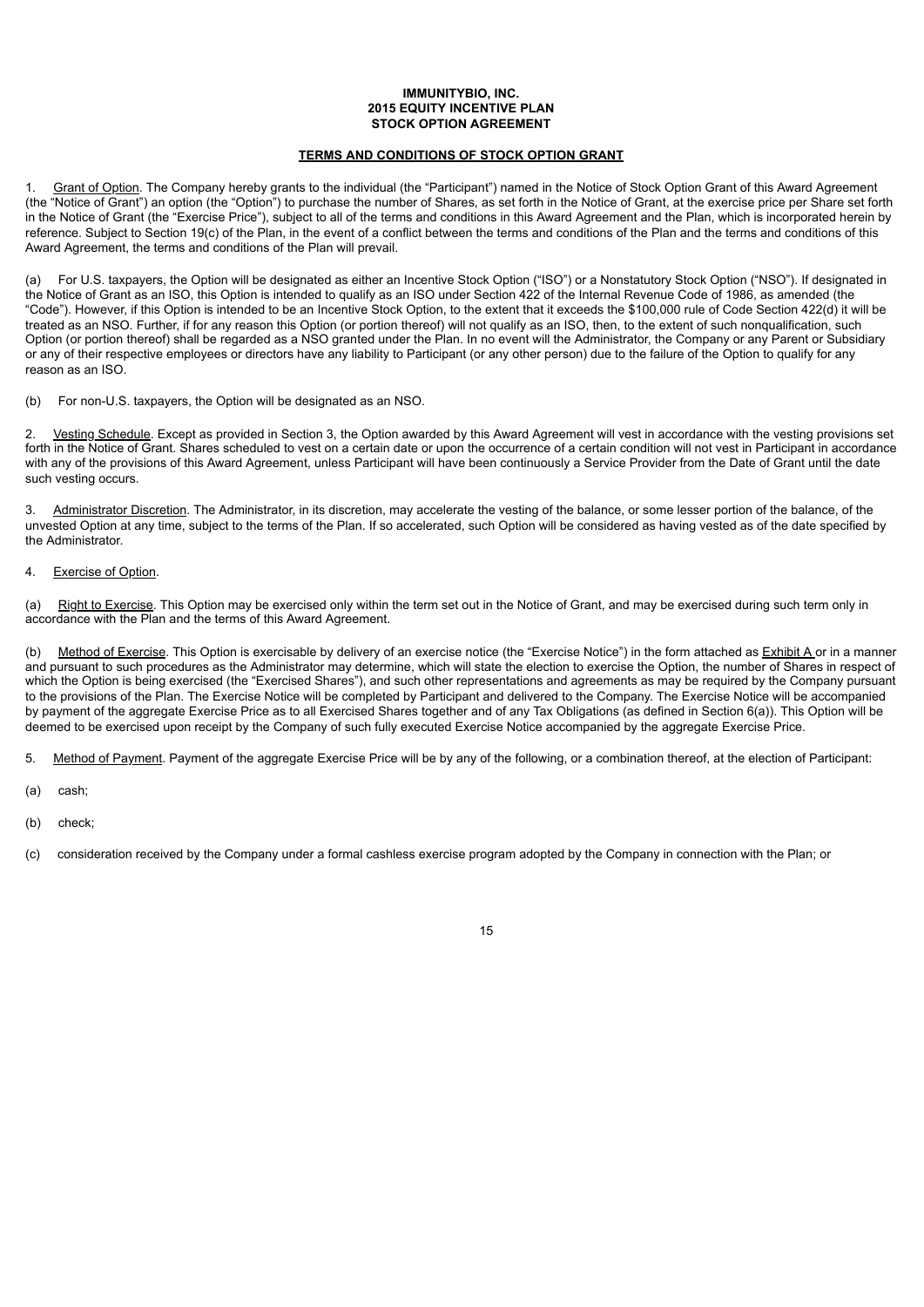(d) if Participant is a U.S. employee, surrender of other Shares which have a Fair Market Value on the date of surrender equal to the aggregate Exercise Price of the Exercised Shares, provided that accepting such Shares, in the sole discretion of the Administrator, will not result in any adverse accounting consequences to the Company.

#### 6. Tax Obligations.

(a) Participant acknowledges that, regardless of any action taken by the Company or, if different, Participant's employer (the "Employer"), the ultimate liability for any tax and/or social insurance liability obligations and requirements in connection with the Option, including, without limitation, (a) all federal, state, and local taxes (including the Participant's Federal Insurance Contributions Act (FICA) obligation) that are required to be withheld by the Company or the Employer or other payment of tax-related items related to Participant's participation in the Plan and legally applicable to Participant, (b) the Participant's and, to the extent required by the Company (or Employer), the Company's (or Employer's) fringe benefit tax liability, if any, associated with the grant, vesting, or exercise of the Option or sale of Shares, and (c) any other Company (or Employer) taxes the responsibility for which the Participant has, or has agreed to bear, with respect to the Option (or exercise thereof or issuance of Shares thereunder) (collectively, the "Tax Obligations"), is and remains Participant's responsibility and may exceed the amount actually withheld by the Company or the Employer. Participant further acknowledges that the Company and/or the Employer (i) make no representations or undertakings regarding the treatment of any Tax Obligations in connection with any aspect of the Option, including, but not limited to, the grant, vesting or exercise of the Option, the subsequent sale of Shares acquired pursuant to such exercise and the receipt of any dividends or other distributions, and (ii) do not commit to and are under no obligation to structure the terms of the grant or any aspect of the Option to reduce or eliminate Participant's liability for Tax Obligations or achieve any particular tax result. Further, if Participant is subject to Tax Obligations in more than one jurisdiction between the Date of Grant and the date of any relevant taxable or tax withholding event, as applicable, Participant acknowledges that the Company and/or the Employer (or former employer, as applicable) may be required to withhold or account for Tax Obligations in more than one jurisdiction. If Participant fails to make satisfactory arrangements for the payment of any required Tax Obligations hereunder at the time of the applicable taxable event, Participant acknowledges and agrees that the Company may refuse to issue or deliver the Shares.

(b) Tax Withholding. When the Option is exercised, Participant generally will recognize immediate U.S. taxable income if Participant is a U.S. taxpayer. If Participant is a non-U.S. taxpayer, Participant will be subject to applicable taxes in his or her jurisdiction. Pursuant to such procedures as the Administrator may specify from time to time, the Company and/or Employer shall withhold the minimum amount required to be withheld for the payment of Tax Obligations. The Administrator, in its sole discretion and pursuant to such procedures as it may specify from time to time, may permit Participant to satisfy such Tax Obligations, in whole or in part (without limitation), if permissible by applicable local law, by (a) paying cash, (b) electing to have the Company withhold otherwise deliverable Shares having a Fair Market Value equal to the amount of such Tax Obligations, (c) withholding the amount of such Tax Obligations from Participant's wages or other cash compensation paid to Participant by the company and/or the Employer, (d) delivering to the Company already vested and owned Shares having a Fair Market Value equal to such Tax Obligations, or (e) selling a sufficient number of such Shares otherwise deliverable to Participant through such means as the Company may determine in its sole discretion (whether through a broker or otherwise) equal to the amount of the Tax Obligations. To the extent determined appropriate by the Company in its discretion, it will have the right (but not the obligation) to satisfy any Tax Obligations by reducing the number of Shares otherwise deliverable to Participant. Further, if Participant is subject to tax in more than one jurisdiction between the Date of Grant and a date of any relevant taxable or tax withholding event, as applicable, Participant acknowledges and agrees that the Company and/or the Employer (and/or former employer, as applicable) may be required to withhold or account for tax in more than one jurisdiction. If Participant fails to make satisfactory arrangements for the payment of any required Tax Obligations hereunder at the time of the Option exercise, Participant acknowledges and agrees that the Company may refuse to honor the exercise and refuse to deliver the Shares if such amounts are not delivered at the time of exercise.

(c) Notice of Disqualifying Disposition of ISO Shares. If the Option granted to Participant herein is an ISO, and if Participant sells or otherwise disposes of any of the Shares acquired pursuant to the ISO on or before the later of (i) the date two (2) years after the Date of Grant, or (ii) the date one (1) year after the date of exercise, Participant will immediately notify the Company in writing of such disposition. Participant agrees that Participant may be subject to income tax withholding by the Company on the compensation income recognized by Participant.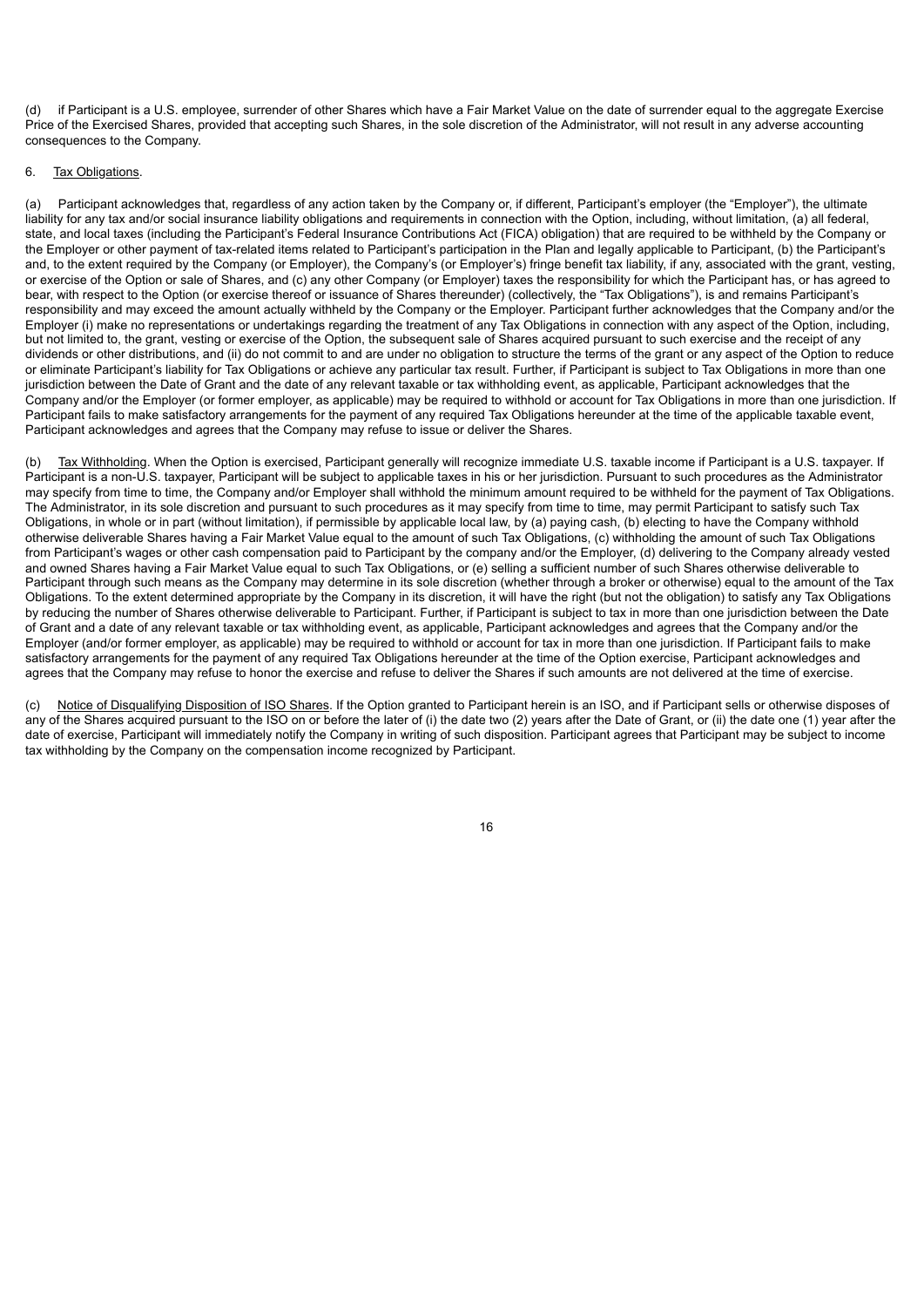(d) Code Section 409A. Under Code Section 409A, an option that vests after December 31, 2004 (or that vested on or prior to such date but which was materially modified after October 3, 2004) that was granted with a per share exercise price that is determined by the Internal Revenue Service (the "IRS") to be less than the fair market value of a share on the date of grant (a "Discount Option") may be considered "deferred compensation." A Discount Option may result in (i) income recognition by Participant prior to the exercise of the option, (ii) an additional twenty percent (20%) federal income tax, and (iii) potential penalty and interest charges. The Discount Option may also result in additional state income, penalty and interest charges to Participant. Participant acknowledges that the Company cannot and has not guaranteed that the IRS will agree that the per Share Exercise Price of this Option equals or exceeds the Fair Market Value of a Share on the Date of Grant in a later examination. Participant agrees that if the IRS determines that the Option was granted with a per Share Exercise Price that was less than the Fair Market Value of a Share on the Date of Grant, Participant will be solely responsible for Participant's costs related to such a determination.

7. Rights as Stockholder. Neither Participant nor any person claiming under or through Participant will have any of the rights or privileges of a stockholder of the Company in respect of any Shares deliverable hereunder unless and until certificates representing such Shares (which may be in book entry form) will have been issued, recorded on the records of the Company or its transfer agents or registrars, and delivered to Participant (including through electronic delivery to a brokerage account). After such issuance, recordation and delivery, Participant will have all the rights of a stockholder of the Company with respect to voting such Shares and receipt of dividends and distributions on such Shares.

8. No Guarantee of Continued Service. PARTICIPANT ACKNOWLEDGES AND AGREES THAT THE VESTING OF SHARES PURSUANT TO THE VESTING SCHEDULE HEREOF IS EARNED ONLY BY CONTINUING AS A SERVICE PROVIDER AT THE WILL OF THE COMPANY (OR THE EMPLOYER) AND NOT THROUGH THE ACT OF BEING HIRED, BEING GRANTED THIS OPTION OR ACQUIRING SHARES HEREUNDER. PARTICIPANT FURTHER ACKNOWLEDGES AND AGREES THAT THIS AWARD AGREEMENT, THE TRANSACTIONS CONTEMPLATED HEREUNDER AND THE VESTING SCHEDULE SET FORTH HEREIN DO NOT CONSTITUTE AN EXPRESS OR IMPLIED PROMISE OF CONTINUED ENGAGEMENT AS A SERVICE PROVIDER FOR THE VESTING PERIOD, FOR ANY PERIOD, OR AT ALL, AND WILL NOT INTERFERE IN ANY WAY WITH PARTICIPANT'S RIGHT OR THE RIGHT OF THE COMPANY (OR THE EMPLOYER) TO TERMINATE PARTICIPANT'S RELATIONSHIP AS A SERVICE PROVIDER AT ANY TIME, WITH OR WITHOUT CAUSE.

9. Nature of Grant. In accepting the Option, Participant acknowledges, understands and agrees that:

(a) the grant of the Option is voluntary and occasional and does not create any contractual or other right to receive future grants of options, or benefits in lieu of options, even if options have been granted in the past;

(b) all decisions with respect to future option or other grants, if any, will be at the sole discretion of the Company;

(c) Participant is voluntarily participating in the Plan;

(d) the Option and any Shares acquired under the Plan are not intended to replace any pension rights or compensation;

(e) the Option and Shares acquired under the Plan and the income and value of same, are not part of normal or expected compensation for purposes of calculating any severance, resignation, termination, redundancy, dismissal, end-of-service payments, bonuses, long-service awards, pension or retirement or welfare benefits or similar payments;

(f) the future value of the Shares underlying the Option is unknown, indeterminable, and cannot be predicted with certainty;

(g) if the underlying Shares do not increase in value, the Option will have no value;

(h) if Participant exercises the Option and acquires Shares, the value of such Shares may increase or decrease in value, even below the Exercise Price;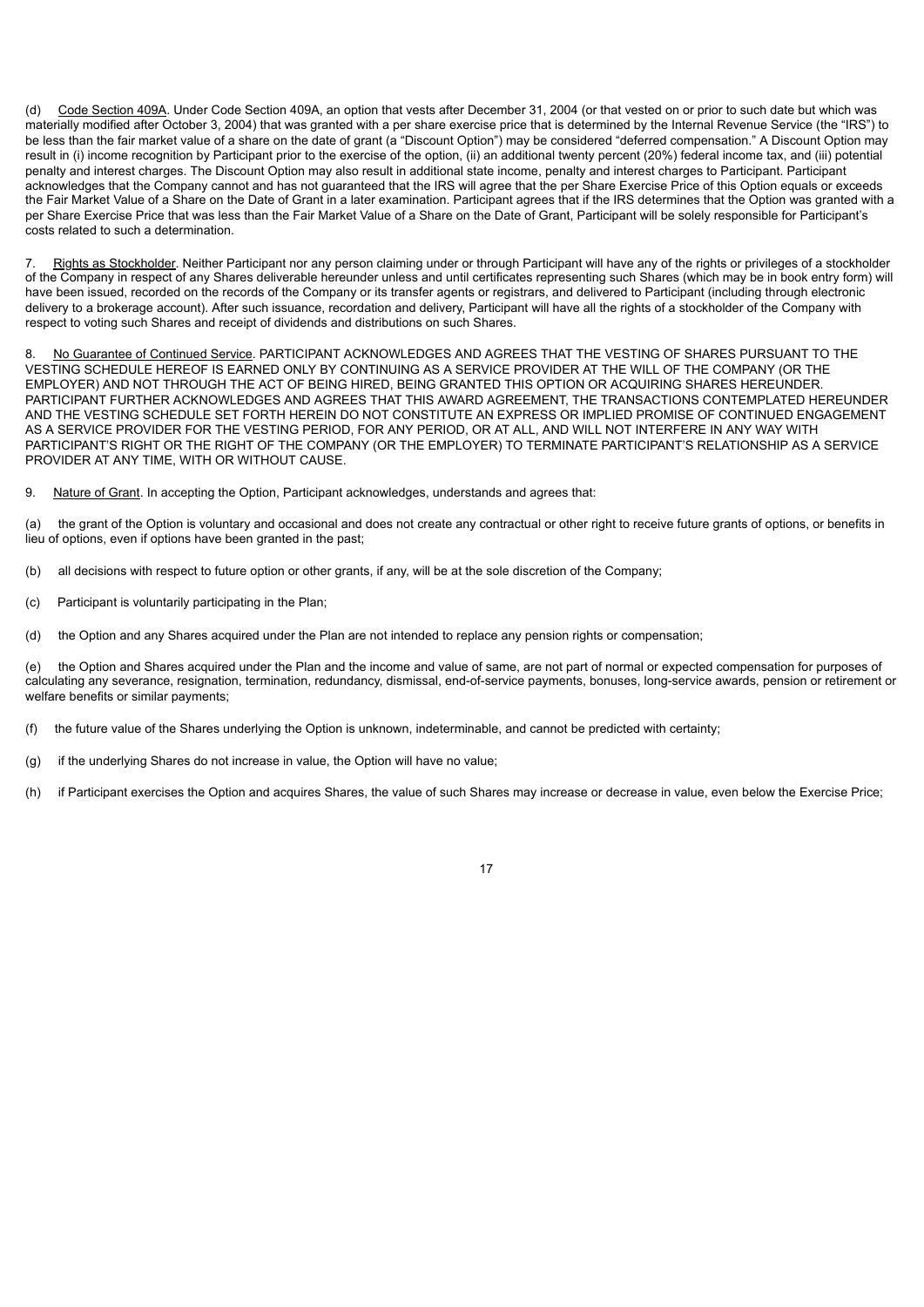for purposes of the Option, Participant's engagement as a Service Provider will be considered terminated as of the date Participant is no longer actively providing services to the Company or any Parent or Subsidiary (regardless of the reason for such termination and whether or not later found to be invalid or in breach of employment laws in the jurisdiction where Participant is a Service Provider or the terms of Participant's employment or service agreement, if any), and unless otherwise expressly provided in this Award Agreement (including by reference in the Notice of Grant to other arrangements or contracts) or determined by the Administrator, (i) Participant's right to vest in the Option under the Plan, if any, will terminate as of such date and will not be extended by any notice period (e.g., Participant's period of service would not include any contractual notice period or any period of "garden leave" or similar period mandated under employment laws in the jurisdiction where Participant is a Service Provider or Participant's employment or service agreement, if any, unless Participant is providing bona fide services during such time); and (ii) the period (if any) during which Participant may exercise the Option after such termination of Participant's engagement as a Service Provider will commence on the date Participant ceases to actively provide services and will not be extended by any notice period mandated under employment laws in the jurisdiction where Participant is employed or terms of Participant's engagement agreement, if any; the Administrator shall have the exclusive discretion to determine when Participant is no longer actively providing services for purposes of his or her Option grant (including whether Participant may still be considered to be providing services while on a leave of absence);

(j) unless otherwise provided in the Plan or by the Company in its discretion, the Option and the benefits evidenced by this Award Agreement do not create any entitlement to have the Option or any such benefits transferred to, or assumed by, another company nor to be exchanged, cashed out or substituted for, in connection with any corporate transaction affecting the Shares; and

- (k) the following provisions apply only if Participant is providing services outside the United States:
- (i) the Option and the Shares subject to the Option are not part of normal or expected compensation or salary for any purpose;
- (ii) Participant acknowledges and agrees that none of the Company, the Employer, or any Parent or Subsidiary shall be liable for any foreign exchange rate fluctuation between Participant's local currency and the United States Dollar that may affect the value of the Option or of any amounts due to Participant pursuant to the exercise of the Option or the subsequent sale of any Shares acquired upon exercise; and
- (iii) no claim or entitlement to compensation or damages shall arise from forfeiture of the Option resulting from the termination of Participant's engagement as a Service Provider (for any reason whatsoever, whether or not later found to be invalid or in breach of employment laws in the jurisdiction where Participant is a Service Provider or the terms on Participant's employment or service agreement, if any), and in consideration of the grant of the Option to which Participant is otherwise not entitled, Participant irrevocably agrees never to institute any claim against the Company, any Parent, any Subsidiary or the Employer, waives his or her ability, if any, to bring any such claim, and releases the Company, any Parent or Subsidiary and the Employer from any such claim, if notwithstanding the foregoing, any such claim is allowed by a court of competent jurisdiction, then, by participating in the Plan, Participant shall be deemed irrevocably to have agreed not to pursue such claim and agrees to execute any and all documents necessary to request dismissal or withdrawal of such claim.

10. No Advice Regarding Grant. The Company is not providing any tax, legal or financial advice, nor is the Company making any recommendations regarding Participant's participation in the Plan, or Participant's acquisition or sale of the underlying Shares. Participant is hereby advised to consult with his or her own personal tax, legal and financial advisors regarding his or her participation in the Plan before taking any action related to the Plan.

#### 11. **Data Privacy.** *Participant hereby explicitly and unambiguously consents to the collection, use and transfer, in electronic or other form, of Participant's personal data as described in this Award Agreement and any other Option grant materials by and among, as applicable, the Employer, the Company and any Parent or Subsidiary for the exclusive purpose of implementing, administering and managing Participant's participation in the Plan.*

*Participant understands that the Company and the Employer may hold certain personal information about Participant, including, but not limited to, Participant's name, home address and telephone number, date of birth, social insurance number or other identification number, salary, nationality, job title, any Shares or directorships held in the Company, details of all Options or any other entitlement to Shares awarded, canceled, exercised, vested, unvested or outstanding in Participant's favor ("Data"), for the exclusive purpose of implementing, administering and managing the Plan.*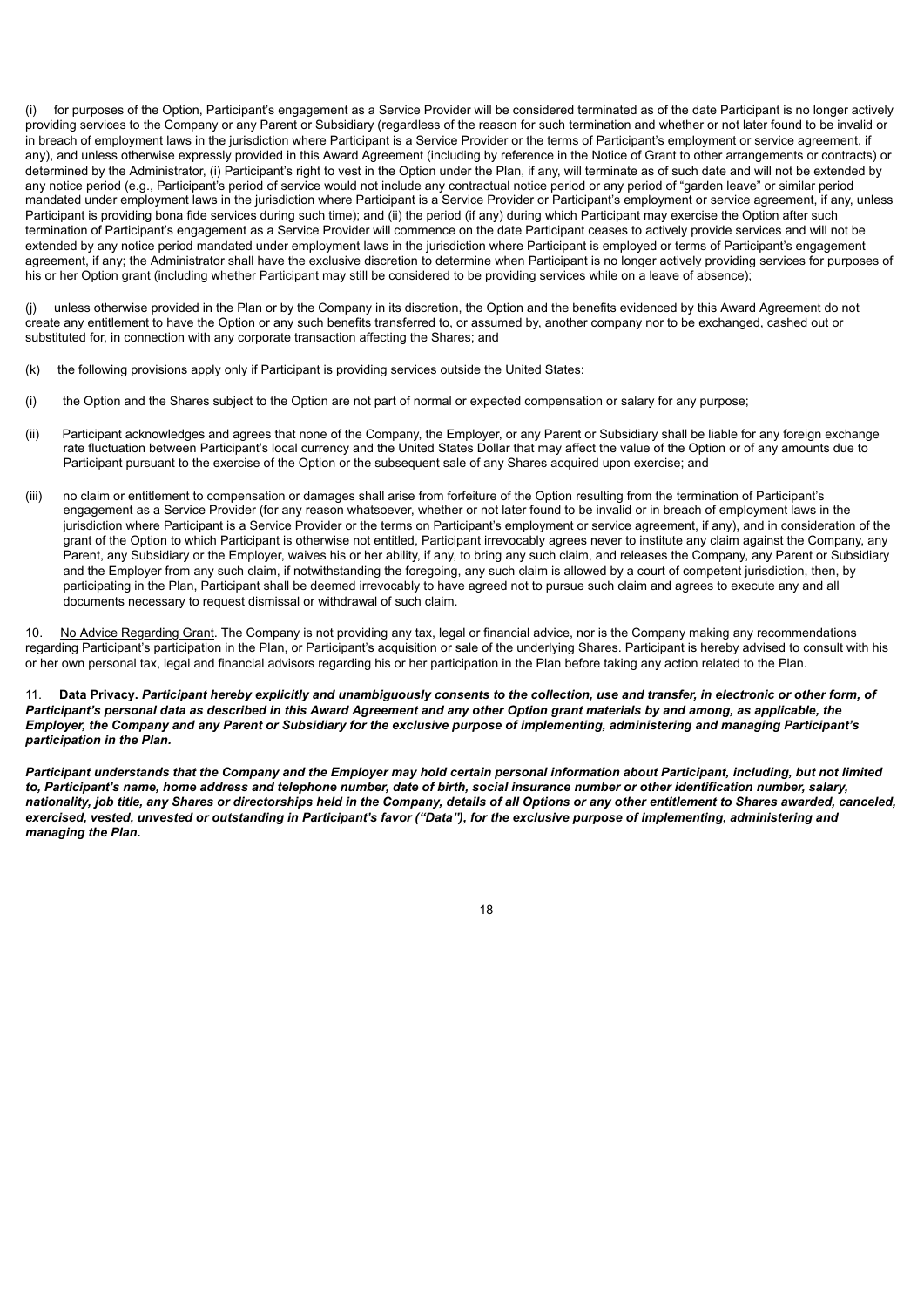*Participant understands that Data will be transferred to a stock plan service provider as may be selected by the Company in the future, which is assisting the Company with the implementation, administration and management of the Plan. Participant understands that the recipients of the Data may be located in the United States or elsewhere, and that the recipient's country of operation (e.g., the United States) may have different data privacy laws and protections than Participant's country. Participant understands that if he or she resides outside the United States, he or she may request a list with the names and addresses of any potential recipients of the Data by contacting his or her local human resources representative. Participant authorizes the Company and any other possible recipients which may assist the Company (presently or in the future) with implementing, administering and managing the Plan to receive, possess, use, retain and transfer the Data, in electronic or other form, for the sole purposes of implementing, administering and managing Participant's participation in the Plan. Participant understands that Data will be held only as long as is necessary to implement, administer and manage Participant's participation in the Plan. Participant understands that if he or she resides outside the United States, he or she may, at any time, view Data, request additional information about the storage and processing of Data, require any necessary amendments to Data or refuse or withdraw the consents herein, in any case without cost, by contacting in writing his or her local human resources representative. Further, Participant understands that he or she is providing the consents herein on a purely voluntary basis. If Participant does not consent, or if Participant later seeks to revoke his or her consent, his or her engagement as a Service Provider and career with the Employer will not be adversely affected; the only adverse consequence of refusing or withdrawing Participant's consent is that the Company would not be able to grant Participant Options or other equity awards or administer or maintain such awards. Therefore, Participant understands that refusing or withdrawing his or her consent may affect Participant's ability to participate in the Plan. For more information on the consequences of Participant's refusal to consent or withdrawal of consent, Participant understands that he or she may contact his or her local human resources representative.*

12. Address for Notices. Any notice to be given to the Company under the terms of this Award Agreement will be addressed to the Company at ImmunityBio, Inc., 3530 John Hopkins Ct., San Diego, CA 92121, or at such other address as the Company may hereafter designate in writing.

13. Non-Transferability of Option. This Option may not be transferred in any manner otherwise than by will or by the laws of descent or distribution and may be exercised during the lifetime of Participant only by Participant.

Successors and Assigns. The Company may assign any of its rights under this Award Agreement to single or multiple assignees, and this Award Agreement shall inure to the benefit of the successors and assigns of the Company. Subject to the restrictions on transfer herein set forth, this Award Agreement shall be binding upon Participant and his or her heirs, executors, administrators, successors and assigns. The rights and obligations of Participant under this Award Agreement may only be assigned with the prior written consent of the Company.

15. Additional Conditions to Issuance of Stock. If at any time the Company will determine, in its discretion, that the listing, registration, qualification or rule compliance of the Shares upon any securities exchange or under any state, federal or foreign law, the tax code and related regulations or under the rulings or regulations of the United States Securities and Exchange Commission or any other governmental regulatory body or the clearance, consent or approval of the United States Securities and Exchange Commission or any other governmental regulatory authority is necessary or desirable as a condition to the purchase by, or issuance of Shares, to Participant (or his or her estate) hereunder, such purchase or issuance will not occur unless and until such listing, registration, qualification, rule compliance, clearance, consent or approval will have been completed, effected or obtained free of any conditions not acceptable to the Company. Subject to the terms of the Award Agreement and the Plan, the Company shall not be required to issue any certificate or certificates for Shares hereunder prior to the lapse of such reasonable period of time following the date of exercise of the Option as the Administrator may establish from time to time for reasons of administrative convenience.

16. Language. If Participant has received this Award Agreement or any other document related to the Plan translated into a language other than English and if the meaning of the translated version is different than the English version, the English version will control.

17. Interpretation. The Administrator will have the power to interpret the Plan and this Award Agreement and to adopt such rules for the administration, interpretation and application of the Plan as are consistent therewith and to interpret or revoke any such rules (including, but not limited to, the determination of whether or not any Shares subject to the Option have vested). All actions taken and all interpretations and determinations made by the Administrator in good faith will be final and binding upon Participant, the Company and all other interested persons. Neither the Administrator nor any person acting on behalf of the Administrator will be personally liable for any action, determination or interpretation made in good faith with respect to the Plan or this Award Agreement.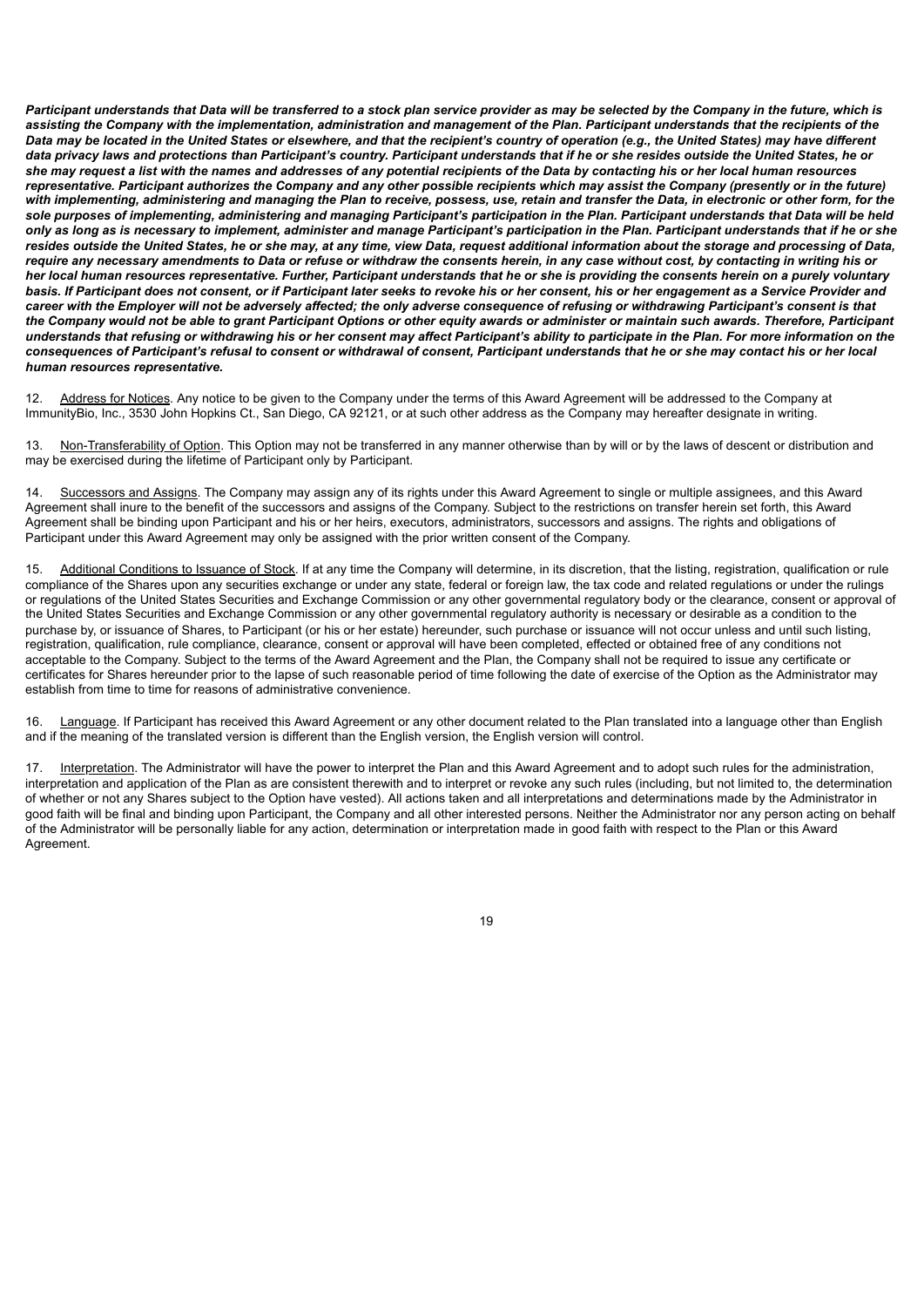18. Electronic Delivery and Acceptance. The Company may, in its sole discretion, decide to deliver any documents related to Options awarded under the Plan or future options that may be awarded under the Plan by electronic means or request Participant's consent to participate in the Plan by electronic means. Participant hereby consents to receive such documents by electronic delivery and agrees to participate in the Plan through any on-line or electronic system established and maintained by the Company or a third party designated by the Company.

19. Captions. Captions provided herein are for convenience only and are not to serve as a basis for interpretation or construction of this Award Agreement.

20. Agreement Severable. In the event that any provision in this Award Agreement will be held invalid or unenforceable, such provision will be severable from, and such invalidity or unenforceability will not be construed to have any effect on, the remaining provisions of this Award Agreement.

21. Amendment, Suspension or Termination of the Plan. By accepting this Award, Participant expressly warrants that he or she has received an Option under the Plan, and has received, read and understood a description of the Plan. Participant understands that the Plan is discretionary in nature and may be amended, suspended or terminated by the Company at any time.

22. Governing Law and Venue. This Award Agreement will be governed by the laws of California, without giving effect to the conflict of law principles thereof. For purposes of litigating any dispute that arises under this Option or this Award Agreement, the parties hereby submit to and consent to the jurisdiction of the State of California**,** and agree that such litigation will be conducted in the courts of Los Angeles, California, or the federal courts for the United States for the Central District of California, and no other courts, where this Option is made and/or to be performed.

23. Country Addendum. Notwithstanding any provisions in this Award Agreement, this Option shall be subject to any special terms and conditions set forth in any appendix to this Award Agreement for Participant's country (the "Country Addendum"). Moreover, if Participant relocates to one of the countries included in the Country Addendum, the special terms and conditions for such country will apply to Participant, to the extent the Company determines that the application of such terms and conditions is necessary or advisable for legal or administrative reasons. The Country Addendum constitutes part of this Award Agreement.

24. Modifications to the Agreement. This Award Agreement constitutes the entire understanding of the parties on the subjects covered. Participant expressly warrants that he or she is not accepting this Award Agreement in reliance on any promises, representations, or inducements other than those contained herein. Modifications to this Award Agreement or the Plan can be made only in an express written contract executed by a duly authorized officer of the Company. Notwithstanding anything to the contrary in the Plan or this Award Agreement, the Company reserves the right to revise this Award Agreement as it deems necessary or advisable, in its sole discretion and without the consent of Participant, to comply with Code Section 409A or to otherwise avoid imposition of any additional tax or income recognition under Section 409A of the Code in connection with the Option.

25. No Waiver. Either party's failure to enforce any provision or provisions of this Award Agreement shall not in any way be construed as a waiver of any such provision or provisions, nor prevent that party from thereafter enforcing each and every other provision of this Award Agreement. The rights granted both parties herein are cumulative and shall not constitute a waiver of either party's right to assert all other legal remedies available to it under the circumstances.

26. Tax Consequences. Participant has reviewed with its own tax advisors the U.S. federal, state, local and foreign tax consequences of this investment and the transactions contemplated by this Award Agreement. With respect to such matters, Participant relies solely on such advisors and not on any statements or representations of the Company or any of its agents, written or oral. Participant understands that Participant (and not the Company) shall be responsible for Participant's own tax liability that may arise as a result of this investment or the transactions contemplated by this Award Agreement.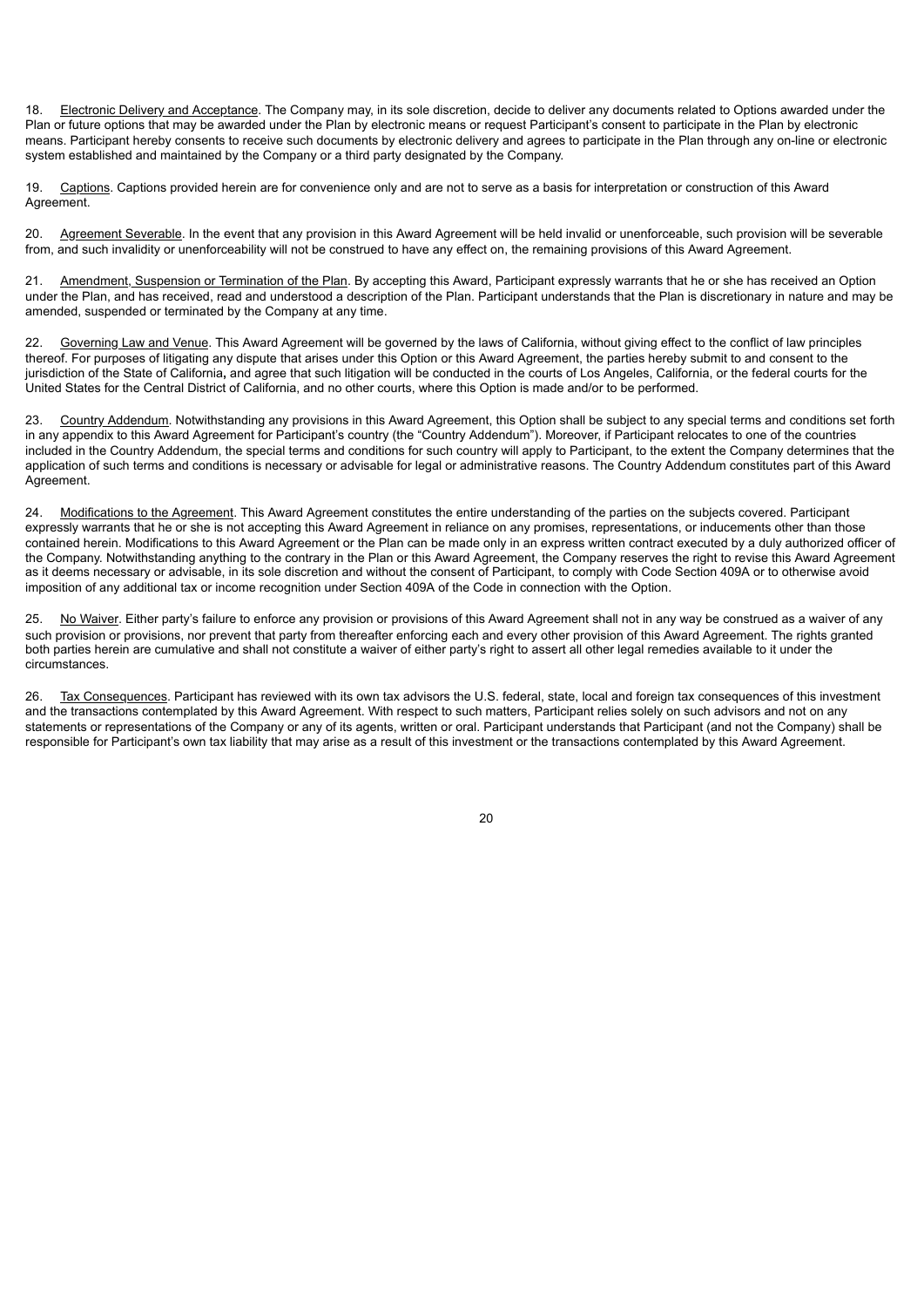#### **IMMUNITYBIO, INC. 2015 EQUITY INCENTIVE PLAN STOCK OPTION AGREEMENT COUNTRY ADDENDUM**

#### *TERMS AND CONDITIONS*

This Country Addendum includes additional terms and conditions that govern the Option granted to Participant under the Plan if Participant works in one of the countries listed below. If Participant is a citizen or resident of a country (or is considered as such for local law purposes) other than the one in which he or she is currently working or if Participant relocates to another country after receiving the Option, the Company will, in its discretion, determine the extent to which the terms and conditions contained herein will be applicable to Participant.

Certain capitalized terms used but not defined in this Country Addendum shall have the meanings set forth in the Plan, the and/or the Award Agreement to which this Country Addendum is attached.

#### *NOTIFICATIONS*

This Country Addendum also includes notifications relating to exchange control and other issues of which Participant should be aware with respect to his or her participation in the Plan. The information is based on the exchange control, securities and other laws in effect in the countries listed in this Country Addendum, as of [DATE]. Such laws are often complex and change frequently. As a result, the Company strongly recommends that Participant not rely on the notifications herein as the only source of information relating to the consequences of his or her participation in the Plan because the information may be outdated when Participant exercises the Option or sells Shares acquired under the Plan.

In addition, the notifications are general in nature and may not apply to Participant's particular situation, and the Company is not in a position to assure Participant of any particular result. Accordingly, Participant is advised to seek appropriate professional advice as to how the relevant laws in Participant's country may apply to Participant's situation.

Finally, if Participant is a citizen or resident of a country other than the one in which Participant is currently working (or is considered as such for local law purposes) or if Participant moves to another country after the Option is granted, the information contained herein may not be applicable to Participant.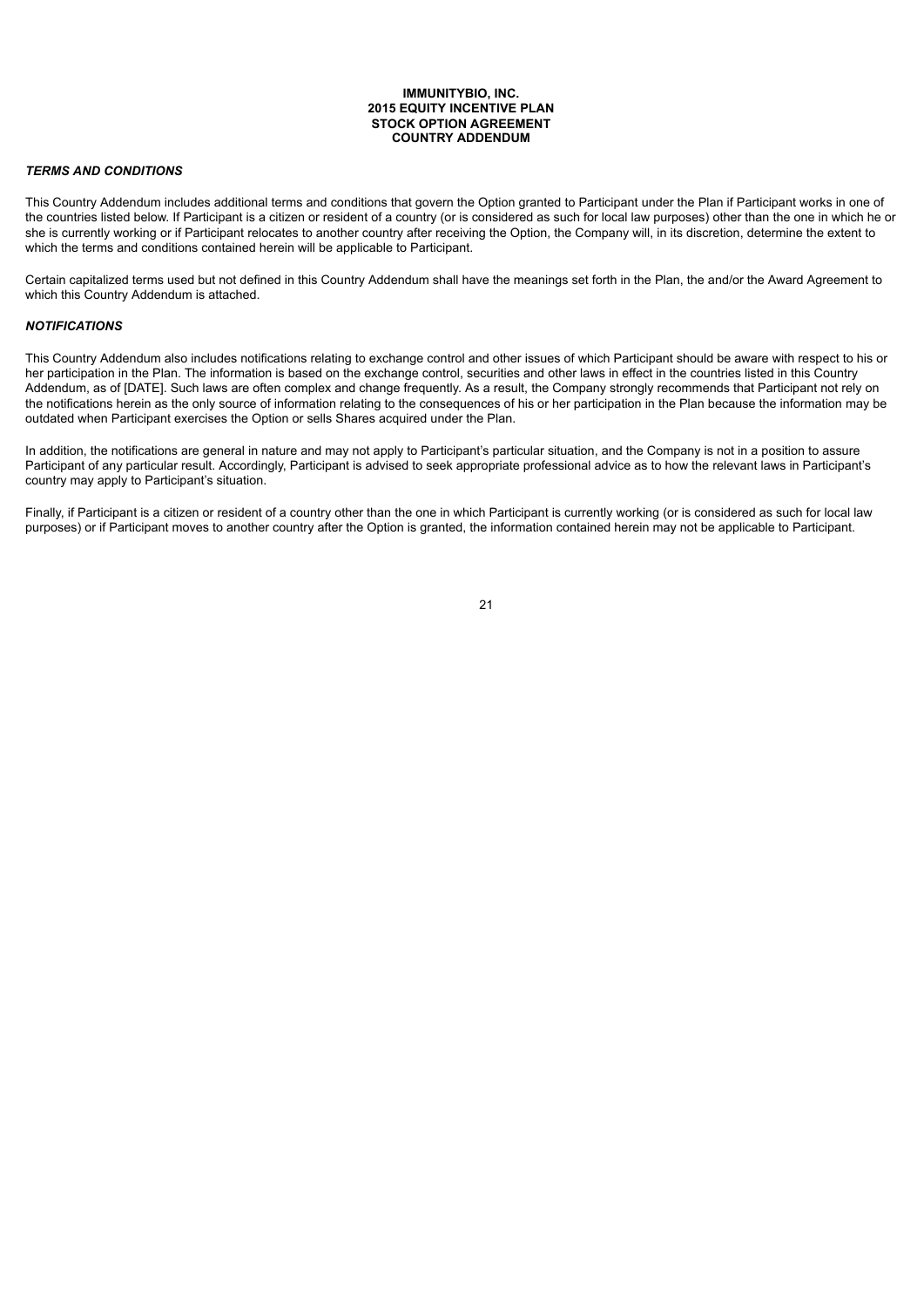#### **EXHIBIT A**

#### **IMMUNITYBIO, INC. 2015 EQUITY INCENTIVE PLAN EXERCISE NOTICE**

ImmunityBio, Inc. 3530 John Hopkins Ct. San Diego, CA 92121 Attention: Stock Administration

1. Exercise of Option. Effective as of today, the undersigned ("Purchaser") hereby elects to purchase shares (the "Shares") of the Common Stock of ImmunityBio, Inc. (the "Company") under and pursuant to the 2015 Equity Incentive Plan (the "Plan") and the Stock Option Agreement, dated and including the Notice of Grant, the Terms and Conditions of Stock Option Grant, and appendices and exhibits attached thereto (the "Award Agreement"). The purchase price for the Shares will be \$, as required by the Award Agreement.

2. Delivery of Payment. Purchaser herewith delivers to the Company the full purchase price of the Shares and any Tax Obligations (as defined in Section 7(a) of the Award Agreement) to be paid in connection with the exercise of the Option.

3. Representations of Purchaser. Purchaser acknowledges that Purchaser has received, read and understood the Plan and the Award Agreement and agrees to abide by and be bound by their terms and conditions.

Rights as Stockholder. Until the issuance (as evidenced by the appropriate entry on the books of the Company or of a duly authorized transfer agent of the Company) of the Shares, no right to vote or receive dividends or any other rights as a stockholder will exist with respect to the Shares subject to the Option, notwithstanding the exercise of the Option. The Shares so acquired will be issued to Purchaser as soon as practicable after exercise of the Option. No adjustment will be made for a dividend or other right for which the record date is prior to the date of issuance, except as provided in Section 14 of the Plan.

5. Tax Consultation. Purchaser understands that Purchaser may suffer adverse tax consequences as a result of Purchaser's purchase or disposition of the Shares. Purchaser represents that Purchaser has consulted with any tax consultants Purchaser deems advisable in connection with the purchase or disposition of the Shares and that Purchaser is not relying on the Company for any tax advice.

6. Entire Agreement; Governing Law. The Plan and Award Agreement are incorporated herein by reference. This Exercise Notice, the Plan and the Award Agreement constitute the entire agreement of the parties with respect to the subject matter hereof and supersede in their entirety all prior undertakings and agreements of the Company and Purchaser with respect to the subject matter hereof, and may not be modified adversely to the Purchaser's interest except by means of a writing signed by the Company and Purchaser. This agreement is governed by the internal substantive laws, but not the choice of law rules, of California.

Submitted by: Accepted by: Accepted by: Accepted by: Accepted by: Accepted by: Accepted by: Accepted by: Accepted by: Accepted by: Accepted by: Accepted by: Accepted by: Accepted by: Accepted by: Accepted by: Accepted by:

PURCHASER IMMUNITYBIO, INC.

| Signature         | By            |
|-------------------|---------------|
| <b>Print Name</b> | lts           |
| Address:          |               |
|                   | Date Received |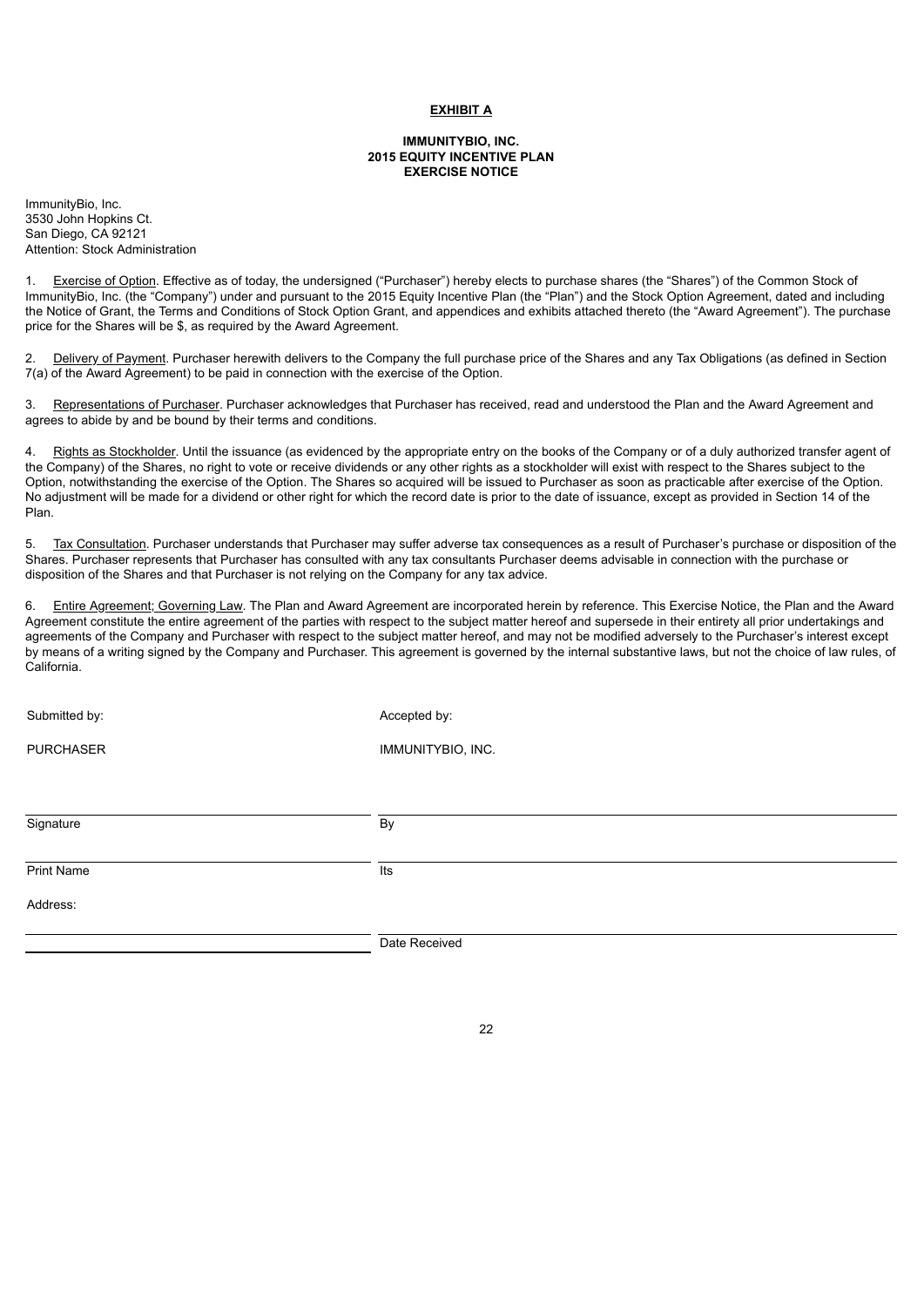#### **IMMUNITYBIO, INC. 2015 EQUITY INCENTIVE PLAN RESTRICTED STOCK UNIT AWARD AGREEMENT**

#### **NOTICE OF GRANT OF RESTRICTED STOCK UNITS**

Unless otherwise defined herein, the terms defined in the 2015 Equity Incentive Plan (the "Plan") shall have the same defined meanings in this Restricted Stock Unit Award Agreement, including the Notice of Grant of Restricted Stock Units (the "Notice of Grant"), the Terms and Conditions of Restricted Stock Unit Grant, and any appendices and exhibits attached thereto (all together, the "Award Agreement").

#### **Name ("Participant"): «Name»**

#### **Address: «Address»**

The undersigned Participant has been granted the right to receive an Award of Restricted Stock Units, subject to the terms and conditions of the Plan and this Award Agreement, as follows:

Date of Grant: «GrantDate»

Vesting Commencement Date: «VCD»

Number of Restricted Stock Units: «Shares»

#### Vesting Schedule:

Subject to any acceleration provisions contained in the Plan or set forth below, the Restricted Stock Units will vest in accordance with the following schedule:

In the event Participant ceases to be a Service Provider for any or no reason before Participant vests in the Restricted Stock Units, the Restricted Stock Units and Participant's right to acquire any Shares hereunder will immediately terminate.

Participant acknowledges receipt of a copy of the Plan and represents that he or she is familiar with the terms and provisions thereof, and hereby accepts this Award Agreement subject to all of the terms and provisions thereof. Participant has reviewed the Plan and this Award Agreement in their entirety, has had an opportunity to obtain the advice of counsel prior to executing this Award Agreement and fully understands all provisions of this Award Agreement. Participant hereby agrees to accept as binding, conclusive and final all decisions or interpretations of the Administrator upon any questions arising under the Plan or this Award Agreement. Participant further agrees to notify the Company upon any change in the residence address indicated below.

| PARTICIPANT    | IMMUNITYBIO, INC. |  |
|----------------|-------------------|--|
| Signature      | By                |  |
| «Name»         |                   |  |
| Print Name     | Print Name        |  |
|                |                   |  |
| Address:       | Title             |  |
|                |                   |  |
| «Address»      |                   |  |
| «CityStateZip» |                   |  |
|                |                   |  |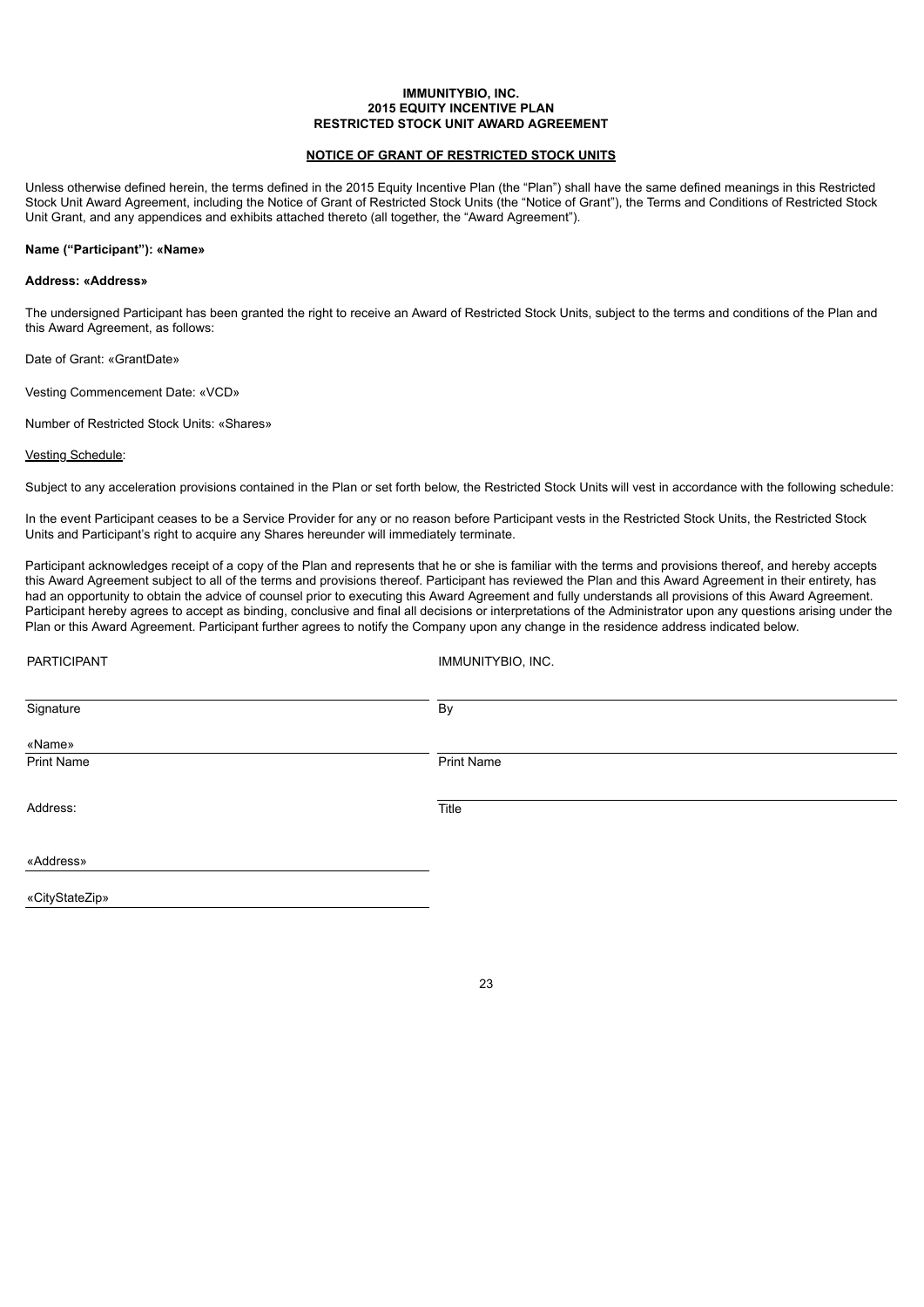#### **IMMUNITYBIO, INC. 2015 EQUITY INCENTIVE PLAN RESTRICTED STOCK UNIT AWARD AGREEMENT**

#### **TERMS AND CONDITIONS OF RESTRICTED STOCK UNIT GRANT**

1. Grant of Restricted Stock Units. The Company hereby grants to the individual (the "Participant") named in the Notice of Grant of Restricted Stock Units of this Award Agreement (the "Notice of Grant") under the Plan an Award of Restricted Stock Units, subject to all of the terms and conditions in this Award Agreement and the Plan, which is incorporated herein by reference. Subject to Section 19(c) of the Plan, in the event of a conflict between the terms and conditions of the Plan and this Award Agreement, the terms and conditions of the Plan shall prevail.

2. Company's Obligation to Pay. Each Restricted Stock Unit represents the right to receive a Share on the date it vests. Unless and until the Restricted Stock Units will have vested in the manner set forth in Section 3 or 4, Participant will have no right to payment of any such Restricted Stock Units. Prior to actual payment of any vested Restricted Stock Units, such Restricted Stock Unit will represent an unsecured obligation of the Company, payable (if at all) only from the general assets of the Company.

3. Vesting Schedule. Except as provided in Section 4, and subject to Section 5, the Restricted Stock Units awarded by this Award Agreement will vest in accordance with the vesting schedule set forth in the Notice of Grant, subject to Participant continuing to be a Service Provider through each applicable vesting date.

#### 4. Payment after Vesting.

(a) General Rule. Subject to Section 6, any Restricted Stock Units that vest will be paid to Participant (or in the event of Participant's death, to his or her properly designated beneficiary or estate) in whole Shares. Subject to the provisions of Section 4(b), such vested Restricted Stock Units shall be paid in whole Shares as soon as practicable after vesting, but in each such case within sixty (60) days following the vesting date. In no event will Participant be permitted, directly or indirectly, to specify the taxable year of payment of any Restricted Stock Units payable under this Award Agreement.

#### (b) Acceleration.

(i) Discretionary Acceleration. The Administrator, in its discretion, may accelerate the vesting of the balance, or some lesser portion of the balance, of the unvested Restricted Stock Units at any time, subject to the terms of the Plan. If so accelerated, such Restricted Stock Units will be considered as having vested as of the date specified by the Administrator. If Participant is a U.S. taxpayer, the payment of Shares vesting pursuant to this Section 4(b) shall in all cases be paid at a time or in a manner that is exempt from, or complies with, Section 409A. The prior sentence may be superseded in a future agreement or amendment to this Award Agreement only by direct and specific reference to such sentence.

(ii) Notwithstanding anything in the Plan or this Award Agreement or any other agreement (whether entered into before, on or after the Date of Grant), if the vesting of the balance, or some lesser portion of the balance, of the Restricted Stock Units is accelerated in connection with Participant's termination as a Service Provider (provided that such termination is a "separation from service" within the meaning of Section 409A, as determined by the Company), other than due to Participant's death**,** and if (x) Participant is a U.S. taxpayer and a "specified employee" within the meaning of Section 409A at the time of such termination as a Service Provider and (y) the payment of such accelerated Restricted Stock Units will result in the imposition of additional tax under Section 409A if paid to Participant on or within the six (6) month period following Participant's termination as a Service Provider, then the payment of such accelerated Restricted Stock Units will not be made until the date six (6) months and one (1) day following the date of Participant's termination as a Service Provider, unless Participant dies following his or her termination as a Service Provider, in which case, the Restricted Stock Units will be paid in Shares to Participant's estate as soon as practicable following his or her death.

(c) Section 409A. It is the intent of this Award Agreement that it and all payments and benefits to U.S. taxpayers hereunder be exempt from, or comply with, the requirements of Section 409A so that none of the Restricted Stock Units provided under this Award Agreement or Shares issuable thereunder will be subject to the additional tax imposed under Section 409A, and any ambiguities herein will be interpreted to be so exempt or so comply. Each payment payable under this Award Agreement is intended to constitute a separate payment for purposes of Treasury Regulation Section 1.409A-2(b)(2). For purposes of this Award Agreement, "Section 409A" means Section 409A of the Code, and any final Treasury Regulations and Internal Revenue Service guidance thereunder, as each may be amended from time to time.

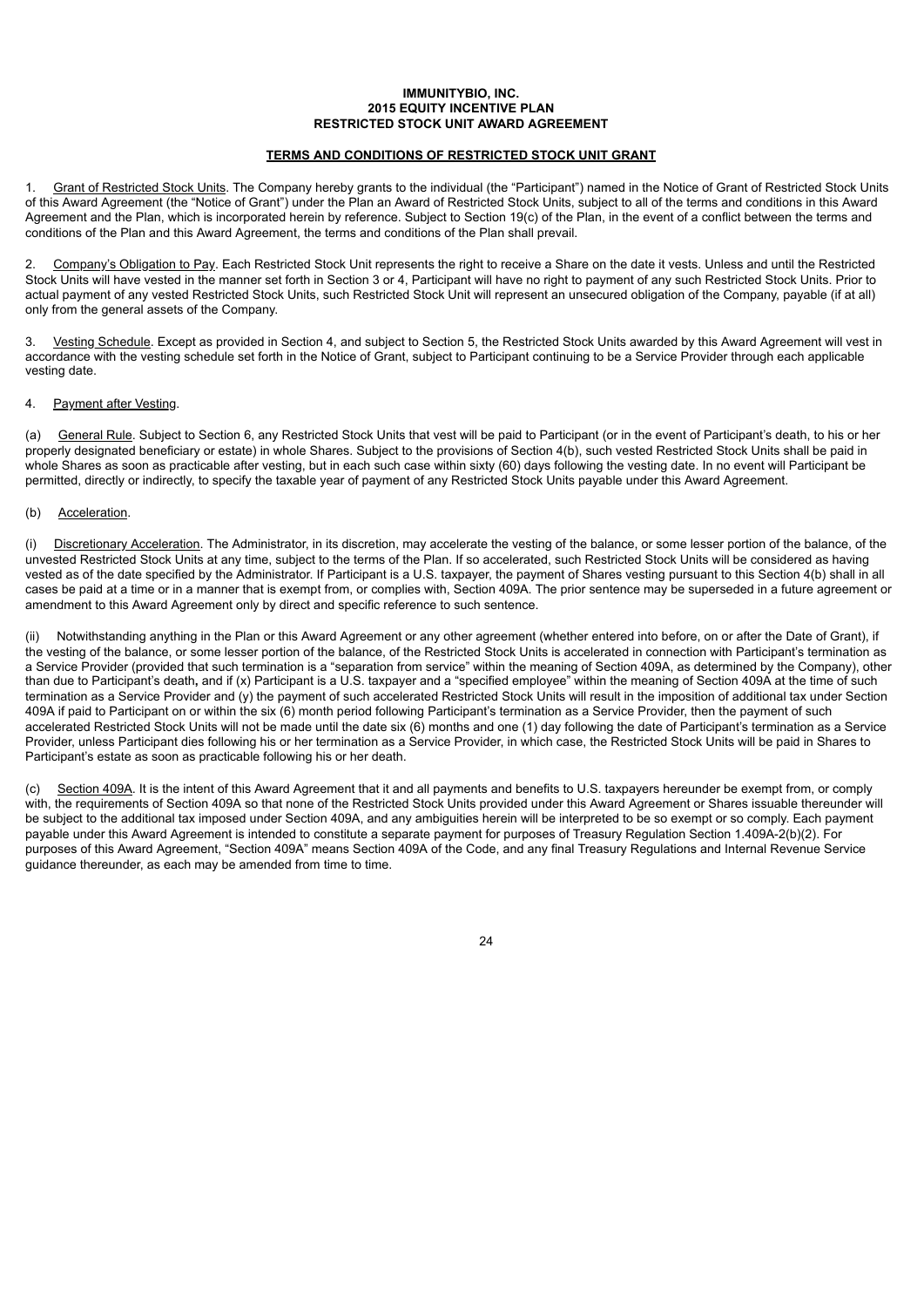5. Forfeiture Upon Termination as a Service Provider. Notwithstanding any contrary provision of this Award Agreement, if Participant ceases to be a Service Provider for any or no reason, the then-unvested Restricted Stock Units awarded by this Award Agreement will thereupon be forfeited at no cost to the Company and Participant will have no further rights thereunder.

6. Death of Participant. Any distribution or delivery to be made to Participant under this Award Agreement will, if Participant is then deceased, be made to Participant's designated beneficiary, or if no beneficiary survives Participant, the administrator or executor of Participant's estate. Any such transferee must furnish the Company with (a) written notice of his or her status as transferee, and (b) evidence satisfactory to the Company to establish the validity of the transfer and compliance with any laws or regulations pertaining to said transfer.

7. Tax Consequences. Participant has reviewed with its own tax advisors the U.S. federal, state, local and foreign tax consequences of this investment and the transactions contemplated by this Award Agreement. With respect to such matters, Participant relies solely on such advisors and not on any statements or representations of the Company or any of its agents, written or oral. Participant understands that Participant (and not the Company) shall be responsible for Participant's own tax liability that may arise as a result of this investment or the transactions contemplated by this Award Agreement.

#### 8. Tax Obligations

(a) Responsibility for Taxes. Participant acknowledges that, regardless of any action taken by the Company or, if different, Participant's employer (the "Employer"), the ultimate liability for any tax and/or social insurance liability obligations and requirements in connection with the Restricted Stock Units, including, without limitation, (a) all federal, state, and local taxes (including the Participant's Federal Insurance Contributions Act (FICA) obligation) that are required to be withheld by the Company or the Employer or other payment of tax-related items related to Participant's participation in the Plan and legally applicable to Participant, (b) the Participant's and, to the extent required by the Company (or Employer), the Company's (or Employer's) fringe benefit tax liability, if any, associated with the grant, vesting, or exercise of the Restricted Stock Units or sale of Shares, and (c) any other Company (or Employer) taxes the responsibility for which the Participant has, or has agreed to bear, with respect to the Restricted Stock Units (or exercise thereof or issuance of Shares thereunder) (collectively, the "Tax Obligations"), is and remains Participant's responsibility and may exceed the amount actually withheld by the Company or the Employer. Participant further acknowledges that the Company and/or the Employer (i) make no representations or undertakings regarding the treatment of any Tax Obligations in connection with any aspect of the Restricted Stock Units, including, but not limited to, the grant, vesting or settlement of the Restricted Stock Units, the subsequent sale of Shares acquired pursuant to such settlement and the receipt of any dividends or other distributions, and (ii) do not commit to and are under no obligation to structure the terms of the grant or any aspect of the Restricted Stock Units to reduce or eliminate Participant's liability for Tax Obligations or achieve any particular tax result. Further, if Participant is subject to Tax Obligations in more than one jurisdiction between the Date of Grant and the date of any relevant taxable or tax withholding event, as applicable, Participant acknowledges that the Company and/or the Employer (or former employer, as applicable) may be required to withhold or account for Tax Obligations in more than one jurisdiction. If Participant fails to make satisfactory arrangements for the payment of any required Tax Obligations hereunder at the time of the applicable taxable event, Participant acknowledges and agrees that the Company may refuse to issue or deliver the Shares.

(b) Tax Withholding. When Shares are issued as payment for vested Restricted Stock Units, Participant generally will recognize immediate U.S. taxable income if Participant is a U.S. taxpayer. If Participant is a non-U.S. taxpayer, Participant will be subject to applicable taxes in his or her jurisdiction. Pursuant to such procedures as the Administrator may specify from time to time, the Company and/or Employer shall withhold the minimum amount required to be withheld for the payment of Tax Obligations. The Administrator, in its sole discretion and pursuant to such procedures as it may specify from time to time, may permit Participant to satisfy such Tax Obligations, in whole or in part (without limitation), if permissible by applicable local law, by (a) paying cash, (b) electing to have the Company withhold otherwise deliverable Shares having a Fair Market Value equal to the amount of such Tax Obligations, (c) withholding the amount of such Tax Obligations from Participant's wages or other cash compensation paid to Participant by the company and/or the Employer, (d) delivering to the Company already vested and owned Shares having a Fair Market Value equal to such Tax Obligations, or (e) selling a sufficient number of such Shares otherwise deliverable to Participant through such means as the Company may determine in its sole discretion (whether through a broker or otherwise) equal to the amount of the Tax Obligations. To the extent determined appropriate by the Company in its discretion, it will have the right (but not the obligation) to satisfy any Tax Obligations by reducing the number of Shares otherwise deliverable to Participant and, until determined otherwise by the Company, this will be the method by which such Tax Obligations are satisfied. Further, if Participant is subject to tax in more than one jurisdiction between the Date of Grant and a date of any relevant taxable or tax withholding event, as applicable, Participant acknowledges and agrees that the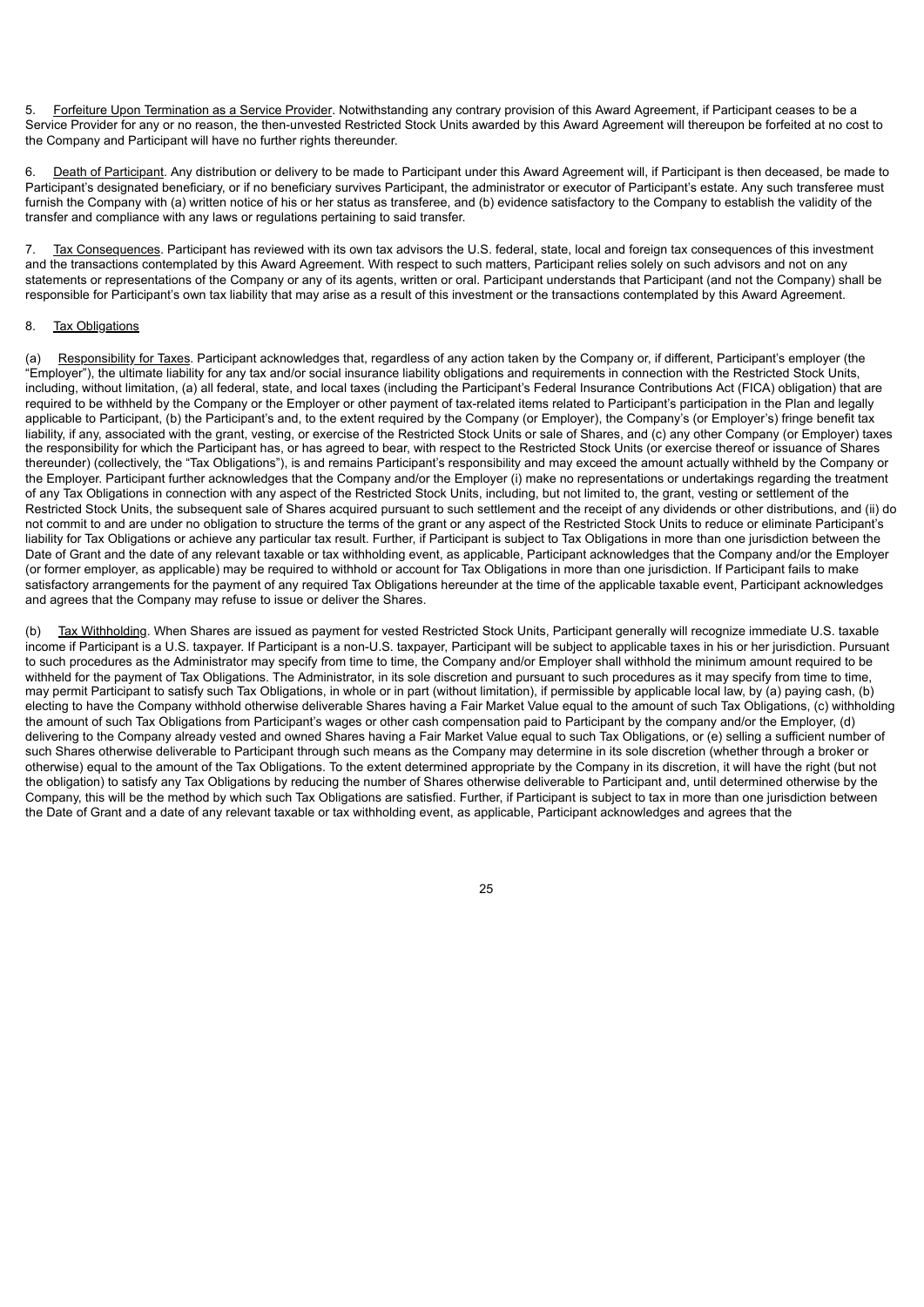Company and/or the Employer (and/or former employer, as applicable) may be required to withhold or account for tax in more than one jurisdiction. If Participant fails to make satisfactory arrangements for the payment of such Tax Obligations hereunder at the time any applicable Restricted Stock Units otherwise are scheduled to vest pursuant to Sections 3 or 4, Participant will permanently forfeit such Restricted Stock Units and any right to receive Shares thereunder and the Restricted Stock Units will be returned to the Company at no cost to the Company. Participant acknowledges and agrees that the Company may refuse to deliver the Shares if such Tax Obligations are not delivered at the time they are due.

9. Rights as Stockholder. Neither Participant nor any person claiming under or through Participant will have any of the rights or privileges of a stockholder of the Company in respect of any Shares deliverable hereunder unless and until certificates representing such Shares (which may be in book entry form) will have been issued, recorded on the records of the Company or its transfer agents or registrars, and delivered to Participant (including through electronic delivery to a brokerage account). After such issuance, recordation and delivery, Participant will have all the rights of a stockholder of the Company with respect to voting such Shares and receipt of dividends and distributions on such Shares.

No Guarantee of Continued Service. PARTICIPANT ACKNOWLEDGES AND AGREES THAT THE VESTING OF THE RESTRICTED STOCK UNITS PURSUANT TO THE VESTING SCHEDULE HEREOF IS EARNED ONLY BY CONTINUING AS A SERVICE PROVIDER AT THE WILL OF THE COMPANY (OR THE EMPLOYER) AND NOT THROUGH THE ACT OF BEING HIRED, BEING GRANTED THIS RESTRICTED STOCK UNIT AWARD OR ACQUIRING SHARES HEREUNDER. PARTICIPANT FURTHER ACKNOWLEDGES AND AGREES THAT THIS AGREEMENT, THE TRANSACTIONS CONTEMPLATED HEREUNDER AND THE VESTING SCHEDULE SET FORTH HEREIN DO NOT CONSTITUTE AN EXPRESS OR IMPLIED PROMISE OF CONTINUED ENGAGEMENT AS A SERVICE PROVIDER FOR THE VESTING PERIOD, FOR ANY PERIOD, OR AT ALL, AND SHALL NOT INTERFERE IN ANY WAY WITH PARTICIPANT'S RIGHT OR THE RIGHT OF THE COMPANY (OR THE EMPLOYER) TO TERMINATE PARTICIPANT'S RELATIONSHIP AS A SERVICE PROVIDER AT ANY TIME, WITH OR WITHOUT CAUSE.

11. Grant is Not Transferable. Except to the limited extent provided in Section 6, this grant and the rights and privileges conferred hereby will not be transferred, assigned, pledged or hypothecated in any way (whether by operation of law or otherwise) and will not be subject to sale under execution, attachment or similar process. Upon any attempt to transfer, assign, pledge, hypothecate or otherwise dispose of this grant, or any right or privilege conferred hereby, or upon any attempted sale under any execution, attachment or similar process, this grant and the rights and privileges conferred hereby immediately will become null and void.

12. Nature of Grant. In accepting the grant, Participant acknowledges, understands and agrees that:

(a) the grant of the Restricted Stock Units is voluntary and occasional and does not create any contractual or other right to receive future grants of Restricted Stock Units, or benefits in lieu of Restricted Stock Units, even if Restricted Stock Units have been granted in the past;

(b) all decisions with respect to future Restricted Stock Units or other grants, if any, will be at the sole discretion of the Company;

(c) Participant is voluntarily participating in the Plan;

(d) the Restricted Stock Units and the Shares subject to the Restricted Stock Units are not intended to replace any pension rights or compensation;

(e) the Restricted Stock Units and the Shares subject to the Restricted Stock Units, and the income and value of same, are not part of normal or expected compensation for purposes of calculating any severance, resignation, termination, redundancy, dismissal, end-of-service payments, bonuses, long-service awards, pension or retirement or welfare benefits or similar payments;

(f) the future value of the underlying Shares is unknown, indeterminable and cannot be predicted;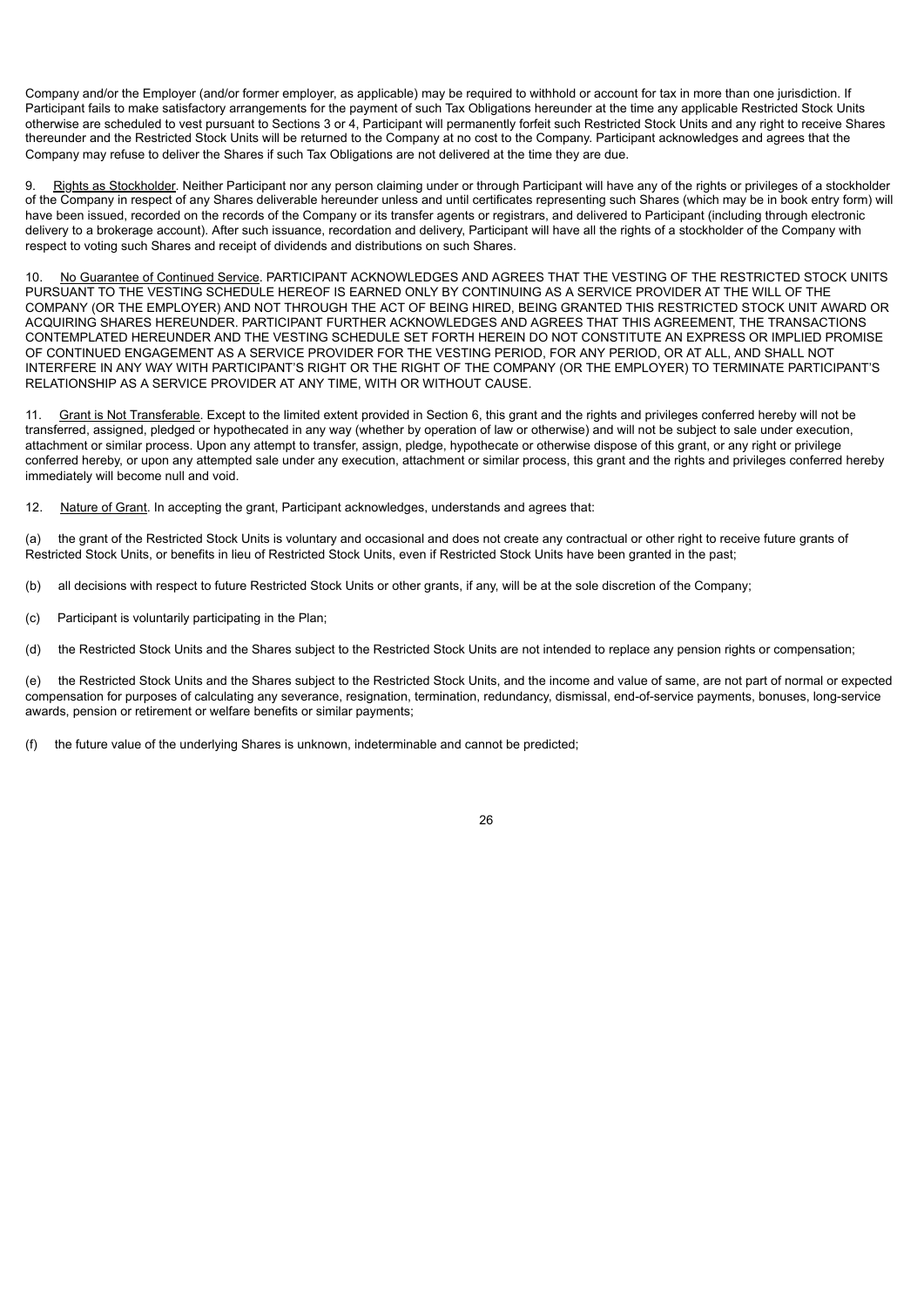(g) for purposes of the Restricted Stock Units, Participant's status as a Service Provider will be considered terminated as of the date Participant is no longer actively providing services to the Company or any Parent or Subsidiary (regardless of the reason for such termination and whether or not later to be found invalid or in breach of employment laws in the jurisdiction where Participant is a Service Provider or the terms of Participant's employment or service agreement, if any), and unless otherwise expressly provided in this Award Agreement (including by reference in the Notice of Grant to other arrangements or contracts) or determined by the Administrator, Participant's right to vest in the Restricted Stock Units under the Plan, if any, will terminate as of such date and will not be extended by any notice period (e.g., Participant's period of service would not include any contractual notice period or any period of "garden leave" or similar period mandated under employment laws in the jurisdiction where Participant is a Service Provider or the terms of Participant's employment or service agreement, if any, unless Participant is providing bona fide services during such time); the Administrator shall have the exclusive discretion to determine when Participant is no longer actively providing services for purposes of the Restricted Stock Units grant (including whether Participant may still be considered to be providing services while on a leave of absence);

unless otherwise provided in the Plan or by the Company in its discretion, the Restricted Stock Units and the benefits evidenced by this Award Agreement do not create any entitlement to have the Restricted Stock Units or any such benefits transferred to, or assumed by, another company nor be exchanged, cashed out or substituted for, in connection with any corporate transaction affecting the Shares; and

- (i) the following provisions apply only if Participant is providing services outside the United States:
- (i) the Restricted Stock Units and the Shares are subject to the Restricted Stock Units are not part of normal or expected compensation or salary for any purpose.
- (ii) Participant acknowledges and agrees that none of the Company, the Employer or any Parent or Subsidiary shall be liable for any foreign exchange rate fluctuation between Participant's local currency and the United States Dollar that may affect the value of the Restricted Stock Units or any amounts due to Participant to the settlement of the Restricted Stock Units or the subsequent sale of any Shares acquired upon settlement; and
- (iii) no claim or entitlement to compensation or damages shall arise from forfeiture of the Restricted Stock Units resulting from the termination of Participant's engagement as a Service Provider (for any reason whatsoever, whether or not later found to be invalid or in breach of employment laws in the jurisdiction where Participant is a Service Provider or the terms on Participant's employment or service agreement, if any), and in consideration of the grant of the Restricted Stock Units to which Participant is otherwise not entitled, Participant irrevocably agrees never to institute any claim against the Company, any Parent, any Subsidiary or the Employer, waives his or her ability, if any, to bring any such claim, and releases the Company, any Parent or Subsidiary and the Employer from any such claim, if notwithstanding the foregoing, any such claim is allowed by a court of competent jurisdiction, then, by participating in the Plan, Participant shall be deemed irrevocably to have agreed not to pursue such claim and agrees to execute any and all documents necessary to request dismissal or withdrawal of such claim.

13. No Advice Regarding Grant. The Company is not providing any tax, legal or financial advice, nor is the Company making any recommendations regarding Participant's participation in the Plan, or Participant's acquisition or sale of the underlying Shares. Participant is hereby advised to consult with his or her own personal tax, legal and financial advisors regarding his or her participation in the Plan before taking any action related to the Plan.

14. **Data Privacy.** *Participant hereby explicitly and unambiguously consents to the collection, use and transfer, in electronic or other form, of Participant's personal data as described in this Award Agreement and any other Restricted Stock Unit grant materials by and among, as applicable, the Employer, the Company and any Parent or Subsidiary for the exclusive purpose of implementing, administering and managing Participant's participation in the Plan.*

*Participant understands that the Company and the Employer may hold certain personal information about Participant, including, but not limited to, Participant's name, home address and telephone number, date of birth, social insurance number or other identification number, salary, nationality, job title, any Shares or directorships held in the Company, details of all Restricted Stock Units or any other entitlement to Shares awarded, canceled, exercised, vested, unvested or outstanding in Participant's favor ("Data"), for the exclusive purpose of implementing, administering and managing the Plan.*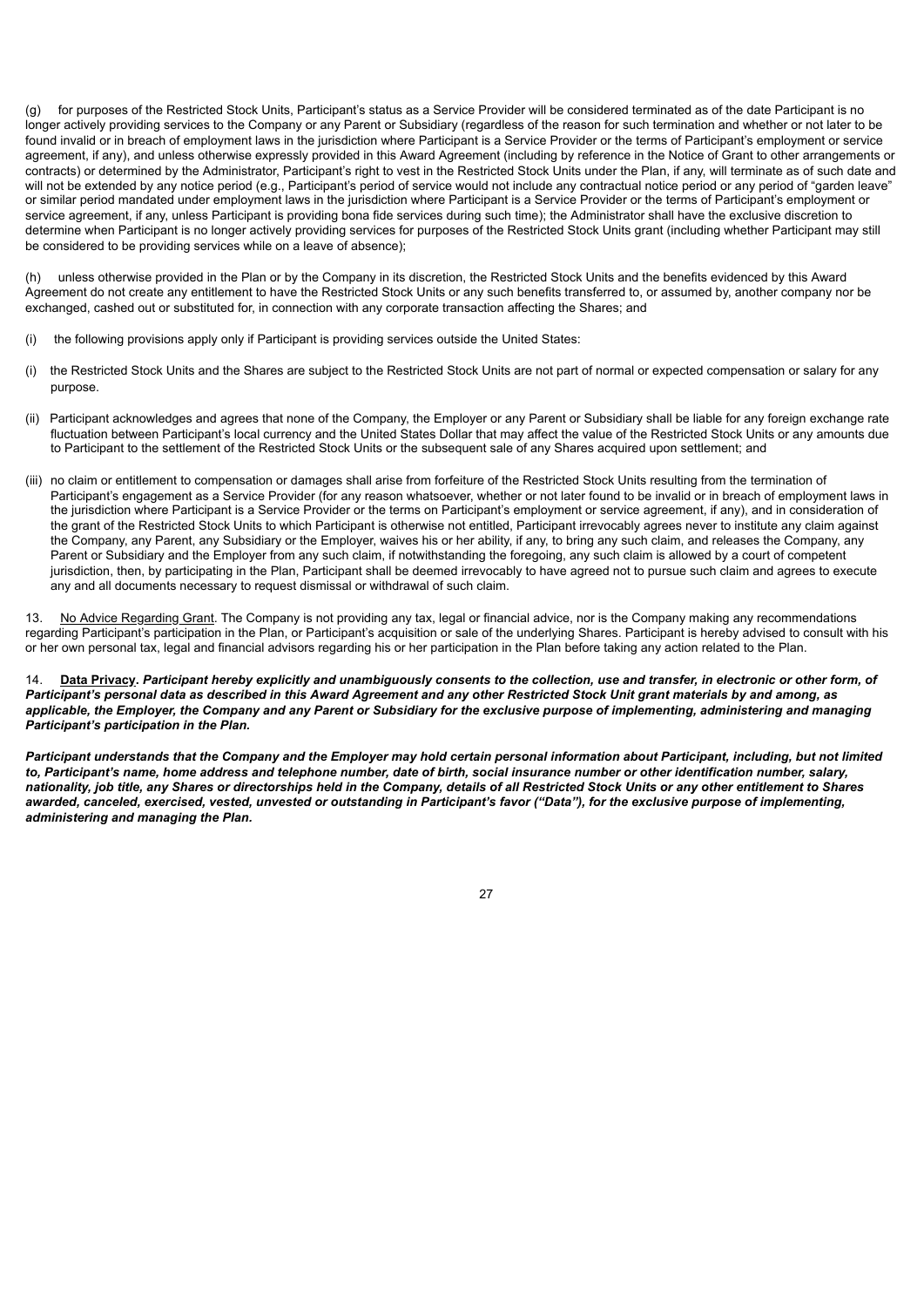*Participant understands that Data will be transferred to a stock plan service provider as may be selected by the Company in the future, which is assisting the Company with the implementation, administration and management of the Plan. Participant understands that the recipients of the Data may be located in the United States or elsewhere, and that the recipients' country of operation (e.g., the United States) may have different data privacy laws and protections than Participant's country. Participant understands that if he or she resides outside the United States, he or she may request a list with the names and addresses of any potential recipients of the Data by contacting his or her local human resources representative. Participant authorizes the Company, any stock plan service provider selected by the Company and any other possible recipients which may assist the Company (presently or in the future) with implementing, administering and managing the Plan to receive, possess, use, retain and transfer the Data, in electronic or other form, for the sole purpose of implementing, administering and managing his or her participation in the Plan. Participant understands that Data will be held only as long as is necessary to implement, administer and manage Participant's participation in the Plan. Participant understands if he or she resides outside the United States, he or she may, at any time, view Data, request additional information about the storage and processing of Data, require any necessary amendments to Data or refuse or withdraw the consents herein, in any case without cost, by contacting in writing his or her local human resources representative. Further, Participant understands that he or she is providing the consents herein on a purely voluntary basis. If Participant does not consent, or if Participant later seeks to revoke his or her consent, his or her status as a Service Provider and career with the Employer will not be adversely affected; the only adverse consequence of refusing or withdrawing Participant's consent is that the Company would not be able to grant Participant Restricted Stock Units or other equity awards or administer or maintain such awards. Therefore, Participant understands that refusing or withdrawing his or her consent may affect Participant's ability to participate in the Plan. For more information on the consequences of Participant's refusal to consent or withdrawal of consent, Participant understands that he or she may contact his or her local human resources representative.*

15. Address for Notices. Any notice to be given to the Company under the terms of this Award Agreement will be addressed to the Company at ImmunityBio, Inc., 3530 John Hopkins Ct., San Diego, CA 92121, or at such other address as the Company may hereafter designate in writing.

16. Electronic Delivery and Acceptance. The Company may, in its sole discretion, decide to deliver any documents related to the Restricted Stock Units awarded under the Plan or future Restricted Stock Units that may be awarded under the Plan by electronic means or request Participant's consent to participate in the Plan by electronic means. Participant hereby consents to receive such documents by electronic delivery and agrees to participate in the Plan through any on-line or electronic system established and maintained by the Company or another third party designated by the Company.

No Waiver. Either party's failure to enforce any provision or provisions of this Agreement shall not in any way be construed as a waiver of any such provision or provisions, nor prevent that party from thereafter enforcing each and every other provision of this Agreement. The rights granted both parties herein are cumulative and shall not constitute a waiver of either party's right to assert all other legal remedies available to it under the circumstances.

18. Successors and Assigns. The Company may assign any of its rights under this Agreement to single or multiple assignees, and this Agreement shall inure to the benefit of the successors and assigns of the Company. Subject to the restrictions on transfer herein set forth, this Agreement shall be binding upon Participant and his or her heirs, executors, administrators, successors and assigns. The rights and obligations of Participant under this Agreement may only be assigned with the prior written consent of the Company.

19. Additional Conditions to Issuance of Stock. If at any time the Company will determine, in its discretion, that the listing, registration, qualification or rule compliance of the Shares upon any securities exchange or under any state, federal or foreign law, the tax code and related regulations or under the rulings or regulations of the United States Securities and Exchange Commission or any other governmental regulatory body or the clearance, consent or approval of the United States Securities and Exchange Commission or any other governmental regulatory authority is necessary or desirable as a condition to the issuance of Shares to Participant (or his or her estate) hereunder, such issuance will not occur unless and until such listing, registration, qualification, rule compliance, clearance, consent or approval will have been completed, effected or obtained free of any conditions not acceptable to the Company. Subject to the terms of the Agreement and the Plan, the Company shall not be required to issue any certificate or certificates for Shares hereunder prior to the lapse of such reasonable period of time following the date of vesting of the Restricted Stock Units as the Administrator may establish from time to time for reasons of administrative convenience.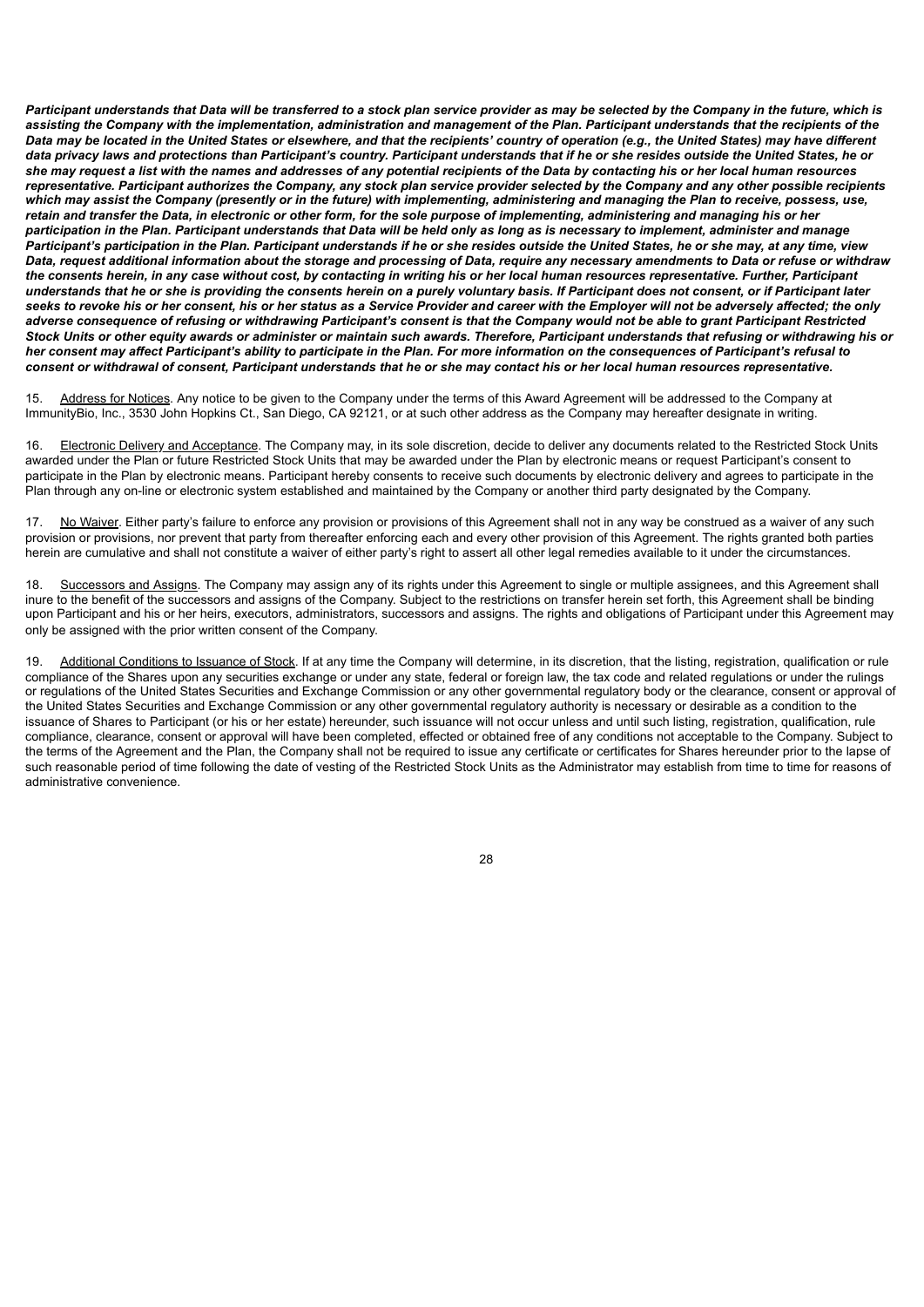20. Language. If Participant has received this Agreement or any other document related to the Plan translated into a language other than English and if the meaning of the translated version is different than the English version, the English version will control.

21. Interpretation. The Administrator will have the power to interpret the Plan and this Award Agreement and to adopt such rules for the administration, interpretation and application of the Plan as are consistent therewith and to interpret or revoke any such rules (including, but not limited to, the determination of whether or not any Restricted Stock Units have vested). All actions taken and all interpretations and determinations made by the Administrator in good faith will be final and binding upon Participant, the Company and all other interested persons. Neither the Administrator nor any person acting on behalf of the Administrator will be personally liable for any action, determination or interpretation made in good faith with respect to the Plan or this Award Agreement.

22. Captions. Captions provided herein are for convenience only and are not to serve as a basis for interpretation or construction of this Award Agreement.

23. Modifications to the Agreement. This Award Agreement constitutes the entire understanding of the parties on the subjects covered. Participant expressly warrants that he or she is not accepting this Award Agreement in reliance on any promises, representations, or inducements other than those contained herein. Modifications to this Award Agreement or the Plan can be made only in an express written contract executed by a duly authorized officer of the Company. Notwithstanding anything to the contrary in the Plan or this Award Agreement, the Company reserves the right to revise this Award Agreement as it deems necessary or advisable, in its sole discretion and without the consent of Participant, to comply with Section 409A or to otherwise avoid imposition of any additional tax or income recognition under Section 409A in connection to this Award of Restricted Stock Units.

24. Governing Law and Venue. This Award Agreement will be governed by the laws of California, without giving effect to the conflict of law principles thereof. For purposes of litigating any dispute that arises under the Restricted Stock Units or this Award Agreement, the parties hereby submit to and consent to the jurisdiction of the State of California, and agree that such litigation will be conducted in the courts of Los Angeles, California or the federal courts for the United States for the Central District of California, and no other courts.

25. Agreement Severable. In the event that any provision in this Award Agreement will be held invalid or unenforceable, such provision will be severable from, and such invalidity or unenforceability will not be construed to have any effect on, the remaining provisions of this Award Agreement.

26. Amendment, Suspension or Termination of the Plan. By accepting this Award, Participant expressly warrants that he or she has received Restricted Stock Units under the Plan, and has received, read and understood a description of the Plan. Participant understands that the Plan is discretionary in nature and may be amended, suspended or terminated by the Company at any time.

27. Entire Agreement. The Plan is incorporated herein by reference. The Plan and this Award Agreement (including the exhibits referenced herein) constitute the entire agreement of the parties with respect to the subject matter hereof and supersede in their entirety all prior undertakings and agreements of the Company and Participant with respect to the subject matter hereof, and may not be modified adversely to the Participant's interest except by means of a writing signed by the Company and Participant.

28. [Country Addendum. Notwithstanding any provisions in this Award Agreement, the Restricted Stock Unit grant shall be subject to any special terms and conditions set forth in any appendix to this Award Agreement for Participant's country. Moreover, if Participant relocates to one of the countries included in the Country Addendum, the special terms and conditions for such country will apply to Participant, to the extent the Company determines that the application of such terms and conditions is necessary or advisable for legal or administrative reasons. The Country Addendum constitutes part of this Award Agreement.]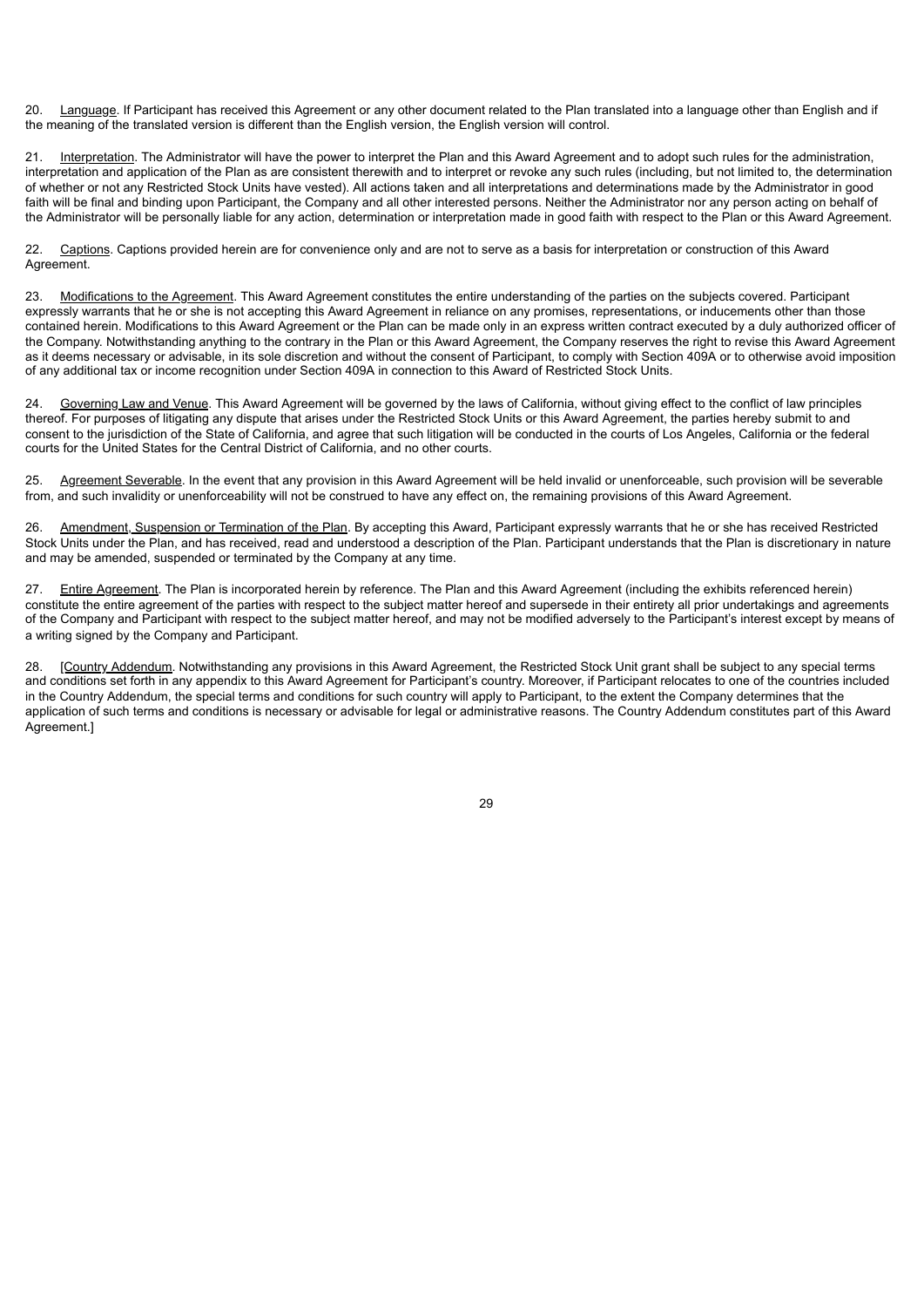#### **IMMUNITYBIO, INC. 2015 EQUITY INCENTIVE PLAN RESTRICTED STOCK UNIT AGREEMENT COUNTRY ADDENDUM**

#### *TERMS AND CONDITIONS*

This Country Addendum includes additional terms and conditions that govern the award of Restricted Stock Units under the Plan if Participant works in one of the countries listed below. If Participant is a citizen or resident of a country (or is considered as such for local law purposes) other than the one in which he or she is currently working or if Participant relocates to another country after receiving the Award of Restricted Stock Units, the Company will, in its discretion, determine the extent to which the terms and conditions contained herein will be applicable to Participant.

Certain capitalized terms used but not defined in this Country Addendum shall have the meanings set forth in the Plan and/or the Award Agreement to which this Country Addendum is attached.

#### *NOTIFICATIONS*

This Country Addendum also includes notifications relating to exchange control and other issues of which Participant should be aware with respect to his or her participation in the Plan. The information is based on the exchange control, securities and other laws in effect in the countries listed in this Country Addendum, as of [DATE]. Such laws are often complex and change frequently. As a result, the Company strongly recommends that Participant not rely on the notifications herein as the only source of information relating to the consequences of his or her participation in the Plan because the information may be outdated when Participant vests in the Restricted Stock Units and acquires Shares, or when Participant subsequently sell Shares acquired under the Plan.

In addition, the notifications are general in nature and may not apply to Participant's particular situation, and the Company is not in a position to assure Participant of any particular result. Accordingly, Participant is advised to seek appropriate professional advice as to how the relevant laws in Participant's country may apply to Participant's situation.

Finally, if Participant is a citizen or resident of a country other than the one in which Participant is currently working (or is considered as such for local law purposes) or if Participant moves to another country after receiving an Award of Restricted Stock Units, the information contained herein may not be applicable to Participant.